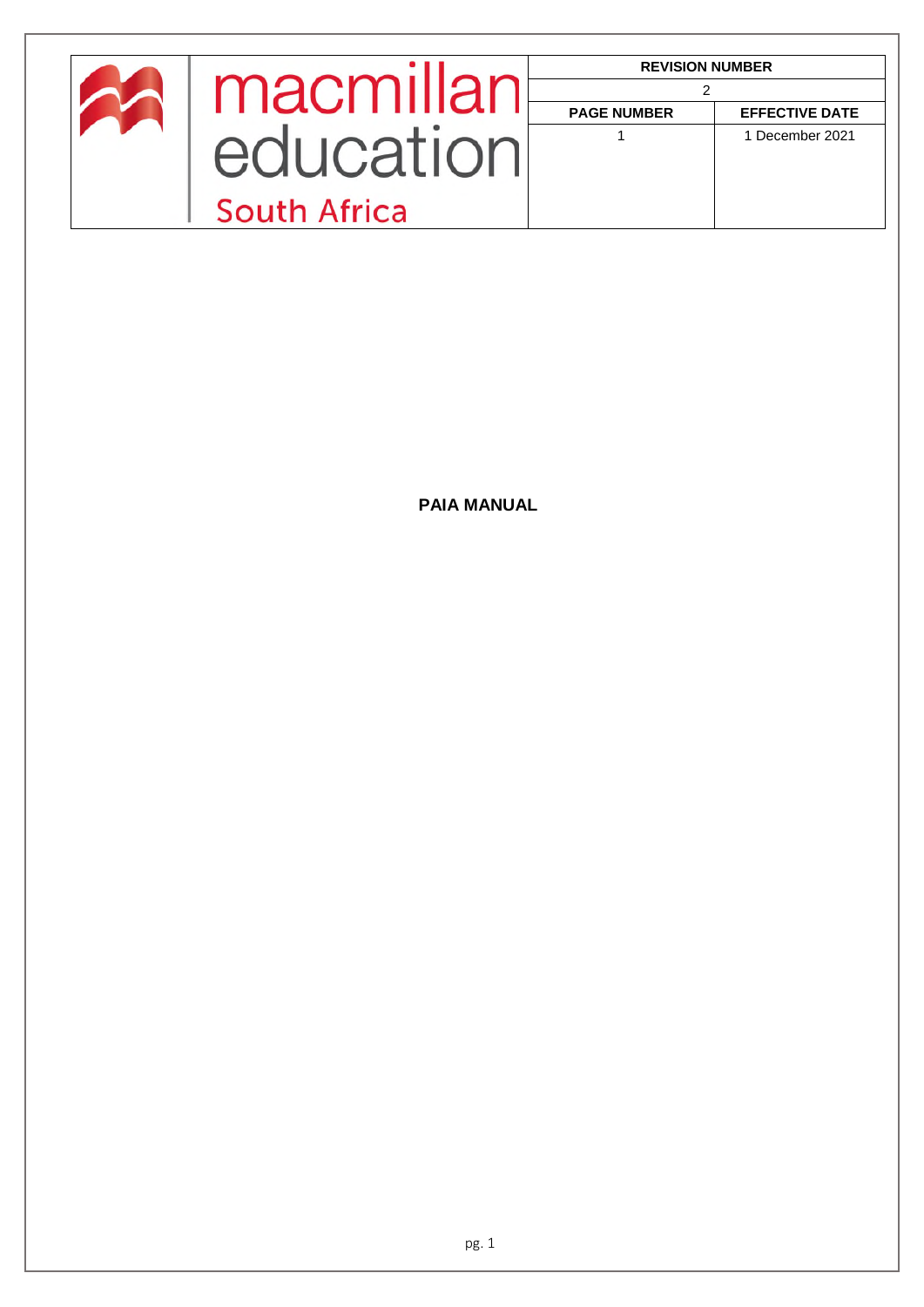| macmillar    | <b>REVISION NUMBER</b> |                       |
|--------------|------------------------|-----------------------|
|              | <b>PAGE NUMBER</b>     | <b>EFFECTIVE DATE</b> |
| equeation    | 2                      | 1 December 2021       |
| South Africa |                        |                       |

## **MANUAL IN TERMS OF SECTION 51 OF THE PROMOTION OF ACCESS TO INFORMATION ACT 2 OF 2000 ("PAIA")**

## **AS AMENDED BY THE PROTECTION OF PERSONAL INFORMATION ACT, 4 OF 2013 ("POPIA")**

OF

## **MACMILLAN SOUTH AFRICA (PTY) LIMITED**

(REG. NO.: 1993/000118/07)

("Macmillan")

Date of Revision: 1 October 2021

Revision 2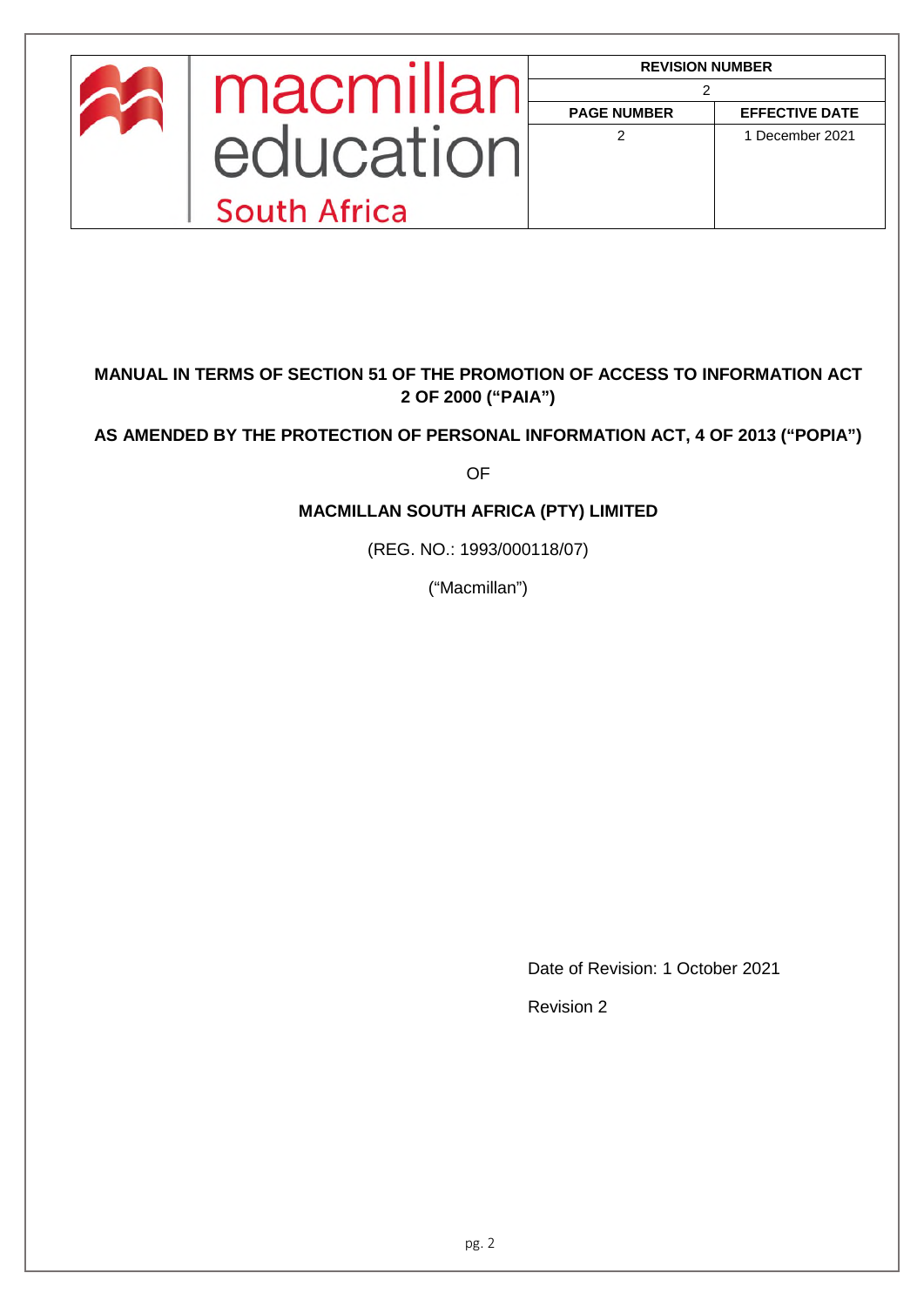<span id="page-2-0"></span>

|              | macmillan                                                           | <b>REVISION NUMBER</b><br>2 |                       |
|--------------|---------------------------------------------------------------------|-----------------------------|-----------------------|
|              |                                                                     | <b>PAGE NUMBER</b>          | <b>EFFECTIVE DATE</b> |
|              | education                                                           | 3                           | 1 December 2021       |
|              | <b>South Africa</b>                                                 |                             |                       |
| <b>INDEX</b> |                                                                     |                             |                       |
|              |                                                                     |                             |                       |
|              |                                                                     |                             |                       |
|              |                                                                     |                             |                       |
|              |                                                                     |                             |                       |
|              |                                                                     |                             |                       |
|              |                                                                     |                             |                       |
|              |                                                                     |                             |                       |
|              |                                                                     |                             |                       |
|              |                                                                     |                             |                       |
|              | 11. A DESCRIPTION OF SUBJECTS & CATEGORIES OF RECORDS 8             |                             |                       |
|              |                                                                     |                             |                       |
|              |                                                                     |                             |                       |
|              |                                                                     |                             |                       |
|              |                                                                     |                             |                       |
|              |                                                                     |                             |                       |
|              | 17. TIMELINES FOR CONSIDERATION OF A REQUEST FOR ACCESS 15          |                             |                       |
|              | 18. GROUNDS FOR REFUSAL OF ACCESS AND PROTECTION OF INFORMATION  15 |                             |                       |
|              | 19. REMEDIES AVAILABLE TO A REQUESTER ON REFUSAL OF ACCESS  16      |                             |                       |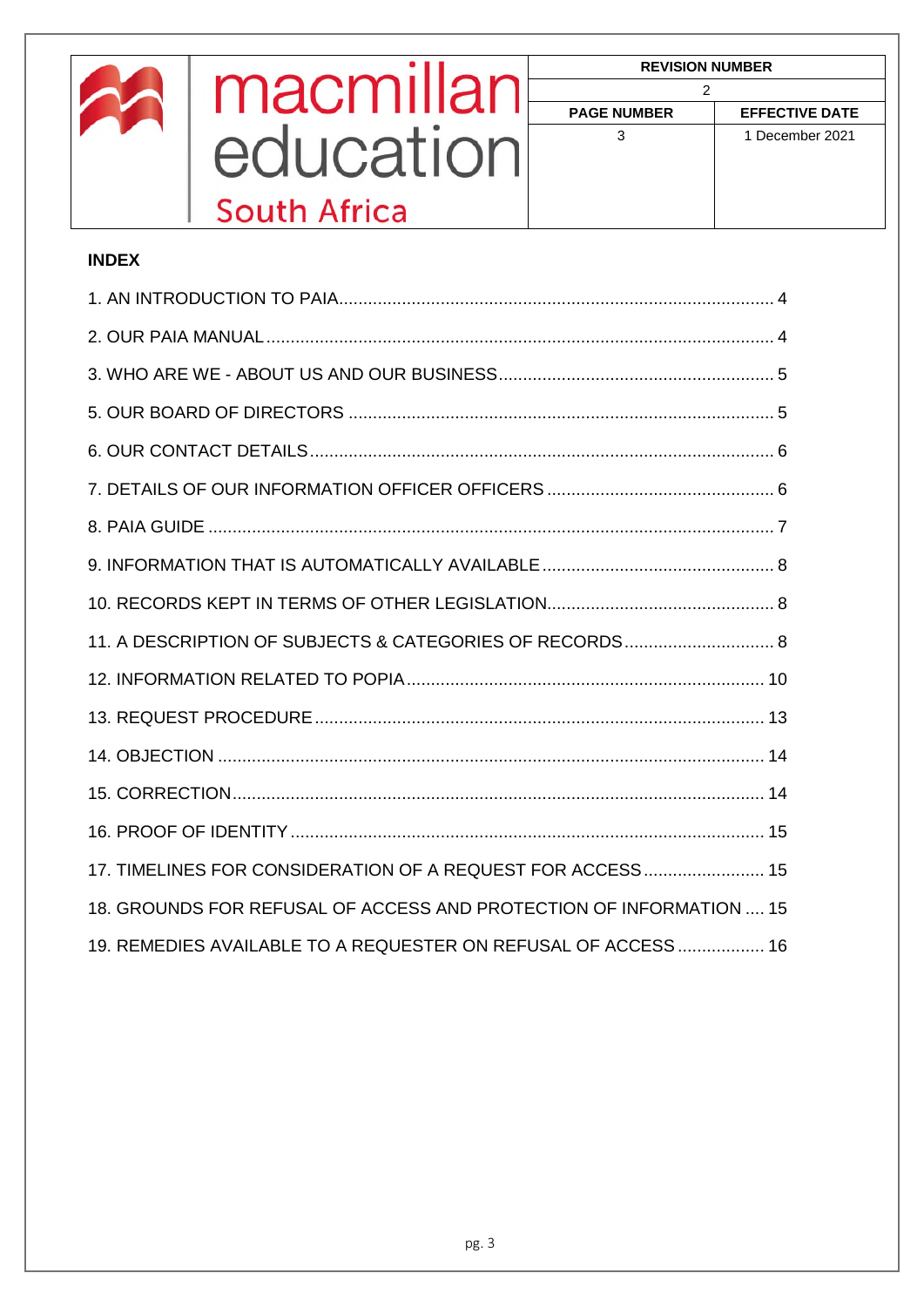| macmillar    | <b>REVISION NUMBER</b> |                       |
|--------------|------------------------|-----------------------|
|              | <b>PAGE NUMBER</b>     | <b>EFFECTIVE DATE</b> |
| equcation    | 4                      | 1 December 2021       |
| South Africa |                        |                       |

## **1. AN INTRODUCTION TO PAIA**

The Promotion of Access to Information Act, 2000 ("**PAIA**") came into operation on 9 March 2001.

PAIA seeks, among other things, to give effect to the Constitutional right of access to any information held by the State or by any other person where such information is required for the exercise or protection of any right and gives natural and juristic persons the right of access to records held by either a private or public body, subject to certain limitations, in order to enable them to exercise or protect their rights.

PAIA sets out the requisite procedural issues attached to information requests, including the obligation to compile a PAIA Manual.

Section 51 of PAIA obliges private bodies to compile a manual to enable a person to obtain access to information held by such body and stipulates the minimum requirements that the manual has to comply with.

Where a person is desirous of obtaining information from a private body, in terms of PAIA such request must be made in the format as prescribed and described under the private body's PAIA Manual, and following receipt of the request, such private body must disclose the information if the requester is able to show that the record is required for the exercise or protection of any rights, and provided that no grounds of refusal contained in PAIA are applicable.

## <span id="page-3-0"></span>**2. OUR PAIA MANUAL**

This Manual constitutes Macmillan's PAIA manual.

This Manual is compiled in accordance with section 51 of PAIA as amended by the Protection of Personal Information Act, 2013 ("**POPIA**"), which gives effect to everyone's Constitutional right to privacy and largely commenced on 1 July 2020. POPIA promotes the protection of personal information processed by public and private bodies, including certain conditions so as to establish minimum requirements for the processing of personal information. POPIA amends certain provisions of PAIA, balancing the need for access to information against the need to ensure the protection of personal information by providing for the establishment of an Information Regulator to exercise certain powers and perform certain duties and functions in terms of POPIA and PAIA, providing for the issuing of codes of conduct and providing for the rights of persons regarding unsolicited electronic communications and automated decision making in order to regulate the flow of personal information and to provide for matters concerned therewith.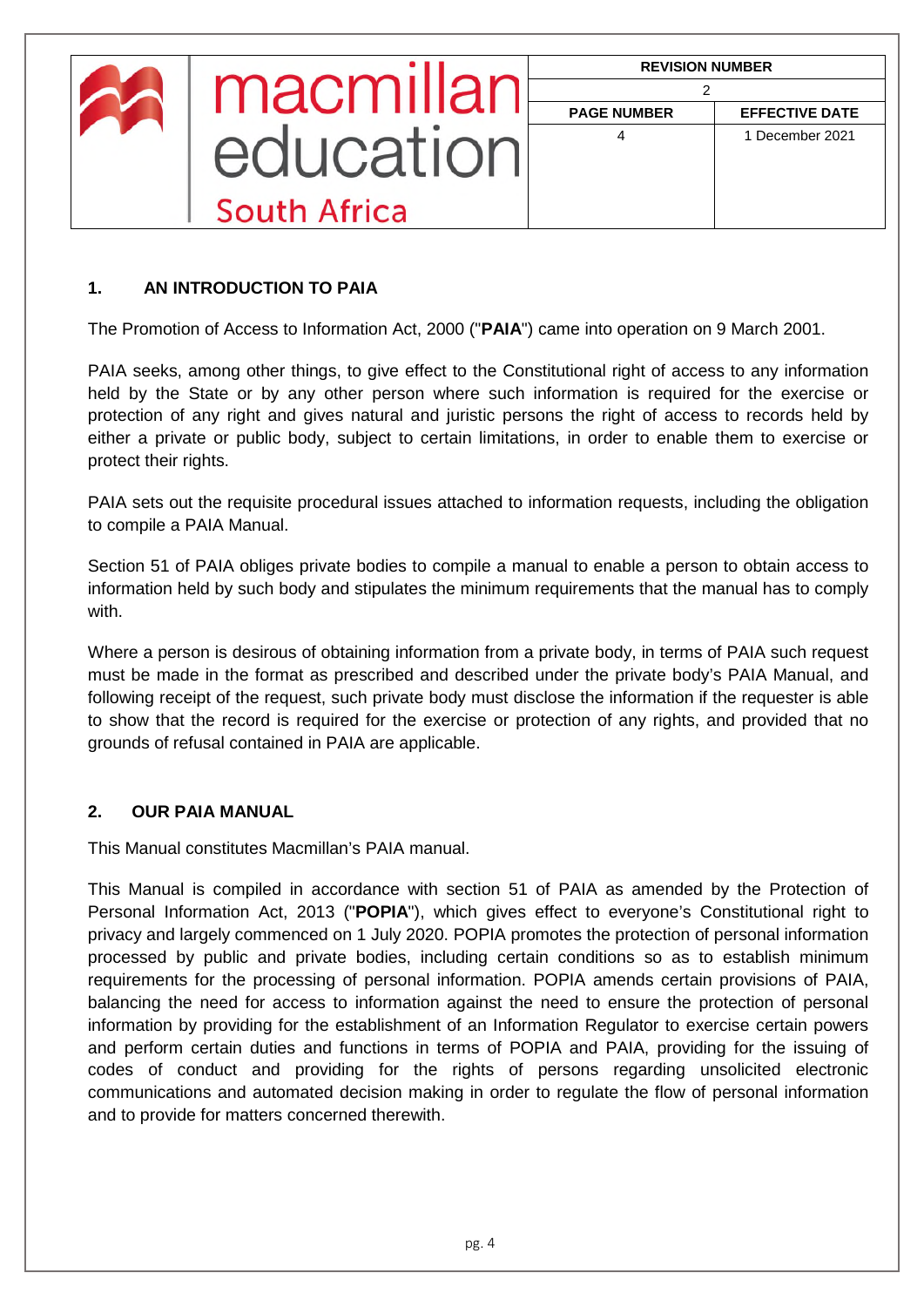| macmillan    | <b>REVISION NUMBER</b> |                       |
|--------------|------------------------|-----------------------|
|              | <b>PAGE NUMBER</b>     | <b>EFFECTIVE DATE</b> |
| equcation    | 5                      | 1 December 2021       |
| South Africa |                        |                       |

This PAIA manual also includes information on the submission of objections to the processing of personal information and requests to delete or destroy personal information or records thereof in terms of POPIA.

For purposes of this Manual, we refer to ourselves as "Macmillan", "we"," us" or "our".

We have compiled this Manual to inform you of, and guide you through, the procedural and other requirements with which a PAIA request must comply.

## <span id="page-4-0"></span>**3. WHO ARE WE - ABOUT US AND OUR BUSINESS**

We are Macmillan South Africa (Pty) Ltd., a world class educational content and service provider that supports learners, teachers and institutions through a lifetime of learning by providing them with content in the most relevant, engaging and flexible formats.

If you would like to find out more about us, including our main business activities, our company profile is available at www.macmillaneducation.co.za/about-us/who-we-are.

## **4. MAIN SUBSIDIARIES AND ASSOCIATE COMPANIES**

Macmillan's associate entity is Springer Nature South Africa (Pty) Ltd.

If you have a PAIA request you would like to submit to one of them, you should follow the procedures set out in this Manual.

## <span id="page-4-1"></span>**5. OUR BOARD OF DIRECTORS**

Our directors are:

Govindasamy Letchmanan Naidoo

Brett Justin Basel

Millicent Nomkhosi Sibeko

Emma Jane Bourne

The Directors and Management Committee may change from time to time.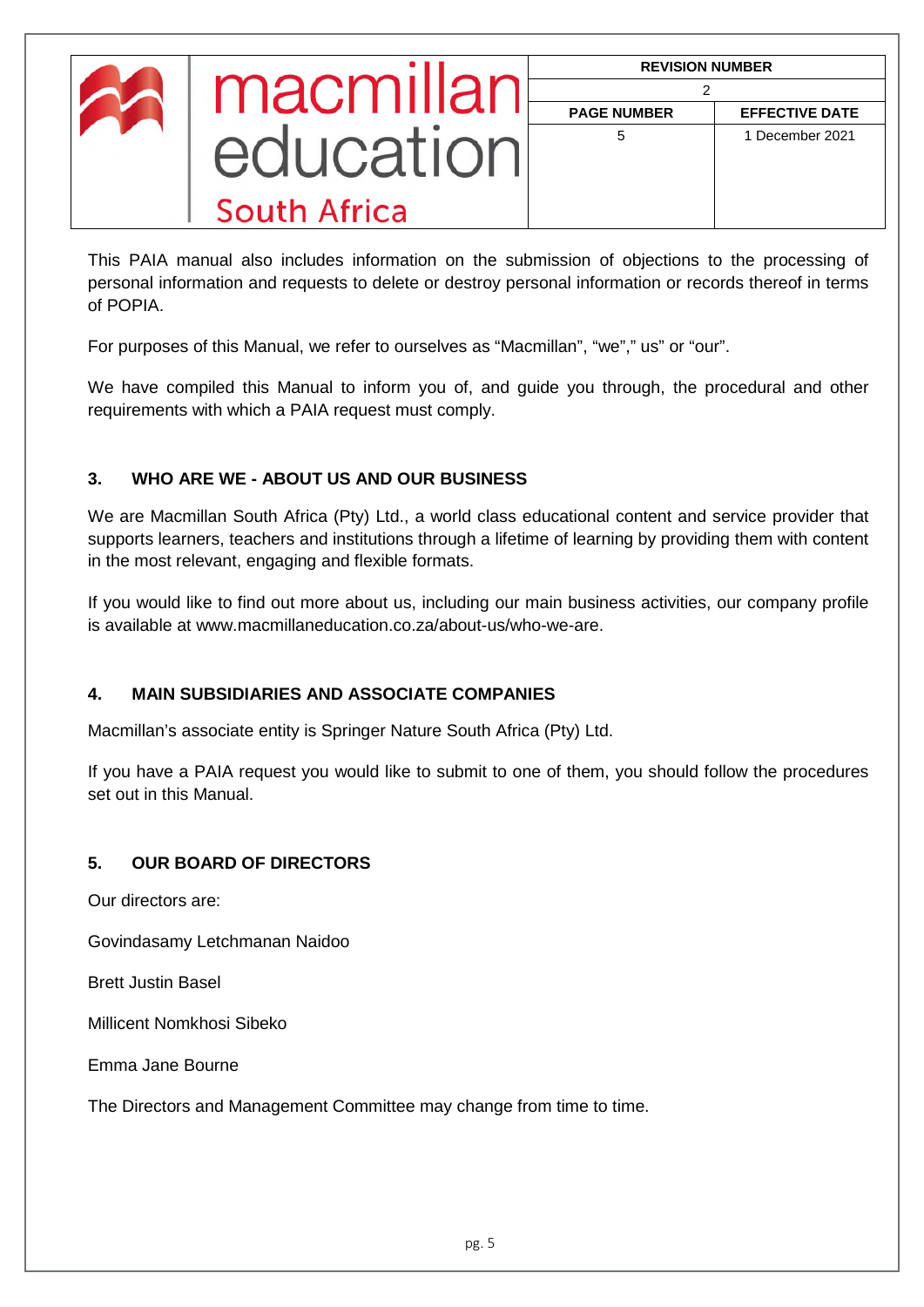|              | <b>REVISION NUMBER</b> |                       |
|--------------|------------------------|-----------------------|
| macmillan    | <b>PAGE NUMBER</b>     | <b>EFFECTIVE DATE</b> |
| equcation    | 6                      | 1 December 2021       |
| South Africa |                        |                       |

## <span id="page-5-0"></span>**6. OUR CONTACT DETAILS**

Our general contact details are as follows:

| Postal Address:          | Private bag x19<br><b>Northlands</b><br>Johannesburg<br>Gauteng<br>2116                        |
|--------------------------|------------------------------------------------------------------------------------------------|
| <b>Physical Address:</b> | 4th Floor, Building G, Hertford Office Park,<br>90 Bekker Road, Vorna Valley,<br>Midrand, 1685 |

Telephone contact number: +27 11 731 3300

## <span id="page-5-1"></span>**7. DETAILS OF OUR INFORMATION OFFICER AND DEPUTY INFORMATION OFFICERS**

The details of our Information and Deputy Information Officer/s are as follows:

## **Information Officer:**

Name: Kefiloe Lehlohonolo Kgomo

Address: 4th Floor, Building G, Hertford Office Park, 90 Bekker Road, Vorna Valley, Midrand, 1685

Fax: +27 11 731 3535

Telephone number: +27 11 731 3424

Email: kefiloe.kgomo@macmillaneducation.co.za

Information Regulator reference number: 11130/2021-2022/IRRTT

## **Deputy Information Officer(s):**

| Name:    | Thato Ndaba                                                                                    |
|----------|------------------------------------------------------------------------------------------------|
| Address: | 4th Floor, Building G, Hertford Office Park,<br>90 Bekker Road, Vorna Valley,<br>Midrand, 1685 |
| Fax:     | +27 11 731 3535                                                                                |
|          | Telephone number: +27 11 731 3421                                                              |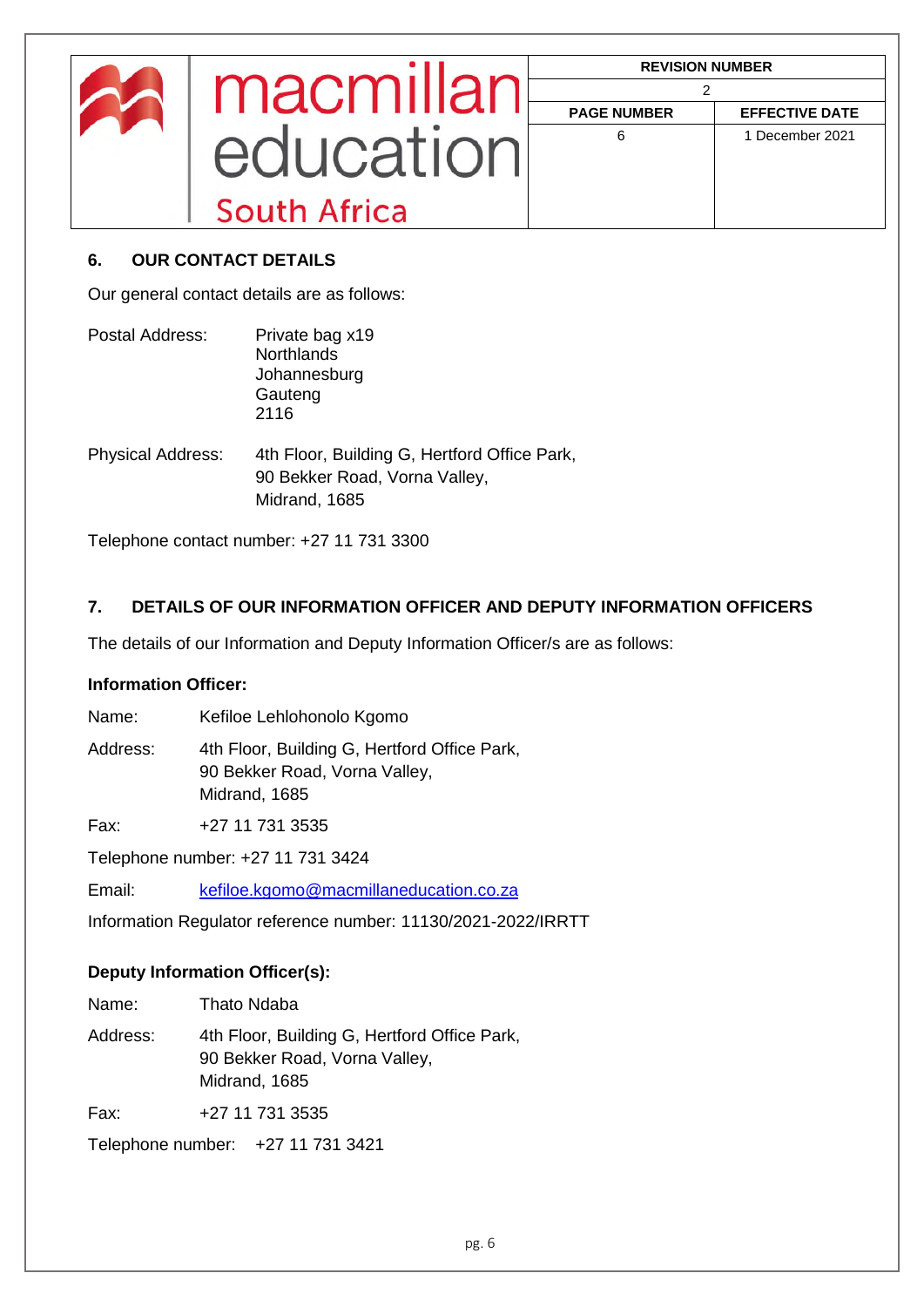Email: [thato.ndaba@macmillaneducation.co.za](mailto:thato.ndaba@macmillaneducation.co.za) 

Information Regulator reference number: 11130/2021-2022/IRRTT

## **Correspondence:**

For the attention of the Information Officer

Phone number for PAIA / POPIA requests: +27 11 731 3424/+27 11 731 3421

Fax number for PAIA / POPIA requests: +27 11 731 3535

Email address for PAIA / POPIA requests: [za.legal@macmillaneducation.co.za](mailto:za.legal@macmillaneducation.co.za) 

## <span id="page-6-0"></span>**8. PAIA GUIDE**

In order to assist those who are not familiar with PAIA or POPIA, a Guide that contains information to assist you in understanding how to exercise your rights under PAIA ("the Guide") is available in 5 (five) South African official languages.

If you have any queries, or need a copy of the Guide, please contact the Information Regulator directly at:

The Information Regulator (South Africa)

JD House, 27 Stiemens Street, Braamfontein, Johannesburg, 2001

P.O Box 31533, Braamfontein, Johannesburg, 2017

Complaints email: complaints.IR@justice.gov.za

<span id="page-6-1"></span>General enquiries email: inforeg@justice.gov.za.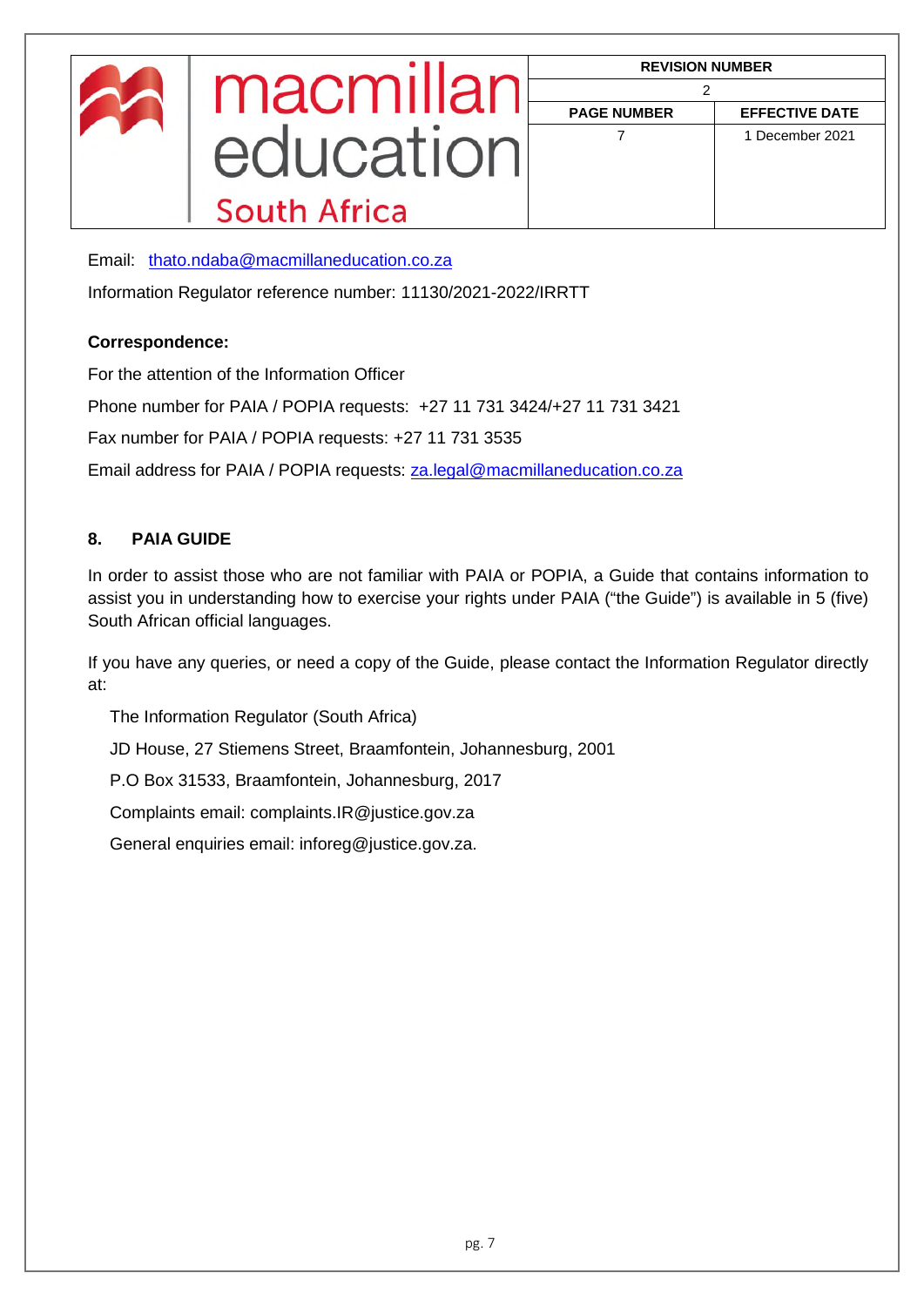|              | <b>REVISION NUMBER</b> |                       |
|--------------|------------------------|-----------------------|
| macmillar    | <b>PAGE NUMBER</b>     | <b>EFFECTIVE DATE</b> |
| equeation    | 8                      | 1 December 2021       |
| South Africa |                        |                       |

## **9. INFORMATION THAT IS AUTOMATICALLY AVAILABLE WITHOUT A PAIA REQUEST**

The information available on our website, may be automatically accessed by you without having to go through the formal PAIA request process.

## <span id="page-7-0"></span>**10. RECORDS KEPT IN TERMS OF OTHER LEGISLATION**

Macmillan is subject to many laws and regulations, some of which require us to keep certain records.

These laws are detailed below:

- Basic Conditions of Employment Act, 1997
- Broad Based Black Economic Empowerment Act, 2003
- Companies Act 2008 (Act No. 71 of 2008)
- Compensation for Occupational Injuries and Diseases Act, 1993
- Consumer Protection Act, 2008
- Copyright Act, 1978
- Electronic Communications and Transactions Act, 2002
- Employment Equity Act, 1998
- Income Tax Act, 1962
- Labour Relations Act, 1995
- Occupational Health and Safety Act, 1993
- Promotion of Access to Information Act, 2000
- Protection of Personal Information Act, 2013
- Unemployment Insurance Act, 2001
- Unemployment Insurance Contributions Act, 2002
- Value-Added Tax Act, 1991

This list is not exhaustive.

## <span id="page-7-1"></span>**11. A DESCRIPTION OF SUBJECTS WE HOLD RECORDS ON AND CATEGORIES OF RECORDS**

Described below and in Appendix A attached hereto are the records which we hold, divided into categories for ease of reference: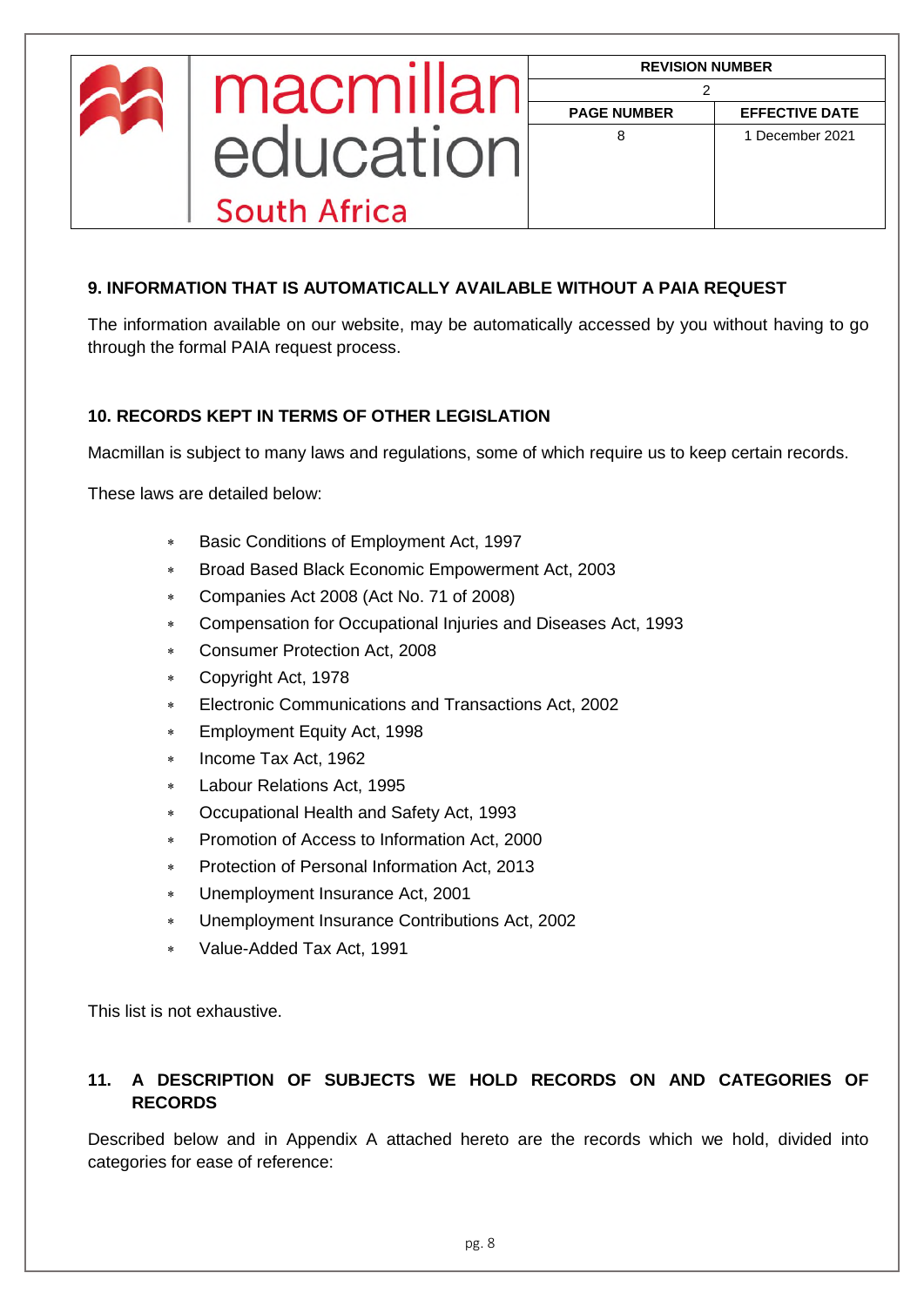|              | <b>REVISION NUMBER</b> |                       |
|--------------|------------------------|-----------------------|
| macmillan    |                        |                       |
|              | <b>PAGE NUMBER</b>     | <b>EFFECTIVE DATE</b> |
|              | 9                      | 1 December 2021       |
| education    |                        |                       |
| South Africa |                        |                       |

#### **Companies Act Records**

- Documents of Incorporation;
- Memorandum of Incorporation;
- Minutes of Board of Directors meetings and General Meetings;
- Written Resolutions;
- Records relating to the appointment of directors / auditors / company secretary / public officer and other officers;
- Share Register and other Statutory Registers; and
- Other Statutory Records.

## **Financial Records**

- Annual Financial Statements;
- Tax Returns;
- Accounting Records;
- Banking Records;
- Bank Statements;
- Paid Cheques;
- Electronic Banking Records;
- Asset Register;
- Rental Agreements; and
- Invoices.

#### **Income Tax Records**

- PAYE Records:
- Documents issued to employees for income tax purposes;
- Records of payments made to SARS on behalf of employees;
- All other statutory compliances;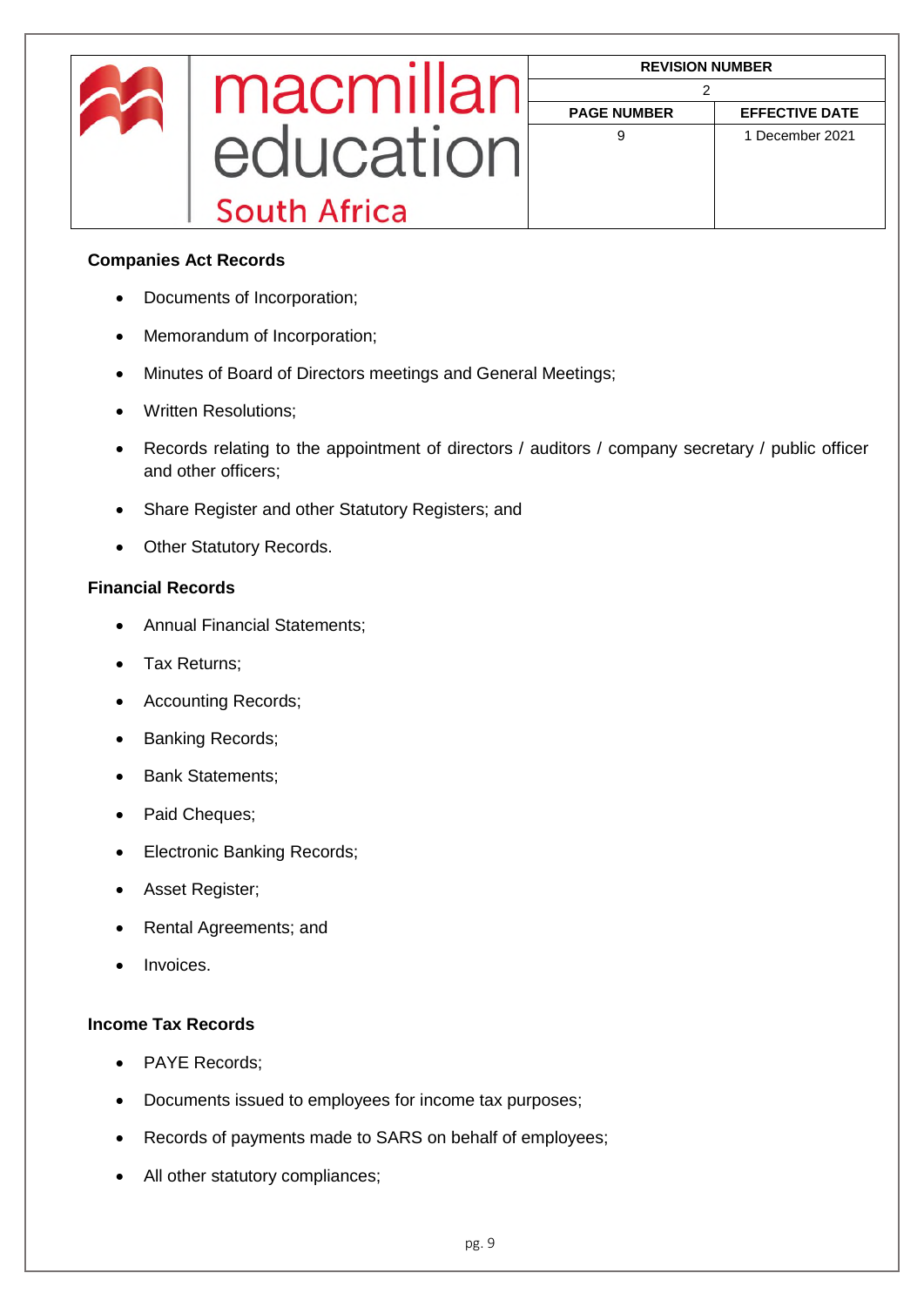|            |              | <b>REVISION NUMBER</b> |                       |
|------------|--------------|------------------------|-----------------------|
|            | macmillar    | <b>PAGE NUMBER</b>     | <b>EFFECTIVE DATE</b> |
| equication | 10           | 1 December 2021        |                       |
|            | South Africa |                        |                       |

- VAT;
- Regional Services Levies;
- Skills Development Levies;
- UIF; and
- Workmen's Compensation.

## **Personnel Documents and Records**

- Employment contracts;
- Employment policies and procedures;
- Employment Equity Plan;
- Medical Aid records:
- Pension Fund records;
- Internal evaluations and disciplinary records;
- Salary records;
- Disciplinary codes;
- Leave records:
- Training records and manuals;
- Operating manuals;
- Personal records provided by personnel;
- Other statutory records; and
- Related correspondence.

## <span id="page-9-0"></span>**12. INFORMATION RELATED TO POPIA**

## **Introduction**

POPIA requires us to provide you with certain information relating to how personal information that we process is, amongst others, used, disclosed and destroyed.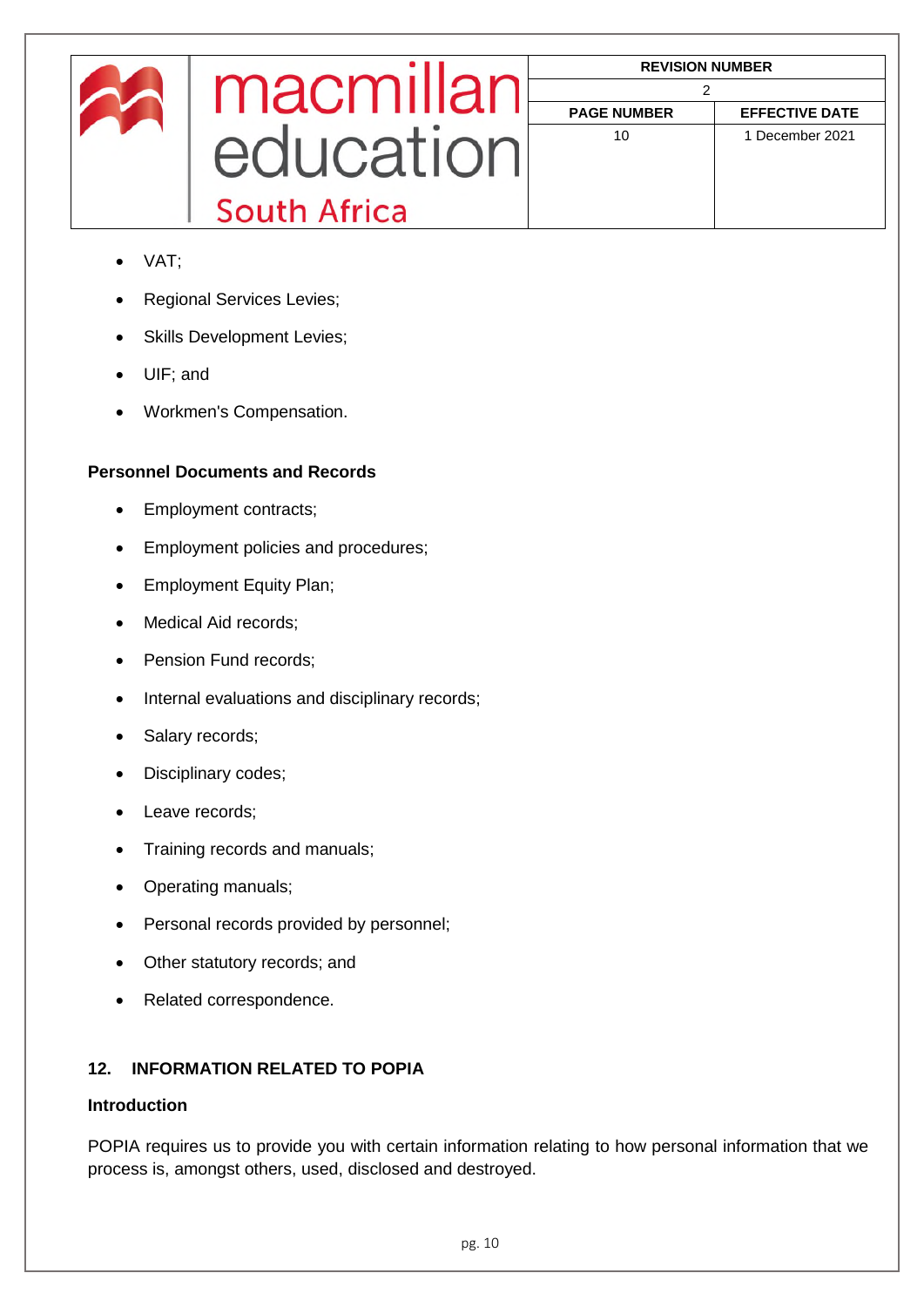| macmillar           | <b>REVISION NUMBER</b> |                       |
|---------------------|------------------------|-----------------------|
|                     | <b>PAGE NUMBER</b>     | <b>EFFECTIVE DATE</b> |
| <b>COLICATION</b>   | 11                     | 1 December 2021       |
| <b>South Africa</b> |                        |                       |

We have set out the required information below in Appendix A attached hereto.

## **Information on how you can request your personal information under POPIA**

Requests for personal information under POPIA must be made in accordance with the provisions of PAIA. This process is outlined in paragraph 13 below.

If we provide you with your personal information, you have the right to request the correction, deletion or destruction of your personal information, in the prescribed form. You may also object to the processing of your personal information in the prescribed form.

We have attached the prescribed forms to this Manual for your convenience.

We will give you a written estimate of the fee for providing you with your personal information, before providing you with the services. We may also require you to provide us with a deposit for all or part of the fee prior to giving you the requested personal information.

## **Purpose of processing**

POPIA provides that personal information may only be processed lawfully and in a reasonable manner that does not infringe your (the data subject's) privacy.

The type of personal information that we process will depend on the purpose for which it is collected. We will disclose to you why the personal information is being collected and will process the personal information for that purpose only.

## **Personal information that is processed; category of data subject; and category of personal information**

The information provided under this section refers to broad categories of information.

This list is not exhaustive.

Clients - Natural persons: names; contact details; physical and postal addresses; date of birth; ID number; tax related information; nationality; gender; confidential correspondence.

Clients – Juristic persons / entities: names of contact persons; name of legal entity; physical and postal address and contact details; financial information; registration number; founding documents; tax related information; authorised signatories; beneficiaries; ultimate beneficial owners.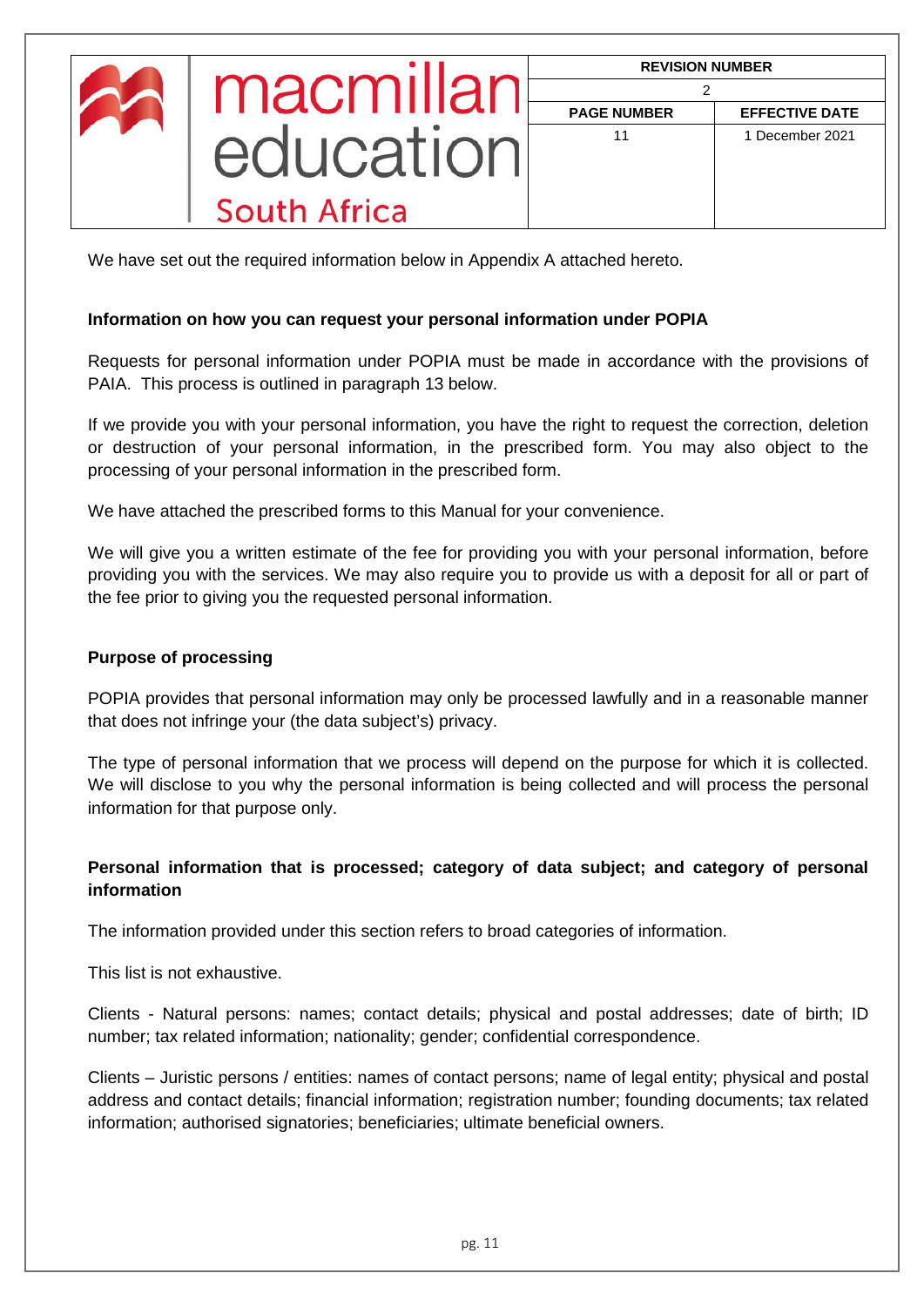| macmillan    | <b>REVISION NUMBER</b> |                       |
|--------------|------------------------|-----------------------|
|              | <b>PAGE NUMBER</b>     | <b>EFFECTIVE DATE</b> |
| equcation    | 12                     | 1 December 2021       |
| South Africa |                        |                       |

Clients – Foreign persons / entities: names; contact details; physical and postal, financial information addresses; date of birth; passport number tax related information; nationality; gender; confidential correspondence; registration number; founding documents; tax related information; authorised signatories, beneficiaries, ultimate beneficial owners.

Contracted Service Providers: Names of contact persons; name of legal entity; physical and postal address and contact details; financial information; registration number; founding documents; tax related information; authorised signatories, beneficiaries, ultimate beneficial owners.

Intermediary / Advisor: Names of contact persons; name of legal entity; physical and postal address and contact details; financial information; registration number; founding documents; tax related information; authorised signatories, beneficiaries, ultimate beneficial owners.

Employees / Directors / Potential Personnel / Shareholders / Volunteers / Employees' family members / Temporary Staff: gender, pregnancy; marital status; race, age, language, education information; financial information; employment history; ID number; next of kin; children's name, gender, age, school, grades; physical and postal address; contact details; opinions, criminal behaviour and/or criminal records; well-being; trade union membership; external commercial interests; medical information.

Website end-users / Application end-users: names, electronic identification data: IP address; log-in data, cookies, electronic localization data; cell phone details, GPS data.

## **Categories of recipients for purposes of processing personal information**

We may supply personal Information to these potential recipients:

- Management;
- Employees;
- Temporary Staff;
- Sub-contracted Operators; and
- Other recipients in international organisation.

We may disclose personal information we collected to any of our overseas associate entities or thirdparty service providers, with whom we engage in business or whose services or products we elect to use, including cloud services hosted in international jurisdictions.

We endeavour to enter into written agreements to ensure that other parties comply with our confidentiality and privacy requirements. Personal information may also be disclosed where we have a legal duty or a legal right to do so.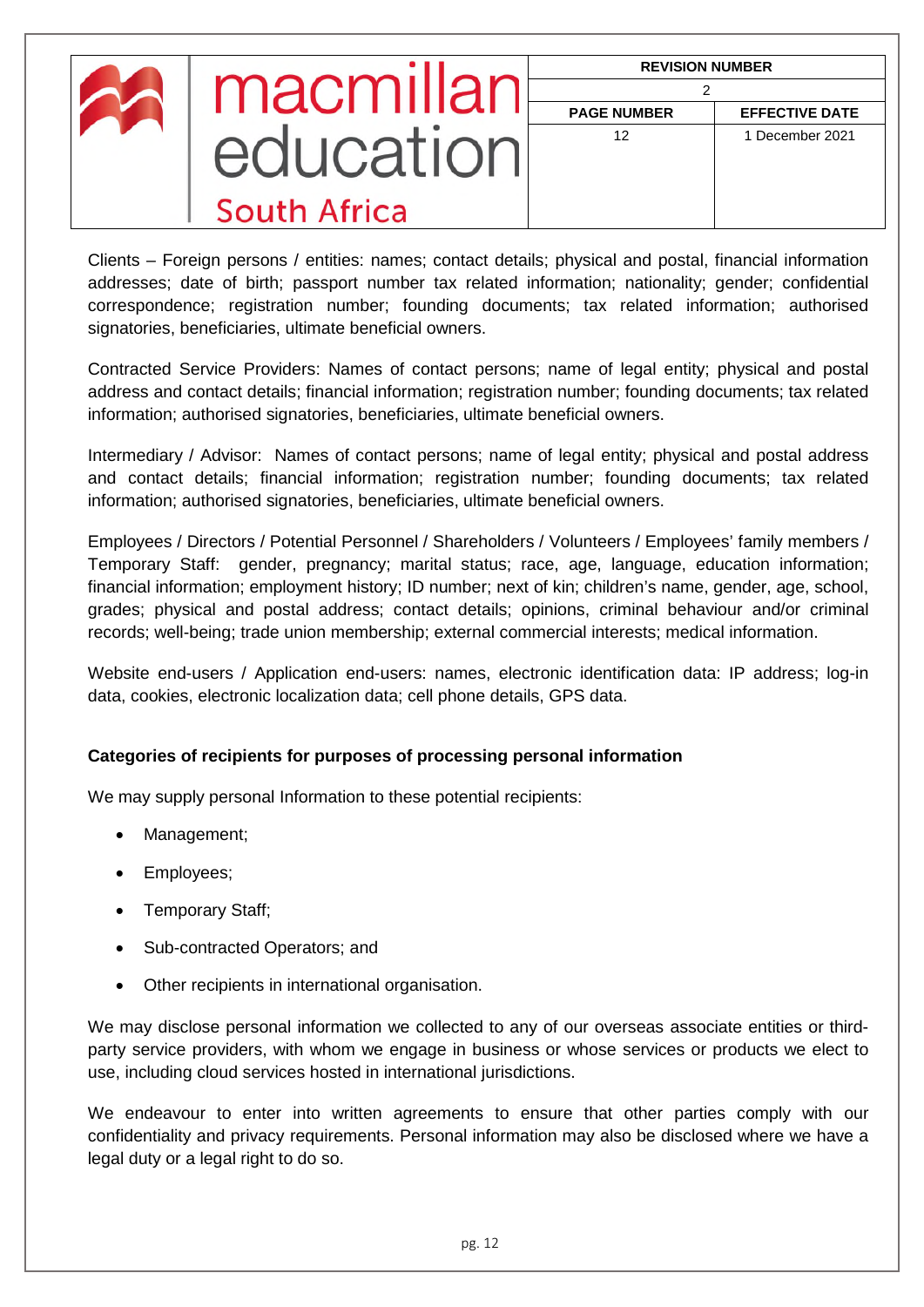| macmillar    | <b>REVISION NUMBER</b> |                       |
|--------------|------------------------|-----------------------|
|              | <b>PAGE NUMBER</b>     | <b>EFFECTIVE DATE</b> |
| equication   | 13                     | 1 December 2021       |
| South Africa |                        |                       |

## **Actual or planned trans-border flows of personal information**

We may disclose personal information we collected to our shareholders, any of our associate entities or third-party service providers, with whom we engage in business or whose services or products we elect to use, including cloud services hosted in international jurisdictions.

We endeavour to enter into written agreements to ensure that other parties comply with our confidentiality and privacy requirements. Personal information may also be disclosed where we have a legal duty or a legal right to do so.

#### **General description of information security measures**

Macmillan employs appropriate, reasonable technical and organisational measures to prevent loss of, damage to or unauthorised destruction of personal information and unlawful access to or processing of personal information. These measures include:

- Firewalls:
- Virus protection software and update protocols;
- Logical and physical access control;
- Secure setup of hardware and software making up our information technology infrastructure; and
- Outsourced service providers who are contracted to implement security controls.

## <span id="page-12-0"></span>**13. REQUEST PROCEDURE**

#### **Completion of the prescribed form**

Any request for access to a record from a public body in terms of PAIA must substantially correspond with the form attached hereto marked *Appendix B - FORM C - Request for access to record of private body (Section 53(1) of PAIA) [Regulation 10].*

A request for access to information which does not comply with the formalities as prescribed by PAIA will be returned to you.

#### **Payment of the prescribed fees**

A Fee may be payable, depending on the type of information requested, as described under *Appendix C - Fees in respect of private bodies.*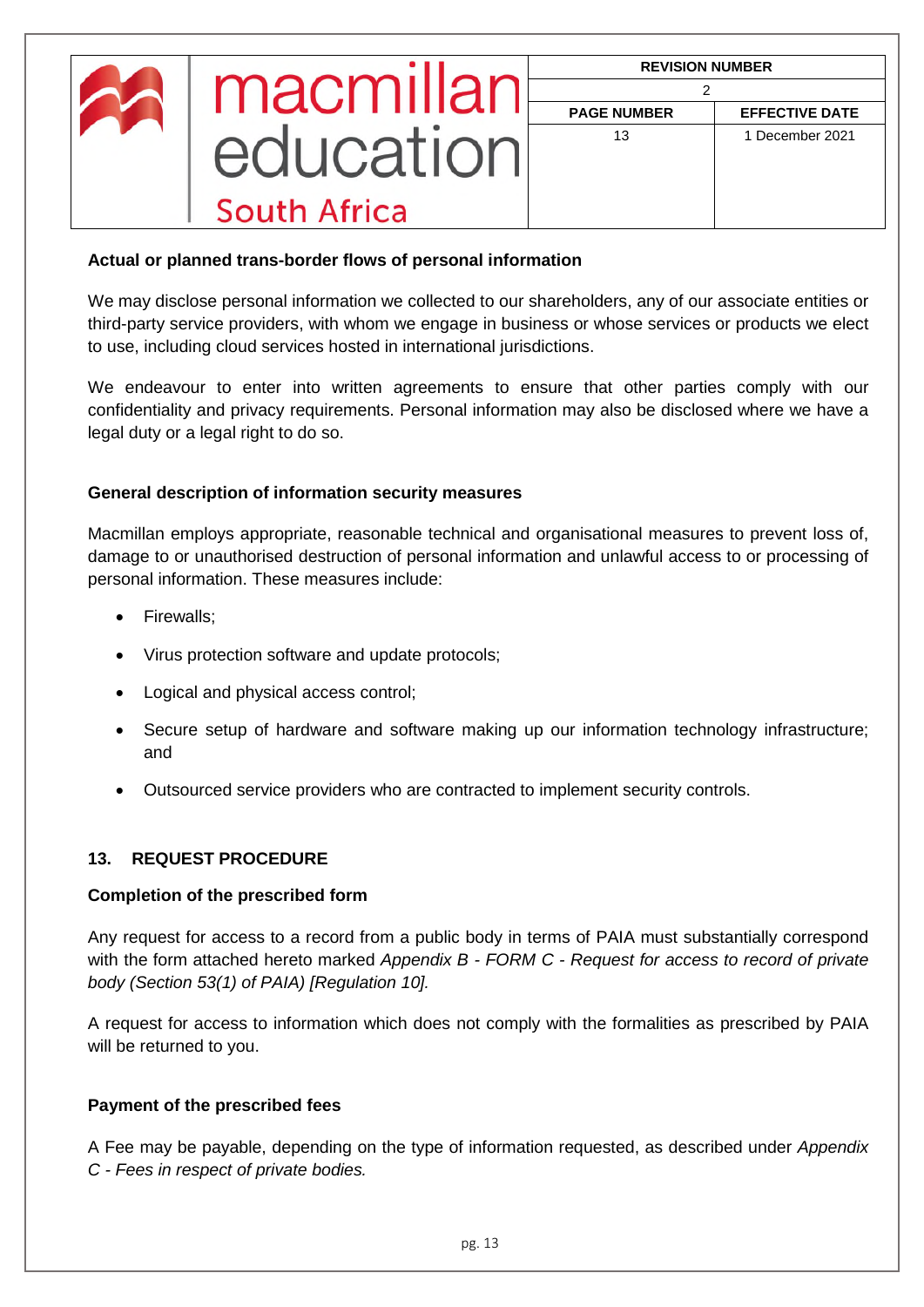| macmillan    | <b>REVISION NUMBER</b> |                       |
|--------------|------------------------|-----------------------|
|              | <b>PAGE NUMBER</b>     | <b>EFFECTIVE DATE</b> |
| education    | 14                     | 1 December 2021       |
| South Africa |                        |                       |

There are two categories of fees which are payable:

- **The request fee:** R50
- **The access fee:** This is calculated by taking into account reproduction costs, search and preparation costs, as well as postal costs.

Section 54 of PAIA entitles Macmillan to levy a charge or to request a fee to enable it to recover the cost of processing a request and providing access to records. The fees that may be charged are set out in Regulation 9(2)(c) promulgated under PAIA.

Where a decision to grant a request has been taken, the record will not be disclosed until the necessary fees have been paid in full.

POPIA provides that a data subject may, upon proof of identity, request Macmillan to confirm, free of charge, all the information it holds about the data subject and may request access to such information, including information about the identity of third parties who have or have had access to such information.

POPIA also provides that where the data subject is required to pay a fee for services provided to him/her, Macmillan must provide the data subject with a written estimate of the payable amount before providing the service and may require that the data subject pays a deposit for all or part of the fee.

## <span id="page-13-0"></span>**14. OBJECTION**

POPIA provides that a data subject may object, at any time, to the processing of personal information by Macmillan, on reasonable grounds relating to his/her particular situation, unless legislation provides for such processing. The data subject must complete the prescribed form attached hereto as *Appendix D - FORM 1 - Objection to the processing of personal information in terms of section 11(3) of POPIA Regulations relating to the protection of personal information, 2018 [Regulation 2]* and submit it to the Information Officer at the postal or physical address, facsimile number or electronic mail address set out above.

## <span id="page-13-1"></span>**15. CORRECTION**

A data subject may also request Macmillan to correct or delete personal information about the data subject in its possession or under its control that is inaccurate, irrelevant, excessive, out of date, incomplete, misleading or obtained unlawfully; or destroy or delete a record of personal information about the data subject that Macmillan is no longer authorised to retain records in terms of POPIA's retention and restriction of records provisions.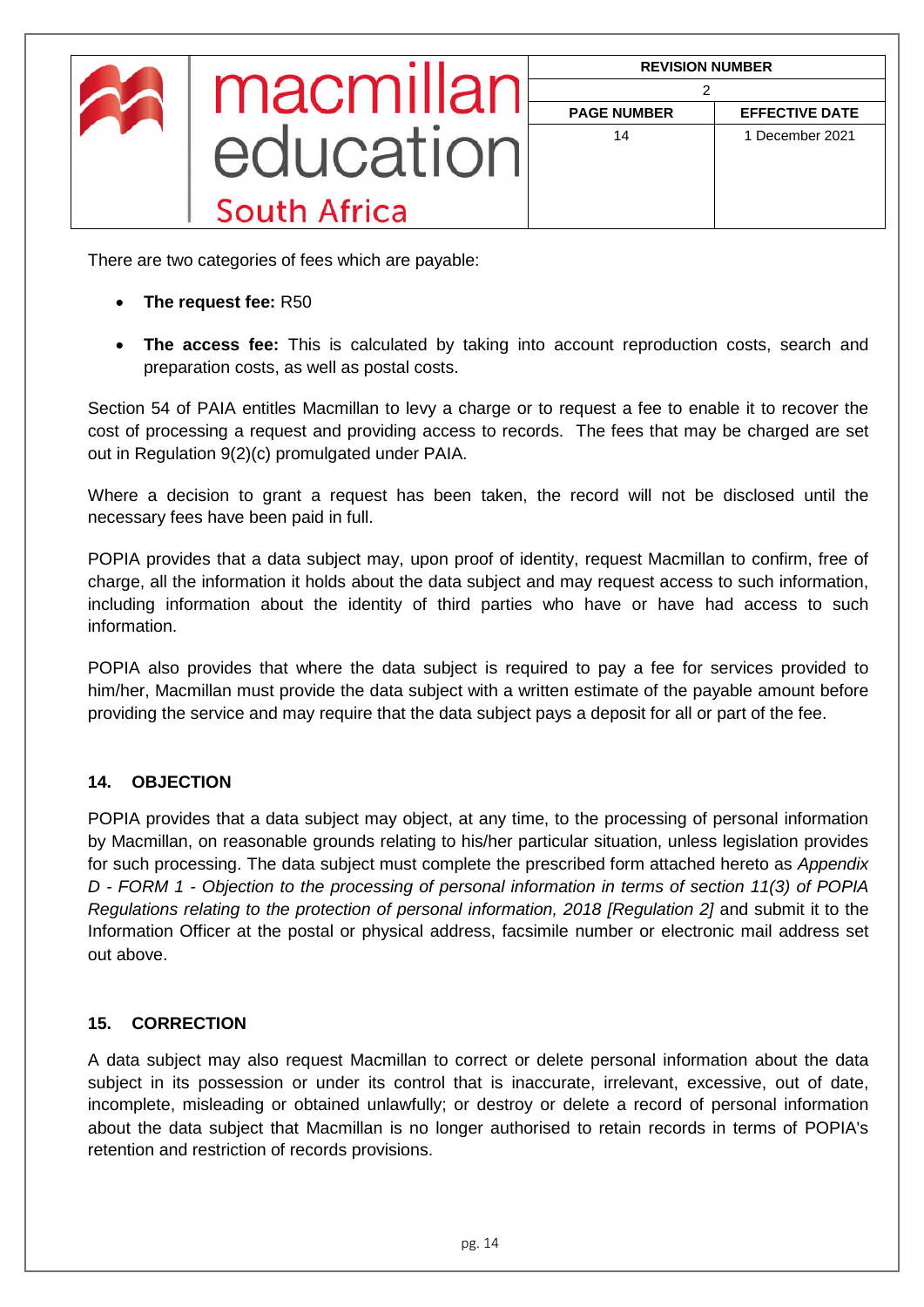| macmillar    | <b>REVISION NUMBER</b> |                       |
|--------------|------------------------|-----------------------|
|              | <b>PAGE NUMBER</b>     | <b>EFFECTIVE DATE</b> |
| equication   | 15                     | 1 December 2021       |
| South Africa |                        |                       |

A data subject that wishes to request a correction or deletion of personal information or the destruction or deletion of a record of personal information must submit a request to the Information Officer at the postal or physical address, facsimile number or electronic mail address set out above on the form attached hereto as *Appendix E - FORM 2 - Request for correction or deletion of personal information or destroying or deletion of record of personal information in terms of section 24(1) of POPIA's Regulations relating to the protection of personal information, 2018 [Regulation 3]*

## <span id="page-14-0"></span>**16. PROOF OF IDENTITY**

Proof of identity is required to authenticate your identity and the request. You will, in addition to this prescribed form, be required to submit acceptable proof of identity such as a certified copy of your identity document or other legal forms of identity.

## <span id="page-14-1"></span>**17. TIMELINES FOR CONSIDERATION OF A REQUEST FOR ACCESS**

Requests will be processed within 30 (thirty) days, unless the request contains considerations that are of such a nature that an extension of the time limit is needed.

Should an extension be required, you will be notified, together with reasons explaining why the extension is necessary.

## <span id="page-14-2"></span>**18. GROUNDS FOR REFUSAL OF ACCESS AND PROTECTION OF INFORMATION**

There are various grounds upon which a request for access to a record may be refused. These grounds include:

- the protection of personal information of a third person (who is a natural person) from unreasonable disclosure;
- the protection of commercial information of a third party (for example: trade secrets; financial, commercial, scientific or technical information that may harm the commercial or financial interests of a third party);
- if disclosure would result in the breach of a duty of confidence owed to a third party;
- if disclosure would jeopardise the safety of an individual or prejudice or impair certain property rights of a third person;
- if the record was produced during legal proceedings, unless that legal privilege has been waived;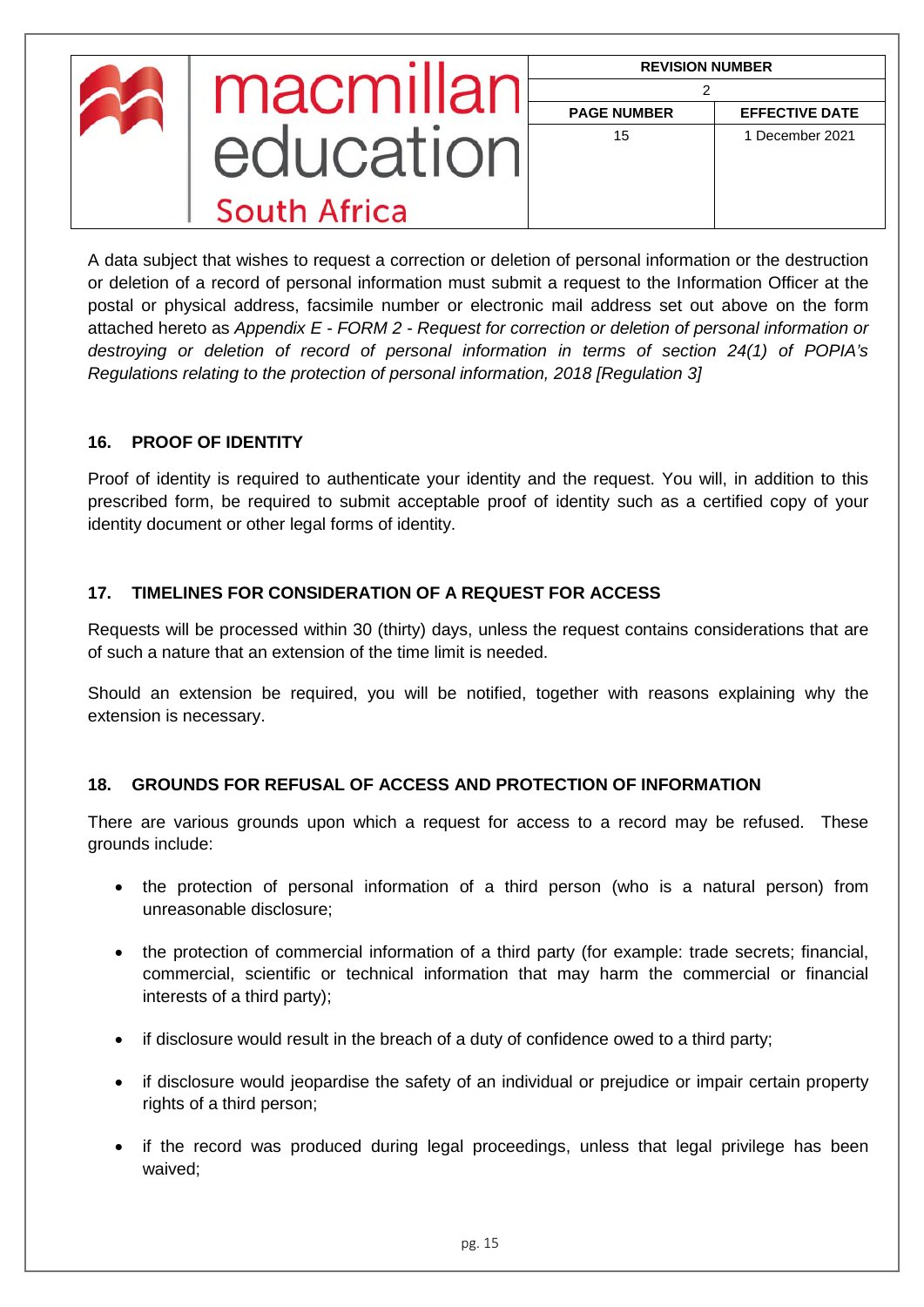| macmillar    | <b>REVISION NUMBER</b> |                       |
|--------------|------------------------|-----------------------|
|              | <b>PAGE NUMBER</b>     | <b>EFFECTIVE DATE</b> |
| equeation    | 16                     | 1 December 2021       |
| South Africa |                        |                       |

- if the record contains trade secrets, financial or sensitive information or any information that would put Macmillan at a disadvantage in negotiations or prejudice it in commercial competition; and/or
- if the record contains information about research being carried out or about to be carried out on behalf of a third party or by Macmillan.

Section 70 of PAIA contains an overriding provision. Disclosure of a record is compulsory if it would reveal (i) a substantial contravention of, or failure to comply with the law; or (ii) there is an imminent and serious public safety or environmental risk; and (iii) the public interest in the disclosure of the record in question clearly outweighs the harm contemplated by its disclosure.

If the request for access to information affects a third party, then such third party must first be informed within 21 (twenty-one) days of receipt of the request. The third party would then have a further 21 (twenty-one) days to make representations and/or submissions regarding the granting of access to the record.

## <span id="page-15-0"></span>**19. REMEDIES AVAILABLE TO A REQUESTER ON REFUSAL OF ACCESS**

If the Information Officer decides to grant a requester access to the particular record, such access must be granted within 30 (thirty) days of being informed of the decision.

There is an appeal procedure that may be followed after a request to access information has been refused, which will be described in the correspondence addressed to you by the Information Officer.

In the event that you are not satisfied with the outcome of the appeal, you are entitled to apply to the Information Regulator or a court of competent jurisdiction to take the matter further.

Where a third party is affected by the request for access and the Information Officer has decided to grant you access to the record, the third party has 30 (thirty) days in which to appeal the decision in a court of competent jurisdiction. If no appeal has been lodged by the third party within 30 (thirty) days, you must be granted access to the record.

## **20. AVAILABILITY OF THIS MANUAL**

Copies of this Manual are available for inspection, free of charge, at the registered offices of Macmillan at 4th Floor, Building G, Hertford Office Park, 90 Bekker Road, Vorna Valley, Midrand, 1685.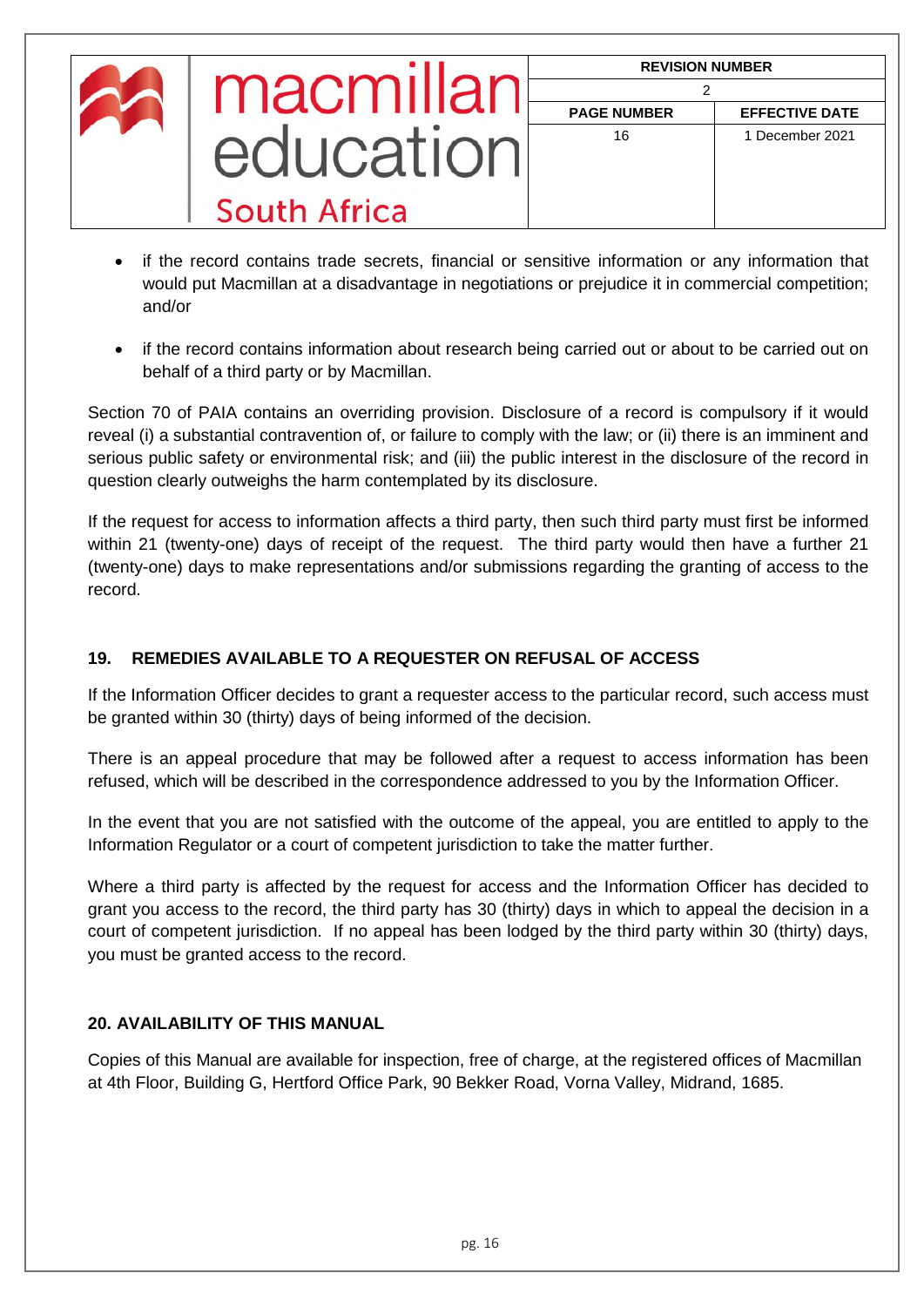# **Appendix A**

| <b>Business</b><br>area | subjects<br><b>Data</b><br>and<br>of<br>categories<br>personal<br>information processed | <b>Purpose of processing</b>                                                                     | <b>Categories of</b><br>recipients of<br>personal<br>information | of<br><b>Types</b><br>records held |
|-------------------------|-----------------------------------------------------------------------------------------|--------------------------------------------------------------------------------------------------|------------------------------------------------------------------|------------------------------------|
| Human                   |                                                                                         |                                                                                                  |                                                                  |                                    |
| Resources               | <b>Prospective employees</b>                                                            | <b>Prospective employees</b>                                                                     | Medical<br>Aid                                                   | Employment                         |
|                         | CVs                                                                                     | suitability<br>assess<br>To<br>for                                                               | Fund                                                             | contracts                          |
|                         | Qualifications                                                                          | employment<br>and<br>check<br>criminal<br>history<br>and                                         | <b>Pension Fund</b>                                              | Performance<br>Review<br>records   |
|                         | Contact details                                                                         | qualifications.                                                                                  |                                                                  |                                    |
|                         | Addresses                                                                               |                                                                                                  |                                                                  | Disciplinary<br>records            |
|                         | ID copy / passport if the<br>employee is not South African                              | <b>Employees/learnerships</b><br>To manage the employment                                        | <b>SARS</b>                                                      | Medial<br>Aid<br>membership        |
|                         | <b>Biometric information</b>                                                            | relationship<br>including<br>benefits,<br>providing<br>paying                                    | Joint                                                            | records                            |
|                         | Disability status                                                                       | remuneration,<br>conducting                                                                      | employers<br>of<br>learnership                                   | Pension fund                       |
|                         | Nationality                                                                             | appraisals,<br>onboarding<br>employees<br>company<br>into                                        | beneficiaries                                                    | records                            |
|                         | Criminal record information                                                             | legislative<br>systems,<br>compliance.                                                           |                                                                  | Tax records                        |
|                         | Interview records                                                                       |                                                                                                  | Service<br>Providers who                                         | Records<br>relating to B-          |
|                         |                                                                                         | <b>Bursary students</b>                                                                          | provide<br>various                                               | <b>BBEE</b><br>compliance          |
|                         | <b>Employees/learnerships</b>                                                           | To<br>administer<br>the                                                                          | services<br>related<br>to                                        | Contracts                          |
|                         | All of the same information as<br>prospective employees                                 | relationship, effect payments<br>of stipends, effect payments<br>to institution at which student | employees,<br>e.g.                                               | with<br>service<br>providers       |
|                         | Date of birth                                                                           | is studying.                                                                                     | background<br>checks,                                            |                                    |
|                         | Gender                                                                                  |                                                                                                  | wellness,<br>B-<br><b>BBEE</b>                                   |                                    |
|                         | Home address and postal<br>address                                                      |                                                                                                  | verification                                                     |                                    |
|                         | Marital status                                                                          |                                                                                                  | Document                                                         |                                    |
|                         | Driver's licence                                                                        |                                                                                                  | storage                                                          |                                    |
|                         | Banking details                                                                         |                                                                                                  | service<br>provider                                              |                                    |
|                         | Tax registration number                                                                 |                                                                                                  |                                                                  |                                    |
|                         | Remuneration details                                                                    |                                                                                                  | Other                                                            |                                    |
|                         | Name and contact details of<br>emergency contact                                        |                                                                                                  | Springer<br>Nature group<br>companies                            |                                    |
|                         | Details of the employee's other<br>business interests                                   |                                                                                                  |                                                                  |                                    |
|                         | Payroll number                                                                          |                                                                                                  |                                                                  |                                    |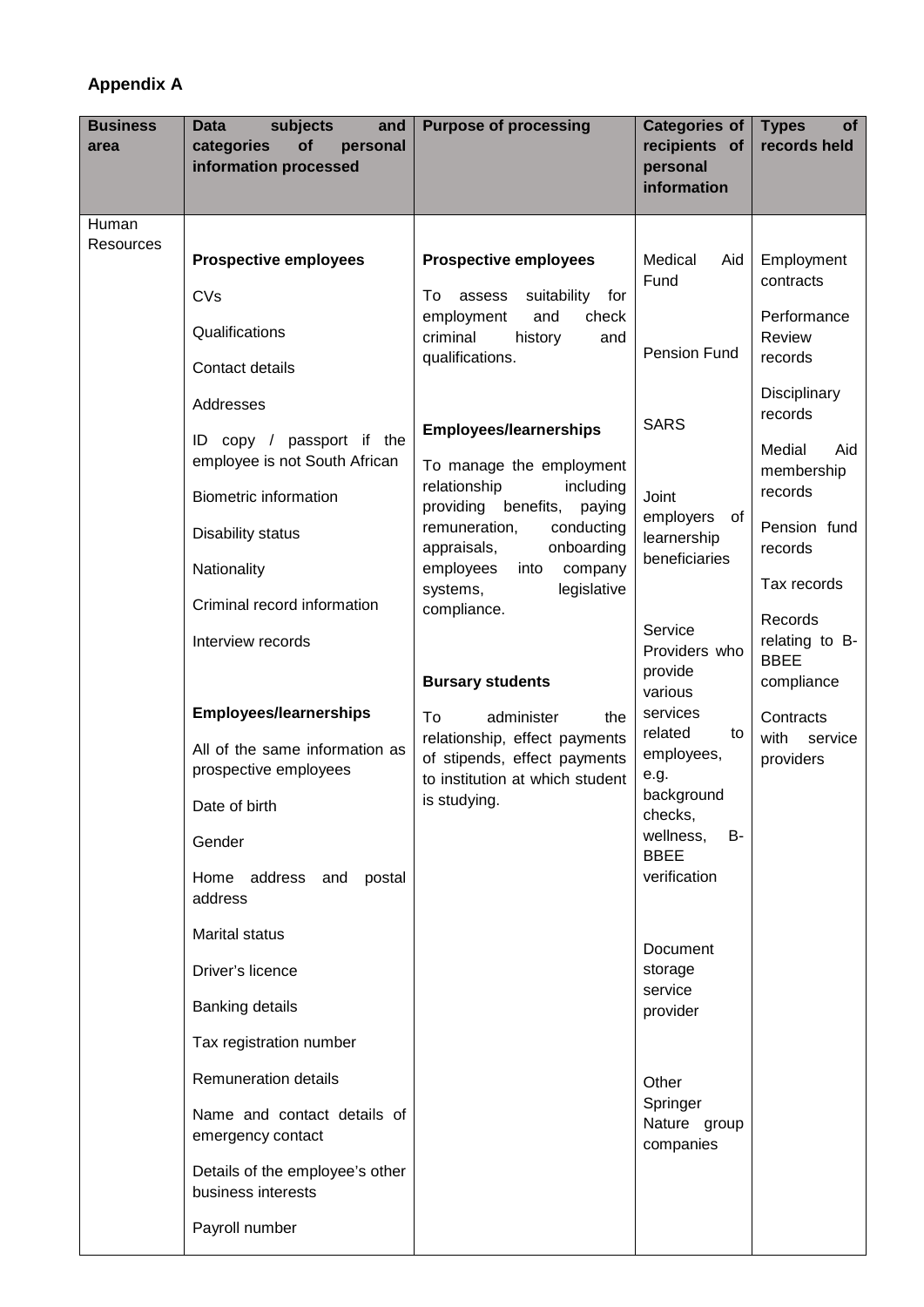| <b>Business</b><br>area | subjects<br>and<br><b>Data</b><br>of<br>categories<br>personal<br>information processed                                                                                                                                                                                                                                                                                                                                                                                                                                                                                                                                                     | <b>Purpose of processing</b>                                                                        | <b>Categories of</b><br>recipients of<br>personal<br>information            | <b>Types</b><br><b>of</b><br>records held |
|-------------------------|---------------------------------------------------------------------------------------------------------------------------------------------------------------------------------------------------------------------------------------------------------------------------------------------------------------------------------------------------------------------------------------------------------------------------------------------------------------------------------------------------------------------------------------------------------------------------------------------------------------------------------------------|-----------------------------------------------------------------------------------------------------|-----------------------------------------------------------------------------|-------------------------------------------|
|                         | Medical<br>Aid<br>membership<br>details                                                                                                                                                                                                                                                                                                                                                                                                                                                                                                                                                                                                     |                                                                                                     |                                                                             |                                           |
|                         | Pension fund details                                                                                                                                                                                                                                                                                                                                                                                                                                                                                                                                                                                                                        |                                                                                                     |                                                                             |                                           |
|                         | Performance review records                                                                                                                                                                                                                                                                                                                                                                                                                                                                                                                                                                                                                  |                                                                                                     |                                                                             |                                           |
|                         | <b>Bursary students</b>                                                                                                                                                                                                                                                                                                                                                                                                                                                                                                                                                                                                                     |                                                                                                     |                                                                             |                                           |
|                         | Name                                                                                                                                                                                                                                                                                                                                                                                                                                                                                                                                                                                                                                        |                                                                                                     |                                                                             |                                           |
|                         | Contact details                                                                                                                                                                                                                                                                                                                                                                                                                                                                                                                                                                                                                             |                                                                                                     |                                                                             |                                           |
|                         | ID number                                                                                                                                                                                                                                                                                                                                                                                                                                                                                                                                                                                                                                   |                                                                                                     |                                                                             |                                           |
|                         | Copy of ID                                                                                                                                                                                                                                                                                                                                                                                                                                                                                                                                                                                                                                  |                                                                                                     |                                                                             |                                           |
|                         | <b>Banking details</b>                                                                                                                                                                                                                                                                                                                                                                                                                                                                                                                                                                                                                      |                                                                                                     |                                                                             |                                           |
|                         | Proof of registration                                                                                                                                                                                                                                                                                                                                                                                                                                                                                                                                                                                                                       |                                                                                                     |                                                                             |                                           |
| Marketing               | <b>Schools</b><br>School contact details                                                                                                                                                                                                                                                                                                                                                                                                                                                                                                                                                                                                    | is<br>Data<br>processed<br>for<br>of<br>marketing<br>purposes<br>Macmillan's<br>goods<br>and        | Service<br>provider used<br>to send bulk                                    | Marketing<br>database                     |
|                         | Prospective clients visited<br>by sales representatives<br>Name and contact details of<br>relevant contact person and<br>decision maker<br><b>Macmillan Teacher Campus</b><br>course attendants<br>(See details of information<br>processed below)<br><b>Prospective</b><br>clients<br>at<br>exhibitions,<br>conferences<br>and workshops<br>Name, surname, email, cell<br>phone<br>number,<br>position,<br>subjects that they teach, grade<br>that they teach, school where<br>they teach, email address of<br>school<br><b>Booksellers</b><br>Company<br>contact<br>name,<br>details,<br>contact<br>person,<br>bookstore manager details. | services.<br>details<br>Bookshop<br>are<br>processed to administer a<br>loyalty programme.          | messages<br>Data capturer<br>Other<br>Springer<br>Nature group<br>companies | Information<br>website<br>on<br>traffic   |
| Finance                 | Customers who open an<br>account                                                                                                                                                                                                                                                                                                                                                                                                                                                                                                                                                                                                            | Customer<br>information<br>is<br>collected<br>ensure<br>that<br>to<br>Macmillan gets<br>for<br>paid | Service<br>provider<br>that                                                 | Forms<br>for<br>onboarding                |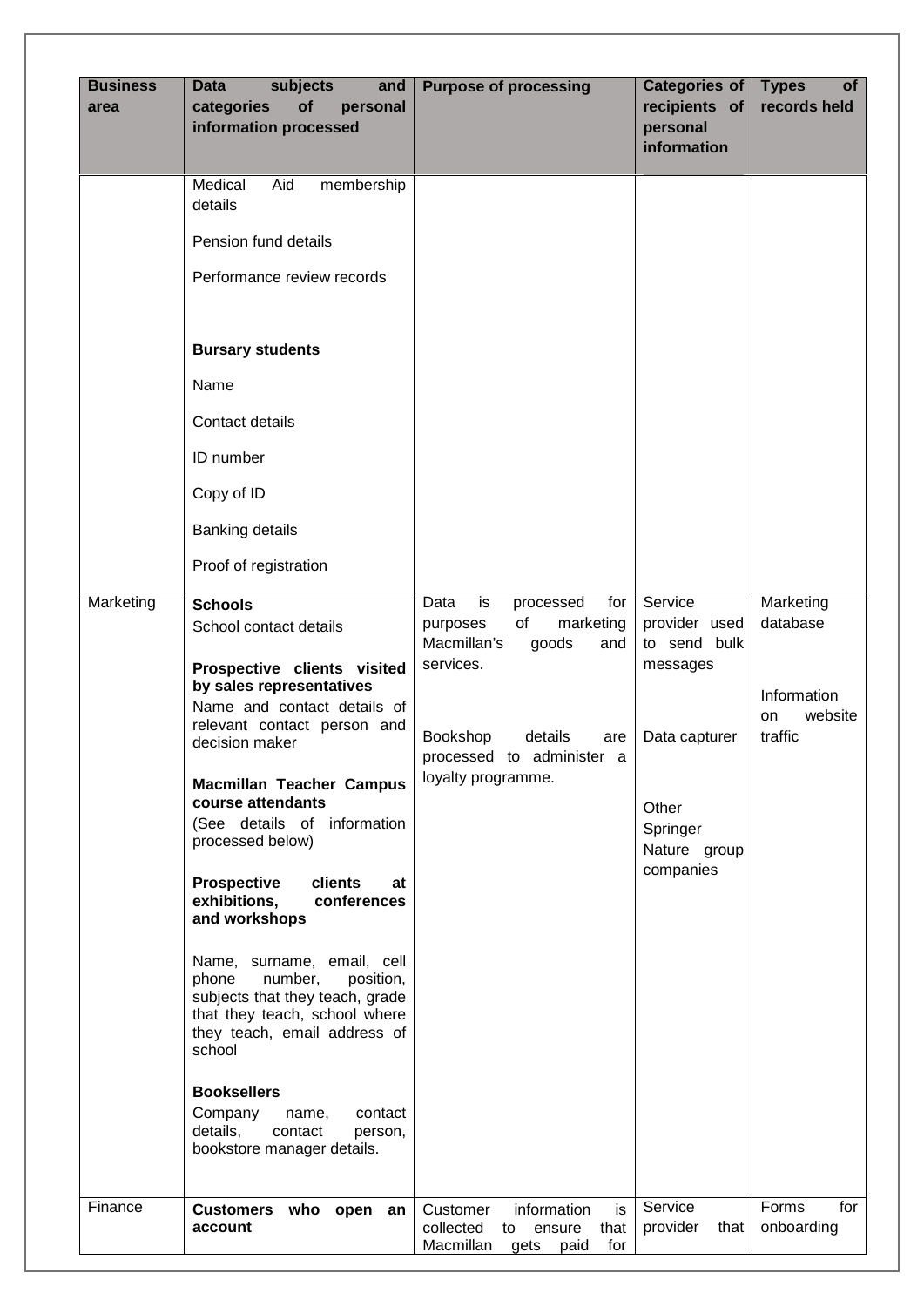| <b>Business</b><br>area        | subjects<br><b>Data</b><br>and<br>of<br>categories<br>personal<br>information processed                                                                                                                                                                                                                                                                                                                                                                                                                                                                                                                                                                                                                                                                                              | <b>Purpose of processing</b>                                                                                                                                                                                                                                                                                                                                                                                                                                                                                                                                                                                    | <b>Categories of</b><br>recipients of<br>personal<br>information                                                                                                                                                                                                                                             | <b>Types</b><br><b>of</b><br>records held                                                                                                                                                                                                                                                   |
|--------------------------------|--------------------------------------------------------------------------------------------------------------------------------------------------------------------------------------------------------------------------------------------------------------------------------------------------------------------------------------------------------------------------------------------------------------------------------------------------------------------------------------------------------------------------------------------------------------------------------------------------------------------------------------------------------------------------------------------------------------------------------------------------------------------------------------|-----------------------------------------------------------------------------------------------------------------------------------------------------------------------------------------------------------------------------------------------------------------------------------------------------------------------------------------------------------------------------------------------------------------------------------------------------------------------------------------------------------------------------------------------------------------------------------------------------------------|--------------------------------------------------------------------------------------------------------------------------------------------------------------------------------------------------------------------------------------------------------------------------------------------------------------|---------------------------------------------------------------------------------------------------------------------------------------------------------------------------------------------------------------------------------------------------------------------------------------------|
|                                | Customer name<br>Physical address<br>Postal address<br>Delivery address<br>Contact number<br>Fax number<br>Email<br>Contact person<br>Banking details<br>Company registration number<br>VAT registration number<br>Tax clearance certificates for<br>companies<br>Copies of the IDs of all<br>directors if customer is<br>a<br>company or individual ID if<br>customer is an individual<br>Company registration forms<br>Annual turnover if it exceeds a<br>certain threshold<br>Marital status and matrimonial<br>property system if customer is<br>an individual<br>Customers who do not open<br>an account<br>Name, email, contact number,<br>address<br>Service providers/business<br>who<br>receive<br>partners<br>payment<br>Name<br>Contact details<br><b>Banking details</b> | products<br>that have<br>been<br>ordered and to verify the<br>identity and credit record of<br>customers<br>who<br>open<br>accounts.<br>Annual turnover information<br>required for compliance<br>İS.<br>with the National Credit Act<br>and the Consumer Protection<br>Act.<br>Service provider information<br>collected<br>facilitate<br>is<br>to<br>making payment for services<br>rendered and, in the case of<br>authors, payment of royalties.<br>Information is collected from<br>third<br>parties<br>whom<br>to<br>Macmillan<br>has<br>to<br>make<br>payments in order to facilitate<br>those payments. | conducts<br>credit checks<br>Service<br>provider<br>that<br>assists<br>in.<br>maintenance<br><b>of</b><br>finance<br>systems<br>External<br>auditors<br><b>B-BBEE</b><br>verification<br>service<br>provider<br>Document<br>storage<br>service<br>provider<br>Other<br>Springer<br>Nature group<br>companies | customers<br>Supporting<br>documents<br>submitted<br>with<br>credit<br>applications<br>Tax<br>related<br>records<br>Records<br>of<br>royalty<br>payments<br>Records<br>οf<br>payments<br>made<br>to<br>service<br>providers<br>Payroll<br>records<br>Financial<br>statements<br>and reports |
| Macmillan<br>Teacher<br>Campus | <b>Teachers</b><br>district<br>and<br>officials attending free or<br>non-accredited<br>paid<br>workshops<br>Name, ID number, email, cell<br>phone<br>number,<br>position,<br>subjects that they teach, grade<br>that they teach, school where<br>they teach, email address of<br>school                                                                                                                                                                                                                                                                                                                                                                                                                                                                                              | Information is collected from<br>freelancers for purposes of<br>selecting<br>and<br>onboarding<br>them as service providers,<br>paying them for services and<br>tax compliance. Information<br>about race is collected for B-<br>BBEE<br>purposes<br>because<br>they are service providers to<br>Macmillan.                                                                                                                                                                                                                                                                                                     | <b>ETDP SETA</b><br><b>SACE</b><br>Freelance<br>course<br>facilitators                                                                                                                                                                                                                                       | for<br>Forms<br>onboarding<br>course<br>participants<br>Prescribed<br>records<br>that<br>must<br>be<br>for<br>retained<br>accredited<br>courses                                                                                                                                             |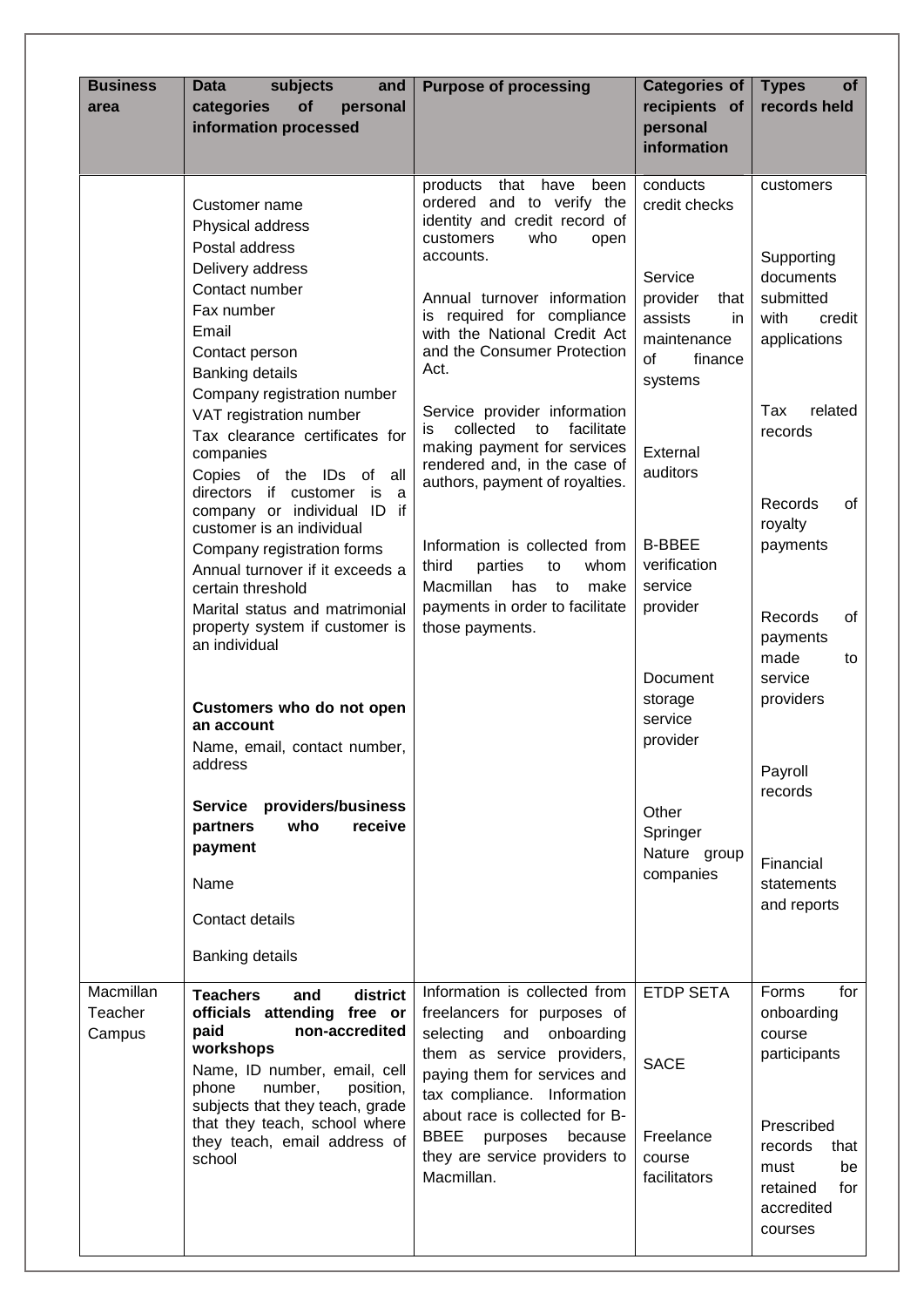| <b>Business</b><br>area | subjects<br>and<br><b>Data</b><br>of<br>categories<br>personal<br>information processed                                                                                                                                                                                                                                                                                                                                             | <b>Purpose of processing</b>                                                                                                                                                                                                                                                         | <b>Categories of</b><br>recipients of<br>personal<br>information                                    | <b>Types</b><br><b>of</b><br>records held          |
|-------------------------|-------------------------------------------------------------------------------------------------------------------------------------------------------------------------------------------------------------------------------------------------------------------------------------------------------------------------------------------------------------------------------------------------------------------------------------|--------------------------------------------------------------------------------------------------------------------------------------------------------------------------------------------------------------------------------------------------------------------------------------|-----------------------------------------------------------------------------------------------------|----------------------------------------------------|
|                         | district<br><b>Teachers</b><br>and<br><b>officials</b><br>attending<br><b>ETDP</b><br>accredited<br><b>SETA</b><br>workshops<br>Name,<br>maiden<br>surname,<br>ID/Passport number,<br>name,<br>nationality, residency status,<br>home language, date of birth,<br>gender, race, disability, marital<br>qualifications,<br>status,<br>fax                                                                                            | Information is collected from<br>workshop<br>participants<br>to<br>record their participation in<br>the course and ensure that<br>they receive accreditation<br>from the ETDP SETA or<br>professional<br>development<br>SACE.<br>points from<br>the<br>Information is also collected | Data capturer<br>Third<br>parties<br>whom<br>with<br>Macmillan<br>partners<br>to<br>jointly provide | Attendance<br>registers<br>Facilitator<br>feedback |
|                         | number,<br>physical<br>address,<br>postal address, email, tel/cell<br>phone number, occupation,<br>workplace,<br>address<br>of<br>workplace, email address of<br>workplace,<br>work<br>number,<br>SACE registration<br>number,<br>contact details for a family<br>member, certified copy of ID,<br>certified copy of school and<br>post graduate qualifications                                                                     | for marketing purposes.<br>Learner names are collected<br>Saturday courses to<br>for<br>report back to the school<br>about attendance.                                                                                                                                               | courses<br>Corporate<br>course<br>sponsors<br>Other<br>Springer                                     | forms<br>Freelancer<br>contracts                   |
|                         | <b>Teachers attending SACE</b><br>approved workshops that<br>professional<br>carry<br>development points<br>Name, ID number, contact<br>number,<br><b>SACE</b><br>phone<br>registration number                                                                                                                                                                                                                                      |                                                                                                                                                                                                                                                                                      | Nature group<br>companies                                                                           |                                                    |
|                         | that<br><b>Learners</b><br>attend<br><b>Saturday classes</b><br>Full name                                                                                                                                                                                                                                                                                                                                                           |                                                                                                                                                                                                                                                                                      |                                                                                                     |                                                    |
|                         | Applicants for appointment<br>freelance facilitators,<br>as<br>authors. critical<br>readers,<br>readers,<br>proof<br>editors,<br>moderators, assessors<br>Name, ID<br>number,<br>cell<br>number, home and<br>work<br>numbers, email,<br>physical<br>address,<br>banking<br>details,<br>name of employer, job title,<br>whether the applicant has a<br>driver's<br>licence, details of<br>teaching<br>experience,<br>qualifications, |                                                                                                                                                                                                                                                                                      |                                                                                                     |                                                    |
|                         | <b>Freelance</b><br>facilitators,<br>authors,<br>critical<br>readers,<br>proof<br>readers,<br>editors,<br>moderators, assessors<br>All the information collected                                                                                                                                                                                                                                                                    |                                                                                                                                                                                                                                                                                      |                                                                                                     |                                                    |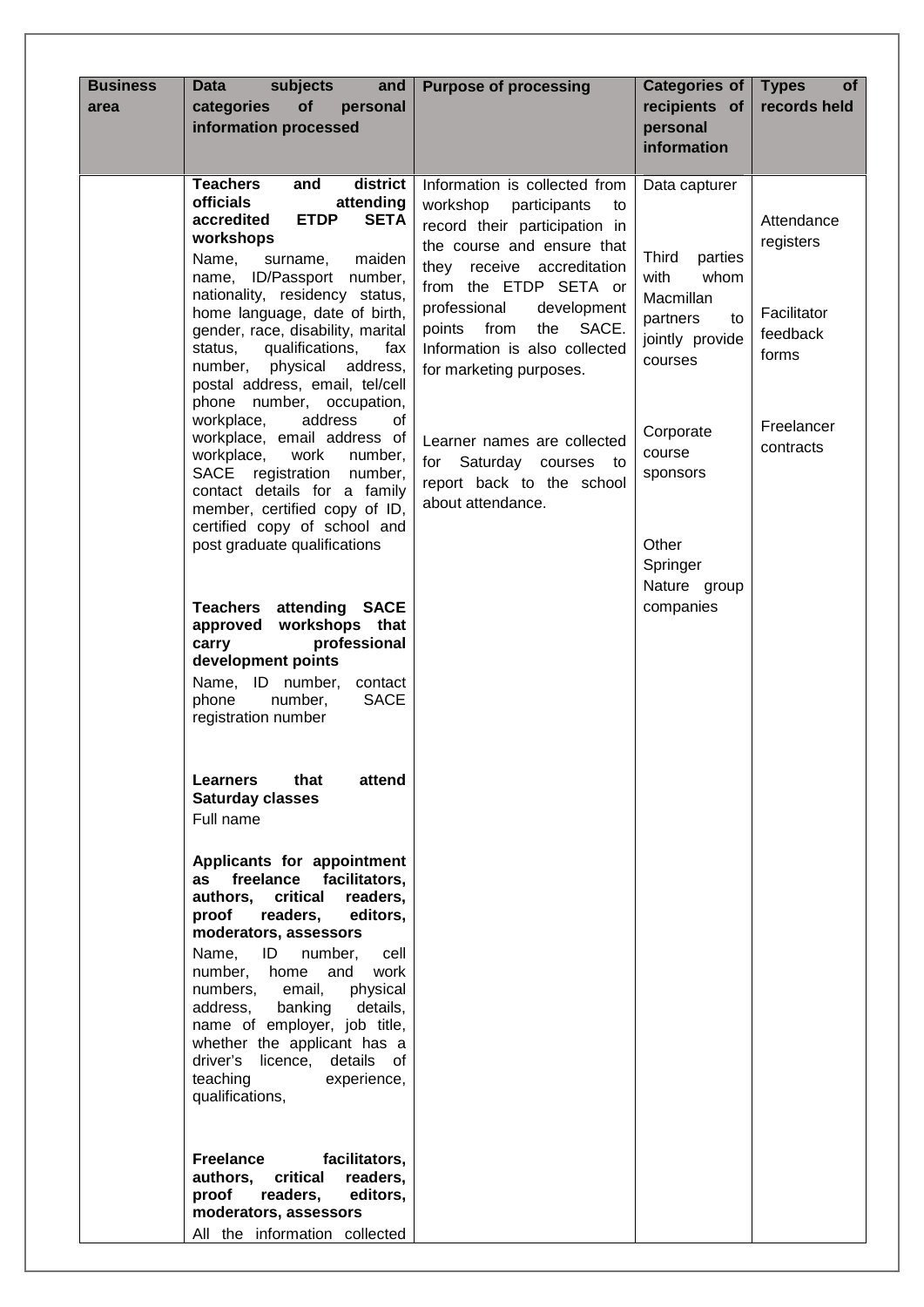| <b>Business</b><br>area       | subjects<br>and<br><b>Data</b><br>of<br>categories<br>personal<br>information processed                                                                                                                                                                                                                                                                                                                                         | <b>Purpose of processing</b>                                                                                                                                                                                                                                                                                                                                                                                                    | Categories of<br>recipients of<br>personal<br>information              | <b>Types</b><br><b>of</b><br>records held                                                                                                                                           |
|-------------------------------|---------------------------------------------------------------------------------------------------------------------------------------------------------------------------------------------------------------------------------------------------------------------------------------------------------------------------------------------------------------------------------------------------------------------------------|---------------------------------------------------------------------------------------------------------------------------------------------------------------------------------------------------------------------------------------------------------------------------------------------------------------------------------------------------------------------------------------------------------------------------------|------------------------------------------------------------------------|-------------------------------------------------------------------------------------------------------------------------------------------------------------------------------------|
|                               | when a freelancer applies and<br>their<br>also<br>number,<br>tax<br>remuneration, race, facilitator<br>feedback forms completed by<br>workshop attendees                                                                                                                                                                                                                                                                        |                                                                                                                                                                                                                                                                                                                                                                                                                                 |                                                                        |                                                                                                                                                                                     |
| International<br><b>Sales</b> | international<br>Local<br>and<br>publishers<br>Name, company registration<br>details,<br>address,<br>contact<br>details,<br><b>VAT</b><br>registration<br>numbers if applicable, banking<br>details<br>Prospective clients visited<br>by sales representatives<br>Name, position of person,<br>email address<br><b>Generic schools list</b><br>School<br>email<br>addresses,<br>physical<br>addresses<br>and<br>contact numbers | Data<br>is<br>processed<br>from<br>companies that Macmillan<br>represents to administer the<br>relationship<br>with<br>them,<br>facilitate marketing and sale<br>of their books or products<br>and effect payment to them.<br>The data of actual<br>and<br>potential<br>customers<br>is<br>for<br>processed<br>marketing<br>purposes, to open accounts<br>for customers and to provide<br>customers with goods and<br>services. | External<br>auditors<br>Other<br>Springer<br>Nature group<br>companies | Contracts<br>with<br>business<br>for<br>partners<br>whom<br>Macmillan<br>acts as<br>an<br>agent<br>Contracts<br>with<br>service<br>providers<br>Records<br>of<br>customer<br>visits |
| National<br><b>Sales</b>      | <b>Government</b><br>officials/teachers<br>Name, email, contact number<br><b>Managing</b><br>and<br>agents<br>distributors<br>Name, contact details<br>Prospective clients visited<br>by sales representatives<br>Name and contact details of<br>relevant contact person and<br>decision maker                                                                                                                                  | Contacting<br>individuals<br>for<br>marketing<br>and<br>purposes<br>that<br>conducting<br>research<br>assists<br>with<br>product<br>development                                                                                                                                                                                                                                                                                 | External<br>auditors<br>Other<br>Springer<br>Nature group<br>companies | Contracts<br>with<br>government<br>appointed<br>managing<br>agents                                                                                                                  |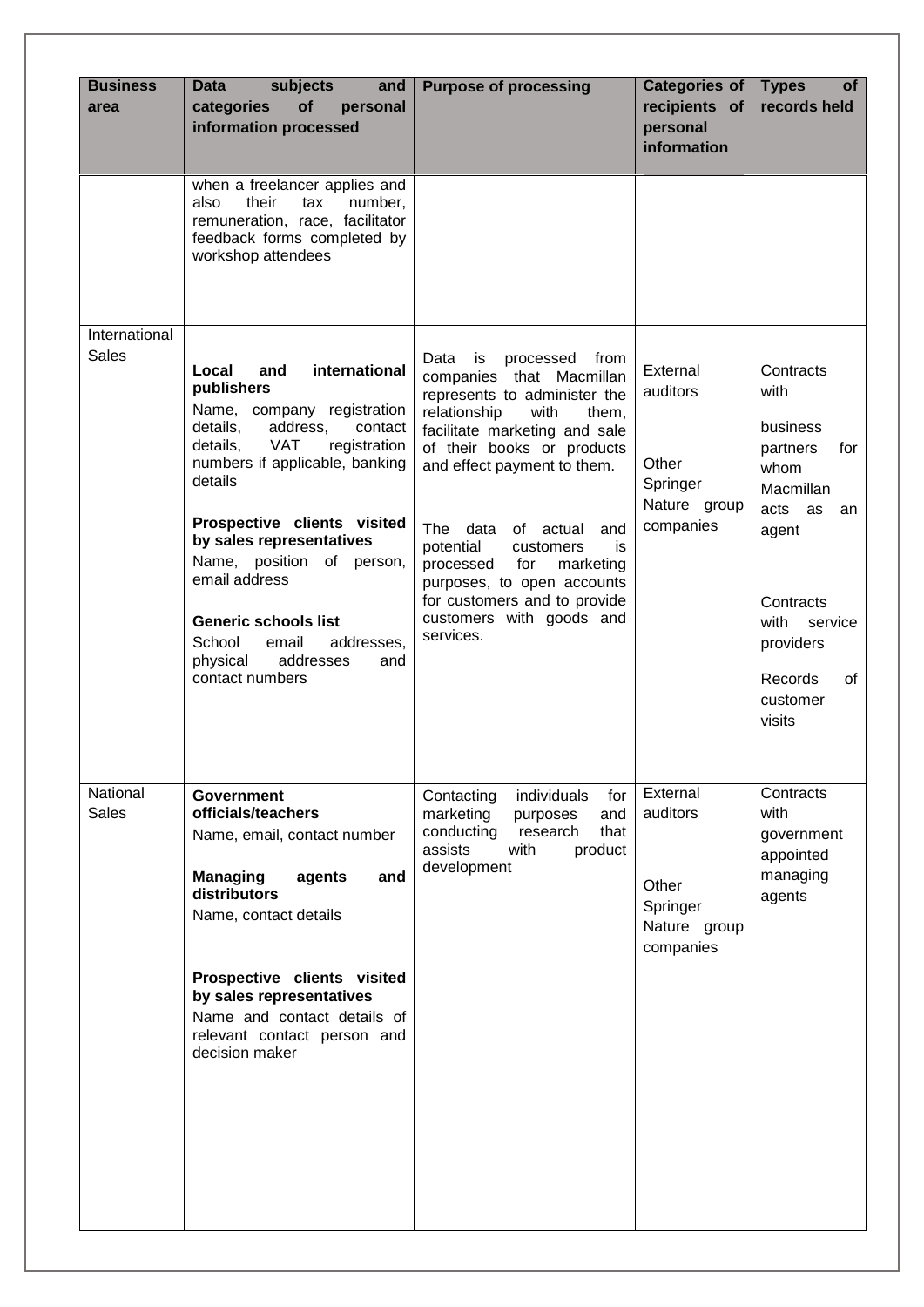| <b>Business</b><br>area                          | subjects<br>and<br><b>Data</b><br>of<br>categories<br>personal<br>information processed                                                                                                                                                                                                                                                                                                                                                                                                                                                                         | <b>Purpose of processing</b>                                                                                                                                                                                                                                                                                                                                                    | <b>Categories of</b><br>recipients of<br>personal<br>information                                                                                           | <b>Types</b><br><b>of</b><br>records held                                                     |
|--------------------------------------------------|-----------------------------------------------------------------------------------------------------------------------------------------------------------------------------------------------------------------------------------------------------------------------------------------------------------------------------------------------------------------------------------------------------------------------------------------------------------------------------------------------------------------------------------------------------------------|---------------------------------------------------------------------------------------------------------------------------------------------------------------------------------------------------------------------------------------------------------------------------------------------------------------------------------------------------------------------------------|------------------------------------------------------------------------------------------------------------------------------------------------------------|-----------------------------------------------------------------------------------------------|
| Regional<br>Publishing<br>and<br><b>Services</b> | <b>Macmillan authors/ freelance</b><br>service providers                                                                                                                                                                                                                                                                                                                                                                                                                                                                                                        | <b>Macmillan</b><br>authors<br>and<br>freelance service providers                                                                                                                                                                                                                                                                                                               | Dramatic,<br>Artistic<br>and<br><b>Literary Rights</b><br>Organisation                                                                                     | Contracts<br>with authors,<br>freelancers,<br>rights holders<br>other<br>and<br>third parties |
|                                                  | Name, gender, contact details,<br>physical and postal address,<br>nationality, copies of ID or<br>passport, proof of banking<br>details,<br>royalty<br>factor/payments,<br>correspondence,<br>of<br>details<br>employment with government,<br>details of employment with<br>competitor, name and position<br>of the author's manager if<br>employed by government or a<br>competitor, personnel number<br>if employed by government,<br>details of immediate family<br>employed<br>members<br>by<br>government or a competitor,<br>tax registration number, VAT | Administration of contractual<br>agreements and payment of<br>royalties/fees<br>Verifying the identity and<br>credentials of the individual<br>or company<br>To manage and maintain the<br>editorial<br>department's<br>freelancer database. To track<br>and<br>monitor<br>freelancer<br>performance over time<br>Effecting payment for service<br>Nationality, race and gender | External<br>auditors<br>Other<br>Springer<br>Nature group<br>companies<br>Other<br>publishing<br>companies in<br>the event of a<br>joint venture<br>Author | Records<br>of<br>rights holder<br>research<br>Freelancer<br>database                          |
|                                                  | registration number,<br>If the entity is a company or an<br>author uses a company to<br>enter into the agreement then:<br>company registration number,<br>tax registration number of<br>company,<br>VAT<br>registration<br>number of company, B-BEE<br>certificate                                                                                                                                                                                                                                                                                              | <b>B-BBEE</b><br>used<br>for<br>are<br>purposes<br><b>External</b><br>requestors,<br>external copyright holders<br>Licensing<br>agreements,<br>administration and payments                                                                                                                                                                                                      | information<br>may have to<br>be supplied to<br>South African<br>foreign<br>or<br>government if<br>requested<br>as<br>of<br>part<br>a<br>tender<br>process |                                                                                               |
|                                                  | performance<br>management<br>information<br><b>External</b><br>requestors,                                                                                                                                                                                                                                                                                                                                                                                                                                                                                      | <b>External copyright holders</b><br>Record<br>0f<br>research,<br>permissions<br>clearance,<br>payment, delivery of products<br>and services                                                                                                                                                                                                                                    |                                                                                                                                                            |                                                                                               |
|                                                  | external copyright holders<br>details,<br>Names,<br>contact<br>correspondence,<br>banking/payment details                                                                                                                                                                                                                                                                                                                                                                                                                                                       | Teachers who participate<br>in research<br>To conduct the research,<br>effect payment to participants<br><b>B-BBEE</b><br>and<br>track                                                                                                                                                                                                                                          |                                                                                                                                                            |                                                                                               |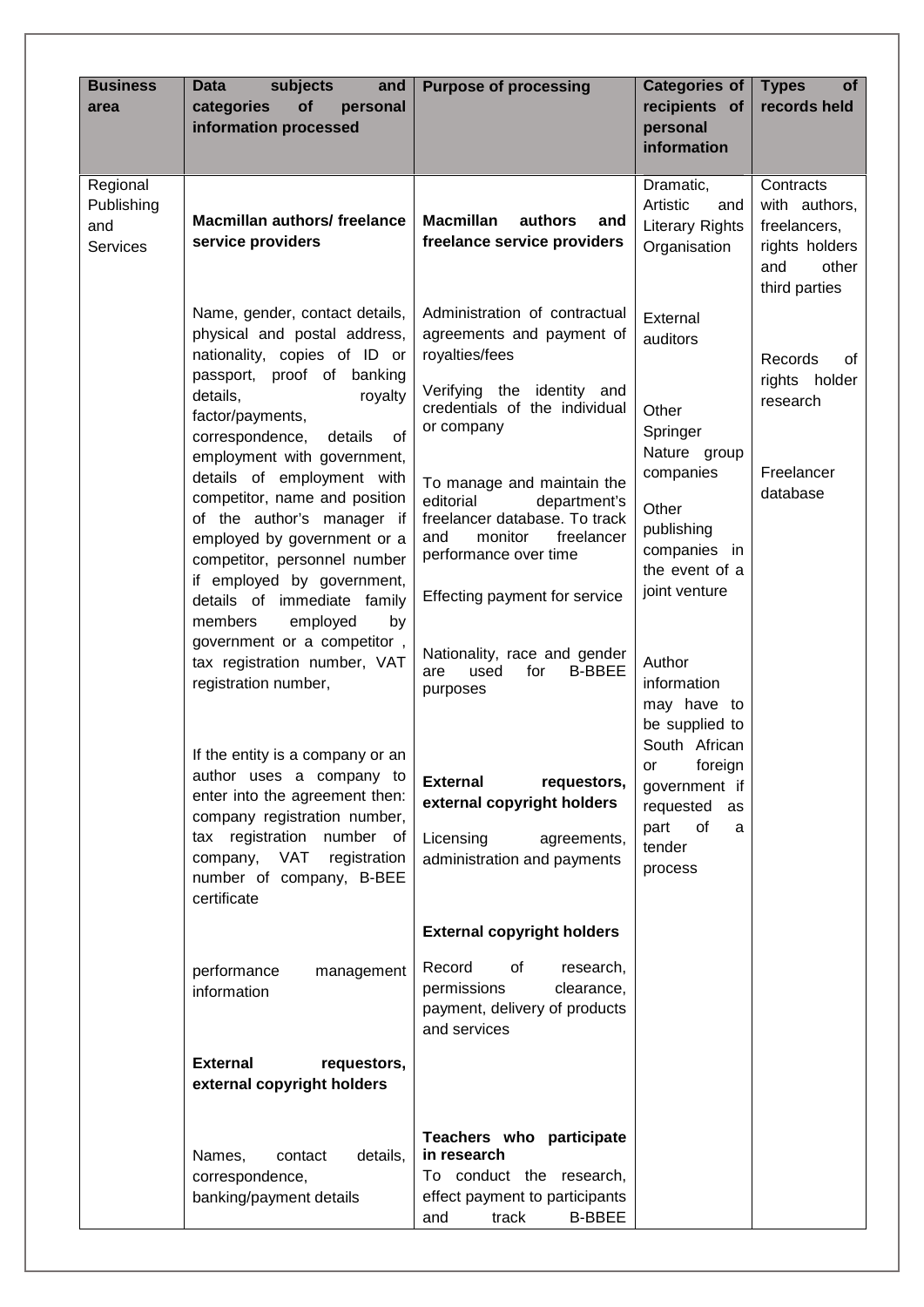| <b>Business</b><br>area | <b>Data</b><br>subjects<br>and<br>of<br>categories<br>personal<br>information processed                                                                                                                                                                                                                                                               | <b>Purpose of processing</b>                                                                                                                                                                                                                                                                                                                                                                                                                                                                                                                                                                                                                  | <b>Categories of</b><br>recipients of<br>personal<br>information       | <b>Types</b><br>of<br>records held                                                                                                                                                                                        |
|-------------------------|-------------------------------------------------------------------------------------------------------------------------------------------------------------------------------------------------------------------------------------------------------------------------------------------------------------------------------------------------------|-----------------------------------------------------------------------------------------------------------------------------------------------------------------------------------------------------------------------------------------------------------------------------------------------------------------------------------------------------------------------------------------------------------------------------------------------------------------------------------------------------------------------------------------------------------------------------------------------------------------------------------------------|------------------------------------------------------------------------|---------------------------------------------------------------------------------------------------------------------------------------------------------------------------------------------------------------------------|
|                         | <b>External copyright holders</b><br>Names,<br>details,<br>contact<br>correspondence,<br>banking/payment<br>details,<br>physical address/location, date<br>of birth and date of death (if<br>relevant), names of family<br>members,<br>of<br>names<br>associates (e.g. colleagues,<br>literary agent, etc.), contact<br>details for family/associates | compliance                                                                                                                                                                                                                                                                                                                                                                                                                                                                                                                                                                                                                                    |                                                                        |                                                                                                                                                                                                                           |
|                         | Teachers who participate in<br>research<br>contact<br>telephone<br>Name,<br>numbers, email, race,<br>banking details, remuneration<br>to be paid by Macmillan,<br>school at which they<br>are<br>employed, grade that they<br>teach                                                                                                                   |                                                                                                                                                                                                                                                                                                                                                                                                                                                                                                                                                                                                                                               |                                                                        |                                                                                                                                                                                                                           |
| <b>TVET</b><br>Colleges | TVET<br>colleges provide the<br>details<br>other<br>as<br>same<br>finance<br>customers<br>(see<br>section above)<br>Contact details of prospective<br>customers<br>Names and ID numbers of<br>students who require access<br>to special material<br>Name, contact details and<br>banking details of joint venture<br>business partner                 | Information is collected from<br>TVET colleges for the same<br>purpose as other customers<br>(see finance section above)<br>Information is collected from<br><b>lecturers</b><br>for<br>marketing<br>they<br>purposes<br>as<br>are<br>involved in making decisions<br>about which books to assign<br>for their courses.<br>Information is collected from<br>students who have special<br>needs because they need to<br>sign a licence agreement in<br>respect<br>receiving<br>of<br>a<br>softcopy of the Macmillan<br>which<br>content<br>can<br>be<br>converted into a format that<br>is suitable for them.<br>Information is collected from | External<br>auditors<br>Other<br>Springer<br>Nature group<br>companies | Agreements<br>with<br>joint<br>venture<br>business<br>partner<br>Records<br>relating<br>to<br>customer<br>relationship<br>management<br>Agreements<br>with students<br>who<br>are<br>provided with<br>special<br>material |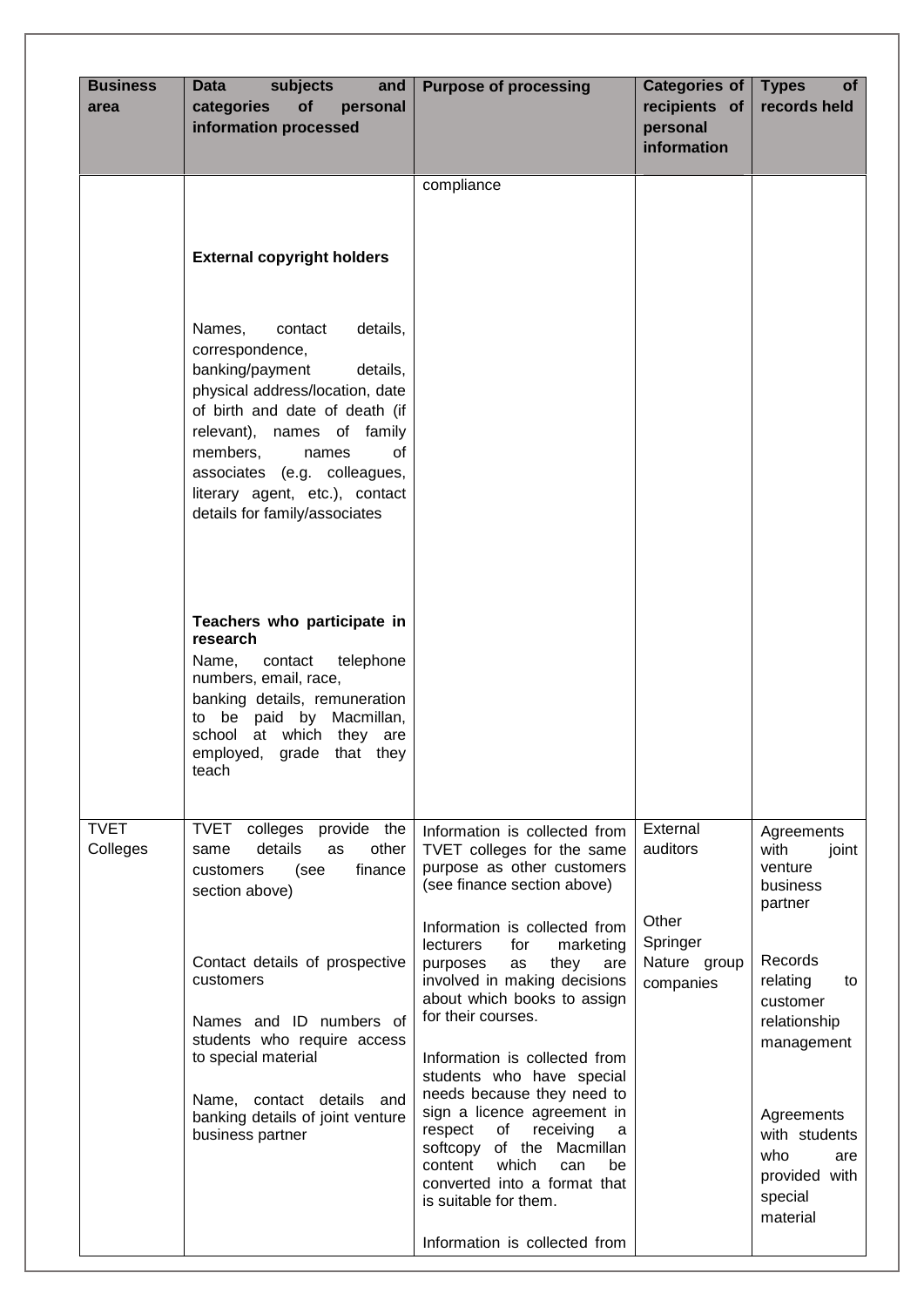| <b>Business</b><br>area | subjects<br>and<br><b>Data</b><br>of<br>categories<br>personal<br>information processed   | <b>Purpose of processing</b>                                                                                                                                                                                          | <b>Categories of</b><br>recipients of<br>personal<br>information       | <b>Types</b><br><b>of</b><br>records held       |
|-------------------------|-------------------------------------------------------------------------------------------|-----------------------------------------------------------------------------------------------------------------------------------------------------------------------------------------------------------------------|------------------------------------------------------------------------|-------------------------------------------------|
|                         |                                                                                           | Troupant<br>and<br>relevant<br>employees to administer the<br>JV relationship.                                                                                                                                        |                                                                        |                                                 |
| Customer<br>service     | information<br>Customer<br>(see<br>finance section above<br>and<br>website section below) | Ensuring that products are<br>delivered to customers and<br>that their orders are properly<br>managed                                                                                                                 | External<br>auditors<br>Other                                          | Customer<br>records                             |
|                         |                                                                                           | Ensuring that Macmillan gets<br>paid for products that have<br>been ordered on credit and<br>that the identity and credit<br>record of the client is<br>checked<br>before<br>allowing<br>them to take stock on credit | Springer<br>Nature group<br>companies                                  |                                                 |
|                         |                                                                                           |                                                                                                                                                                                                                       | Courier<br>companies<br>deliver<br>that<br>material<br>to<br>customers |                                                 |
| Production              |                                                                                           |                                                                                                                                                                                                                       |                                                                        |                                                 |
|                         | <b>Printing companies</b>                                                                 | Administering the relationship<br>and effecting payment for<br>services rendered                                                                                                                                      | External<br>auditors                                                   | Contracts<br>with<br>printers<br>records<br>and |
|                         | <b>B-BBEE</b> certificates                                                                |                                                                                                                                                                                                                       |                                                                        | relating<br>to<br>orders placed                 |
|                         | registration<br>Company<br>documents                                                      |                                                                                                                                                                                                                       | Other<br>Springer<br>Nature group                                      |                                                 |
|                         | Telephone details                                                                         |                                                                                                                                                                                                                       | companies                                                              |                                                 |
|                         | Physical address                                                                          |                                                                                                                                                                                                                       |                                                                        |                                                 |
|                         | VAT registration number                                                                   |                                                                                                                                                                                                                       |                                                                        |                                                 |
|                         | Tax registration number                                                                   |                                                                                                                                                                                                                       |                                                                        |                                                 |
|                         | Banking details                                                                           |                                                                                                                                                                                                                       |                                                                        |                                                 |
|                         | Contact details                                                                           |                                                                                                                                                                                                                       |                                                                        |                                                 |
|                         |                                                                                           |                                                                                                                                                                                                                       |                                                                        |                                                 |
|                         |                                                                                           |                                                                                                                                                                                                                       |                                                                        |                                                 |
|                         |                                                                                           |                                                                                                                                                                                                                       |                                                                        |                                                 |
|                         |                                                                                           |                                                                                                                                                                                                                       |                                                                        |                                                 |
|                         |                                                                                           |                                                                                                                                                                                                                       |                                                                        |                                                 |
|                         |                                                                                           |                                                                                                                                                                                                                       |                                                                        |                                                 |
|                         |                                                                                           |                                                                                                                                                                                                                       |                                                                        |                                                 |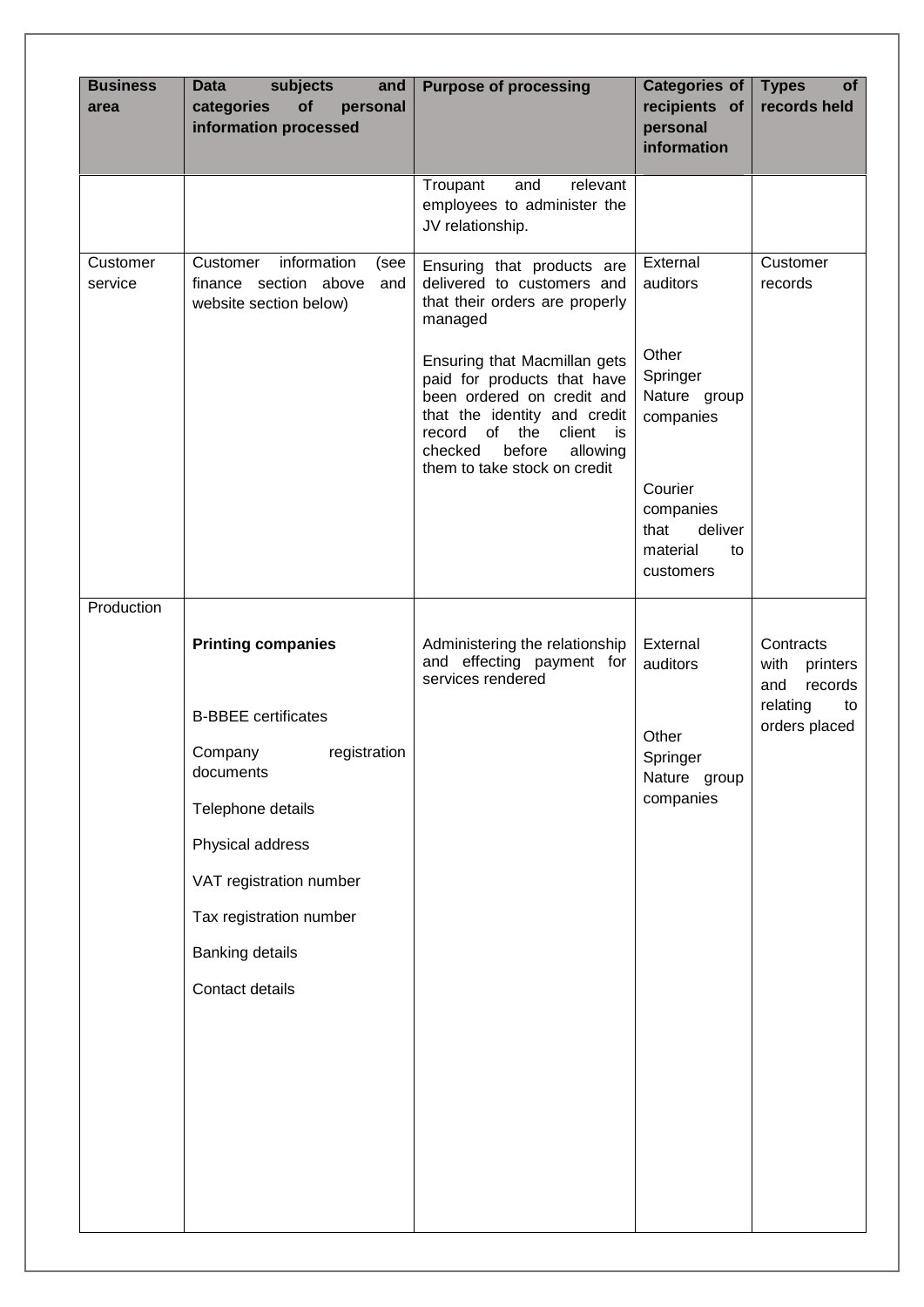| <b>Business</b><br>area | <b>Data</b><br>subjects<br>and<br>of<br>categories<br>personal<br>information processed                                                                                                                                                                   | <b>Purpose of processing</b>                                                                                                                                                                                                                                                                                               | <b>Categories of</b><br>recipients of<br>personal<br>information                                                                                                                                                                        | <b>Types</b><br>οf<br>records held                                              |
|-------------------------|-----------------------------------------------------------------------------------------------------------------------------------------------------------------------------------------------------------------------------------------------------------|----------------------------------------------------------------------------------------------------------------------------------------------------------------------------------------------------------------------------------------------------------------------------------------------------------------------------|-----------------------------------------------------------------------------------------------------------------------------------------------------------------------------------------------------------------------------------------|---------------------------------------------------------------------------------|
| Website                 | Analytics<br>information<br>about<br>website visitors<br>Customers who purchase<br>hardcopy books<br>Name, email, delivery address<br>Customers who purchase e-<br><b>books</b><br>Name, email<br>Customers who complete a<br>contact form<br>Name, email | Analytics<br>information<br>is<br>processed in order to analyse<br>traffic to the website and<br>better understand the needs<br>and interests of website<br>visitors<br>information<br>Customer<br>is<br>processed<br>supply<br>to<br>customers with goods that<br>have been ordered and to<br>make contact with customers | IT<br>service<br>providers that<br>assist<br>with<br>website<br>Website<br>analytics<br>service<br>provider<br>Courier<br>companies<br>deliver<br>that<br>material<br>to<br>customers<br>Other<br>Springer<br>Nature group<br>companies | Analytics<br>records<br><b>Records</b><br>οf<br>website<br>related<br>purchases |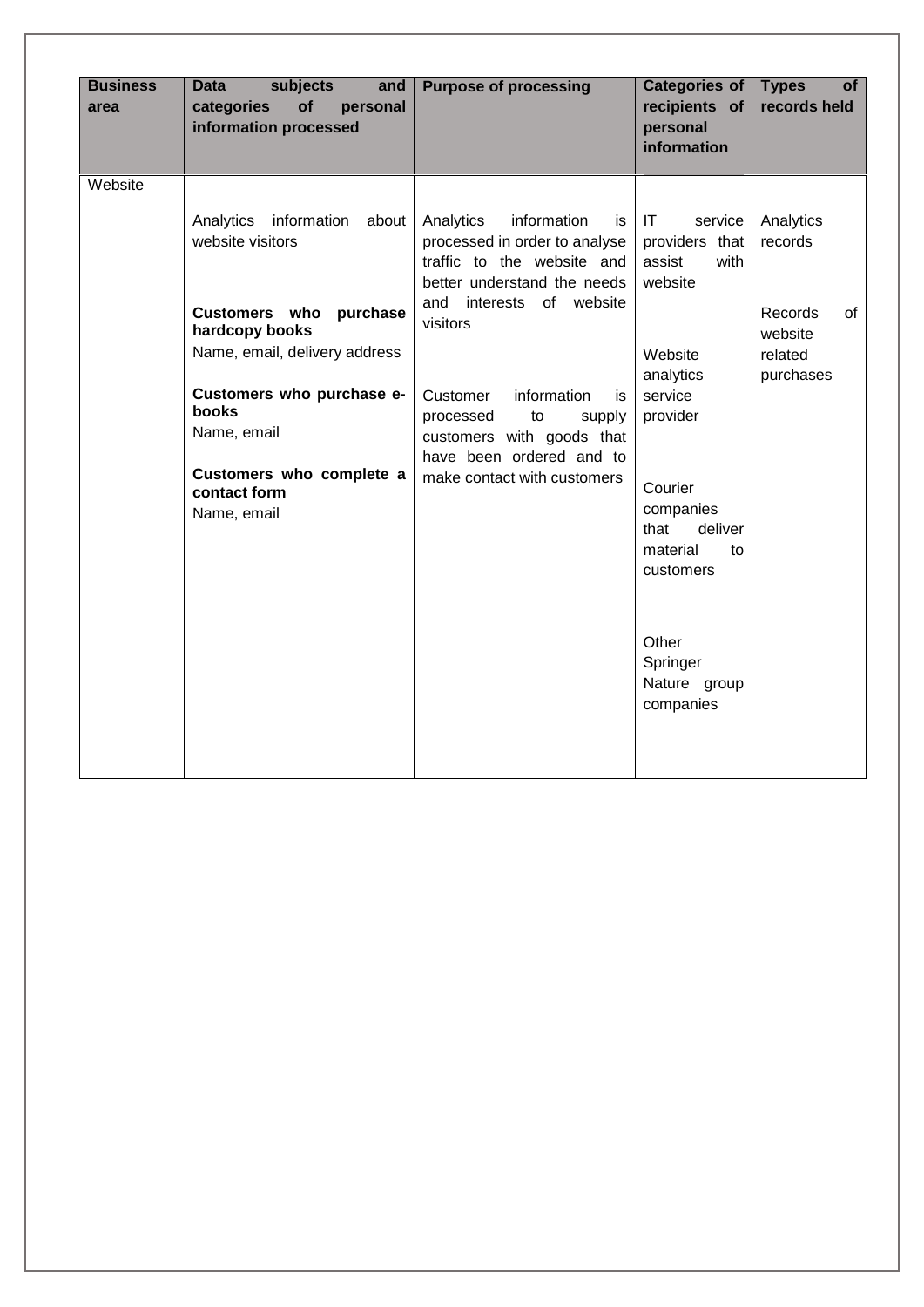|  | <b>Appendix B</b> |  |  |
|--|-------------------|--|--|
|--|-------------------|--|--|



 **J752** 

#### **REPUBLIC OF SOUTH AFRICA**

#### **FORM C REQUEST FOR ACCESS TO RECORD OF PRIVATE BODY (Section 53(1) of the Promotion of Access to Information Act, 2000 (Act No. 2 of 2000)) [Regulation 10]**

**A. PARTICULARS OF PRIVATE BODY**  The Head:

#### **B. PARTICULARS OF PERSON REQUESTING ACCESS TO THE RECORD**

(a) The particulars of the person who requests access to the record must be given below. (b) The address and/or fax number in the Republic to which the information is to be sent must be given. (c) Proof of the capacity in which the request is made, if applicable, must be attached Full names and surname: …..………………………………………………………………………………… Identity number: Postal address: ……………………….…………………………………………………..………….. Telephone<br>number: number: (………) ………………….….. Fax number: (……) ……………….…..

E-mail address: …………………………………………………..……………………………………

Capacity in which request is made, when made on behalf of another person:

#### **C. PARTICULARS OF PERSON ON WHOSE BEHALF REQUEST IS MADE**

This section must be completed ONLY if a request for information is made on behalf of another person.

Full names and surname: …..…………………………………………………………………………...………

Identity number: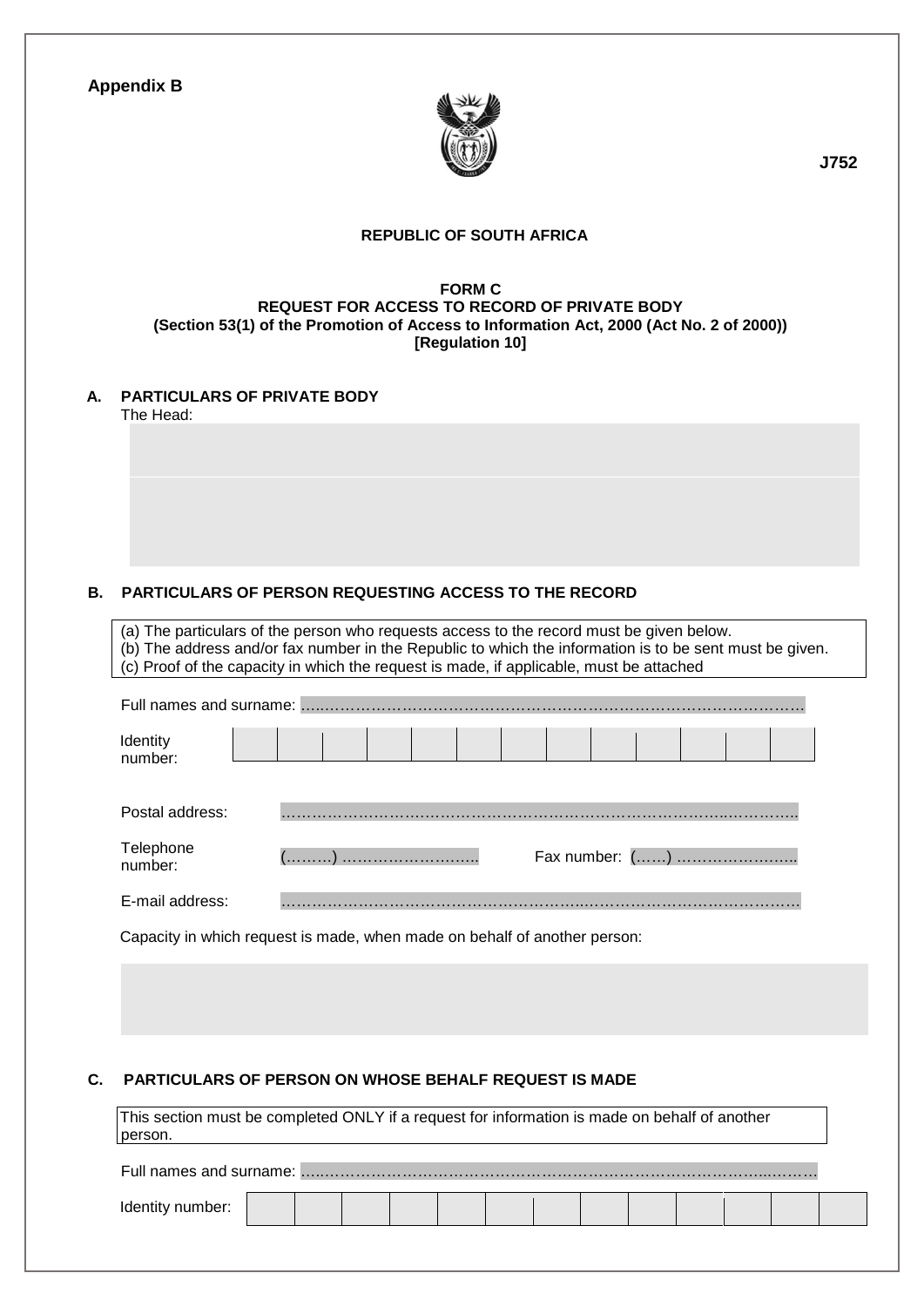#### **D. PARTICULARS OF RECORD**

(a) Provide full particulars of the record to which access is requested, including the reference number if that is known to you, to enable the record to be located.

(b) If the provided space is inadequate, please continue on a separate folio and attach it to this form. The requester must sign all the additional folios.

1. Description of record or relevant part of the record:

…………………………………………………………………………………………………………….………...…… . The contract of the contract of the contract of the contract of the contract of the contract of the contract of the contract of the contract of the contract of the contract of the contract of the contract of the contrac …...……………………………………………………………………..………………………………..……………… 2. Reference number, if available: ………………………………………………………………………………………………………………....………… . The contract of the contract of the contract of the contract of the contract of the contract of the contract of the contract of the contract of the contract of the contract of the contract of the contract of the contrac ………………………………………………………………………………………………………………..………… 3. Any further particulars of record: ……………………………………………………………………………………………………………..…………… ……………..……..……………………………………………………………………………………….……………

#### **E. FEES**

- (a) A request for access to a record, other than a record containing personal information about yourself, will be processed only after a request fee has been paid.
- (b) You will be notified of the amount required to be paid as the request fee.
- (c) The fee payable for access to a record depends on the form in which access is required and the reasonable time required to search for and prepare a record.
- (d) If you qualify for exemption of the payment of any fee, please state the reason for exemption.

………………….………………………………………………………………………………………………………

Reason for exemption from payment of fees:

…………………………………………………………………………………………………………………………..

…………………………………………………………………………………………………………………….……

#### **F. FORM OF ACCESS TO RECORD**

If you are prevented by a disability to read, view or listen to the record in the form of access provided for in 1 to 4 below, state your disability and indicate in which form the record is required.

Disability: ……………………………………. Form in which record is required: ………………………

Mark the appropriate box with an **X**.

NOTES:

- (a) Compliance with your request for access in the specified form may depend on the form in which the record is available.
- (b) Access in the form requested may be refused in certain circumstances. In such a case you will be informed if access will be granted in another form.
- (c) The fee payable for access to the record, if any, will be determined partly by the form in which access is requested.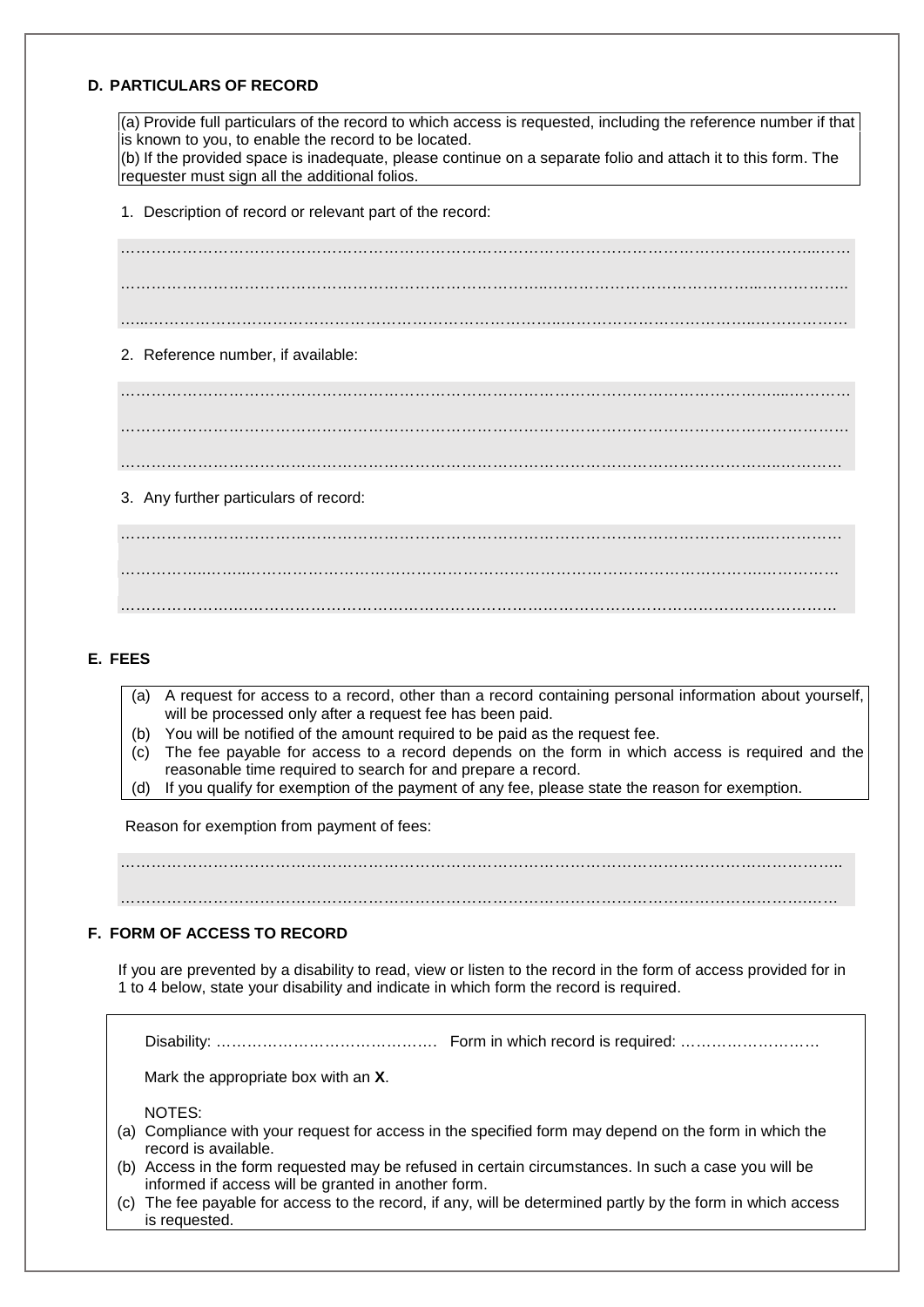| 1. If the record is in written or printed form: |                                                                                                   |                                                                                            |
|-------------------------------------------------|---------------------------------------------------------------------------------------------------|--------------------------------------------------------------------------------------------|
| copy of record*                                 | inspection of record                                                                              |                                                                                            |
| 2. If record consists of visual images -        | (this includes photographs, slides, video recordings, computer-generated images, sketches, etc.): |                                                                                            |
| view the images                                 | copy of the images*                                                                               | transcription of<br>the images*                                                            |
|                                                 | 3. If record consists of recorded words or information which can be reproduced in sound:          |                                                                                            |
| listen to the<br>soundtrack (audio<br>cassette) | transcription of soundtrack* (written<br>or printed document)                                     |                                                                                            |
|                                                 | 4. If record is held on computer or in an electronic or machine-readable form:                    |                                                                                            |
| printed copy of<br>record*                      | printed copy of information derived<br>from the record*                                           | copy in computer<br>readable form*<br>(portable USB or<br><b>Electronic Mail</b><br>Format |

| *If you requested a copy or transcription of a record (above), do you wish the copy or |            |     |
|----------------------------------------------------------------------------------------|------------|-----|
| transcription to be posted to you?                                                     | <b>YES</b> | NC. |
| Postage is payable.                                                                    |            |     |

#### **G. PARTICULARS OF RIGHT TO BE EXERCISED OR PROTECTED**

If the provided space is inadequate, please continue on a separate folio and attach it to this form. **The requester must sign all the additional folios.** 

1. Indicate which right is to be exercised or protected:

…………………………………………………………………………………………………………………….. …………………………………………………………………………………………………………………….. …………………………………………………………………………………………………………………...…

2. Explain why the record requested is required for the exercise or protection of the aforementioned right:

…………………………………………………………………………………………………………………….. …………………………………………………………………………………………………………………….. ……………………………………………………………………………………………………………………..

#### **H. NOTICE OF DECISION REGARDING REQUEST FOR ACCESS**

You will be notified in writing whether your request has been approved / denied. If you wish to be informed in another manner, please specify the manner and provide the necessary particulars to enable compliance with your request.

How would you prefer to be informed of the decision regarding your request for access to the record?

Signed at …………………………………. this day………… of …………………………year …….

…………………………………………… SIGNATURE OF REQUESTER / PERSON ON WHOSE BEHALF REQUEST IS MADE

……………………………………………………………………………………………………………………..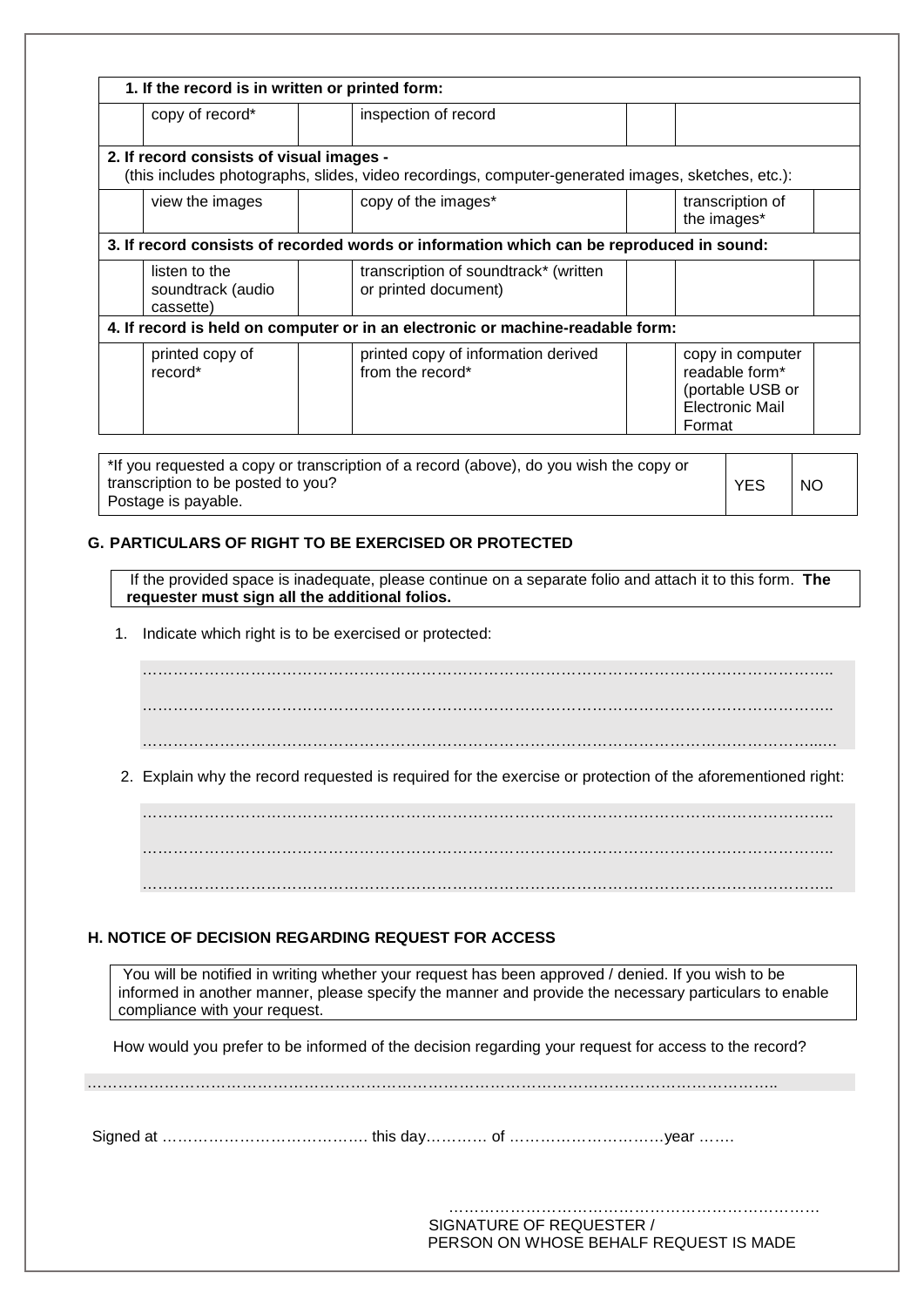#### **Appendix C**

#### **FEES IN RESPECT OF PRIVATE BODIES**

- 1. The "request fee" payable by a requester, other than a personal requester, referred to in section 54(1) of the Act, is R50
- 2. The "fees for reproduction" referred to in section 52(3) and "access fees" payable by a requester referred to in section 54(7), unless exempted under section 54(8) of the Act, are as follows:
	- (a) for every photocopy of an A4-size page or part thereof R1 R10
	- (b) for every printed copy of an A4-size page or part thereof held on a computer or in electronic or machine-readable form - R0 - R75
	- (c) for a copy in a computer-readable form on:
		- (i) portable USB R50 R70
		- (ii) Electronic Mail Format (EMF) R0
	- (d) (i) for a transcription of visual images, for an A4-size page or part thereof R40;
		- (ii) for a copy of visual images R60
	- (e) (i) for transcription of an audio record, for an A4-size page or part thereof R20;
		- (ii) for a copy of an audio record R30
	- (f) To search for the record for disclosure, R30 for each hour or part of an hour reasonably required for such search.

The actual postal fee is payable when a copy of a record must be posted to a requester Exemptions from paying "access fees"

Person or persons exempted from paying access fees:

- (i) A single person whose annual income does not exceed R14,712.00; or
- (ii) Married persons or a person and his/her life partner whose annual income does not exceed R27,192.00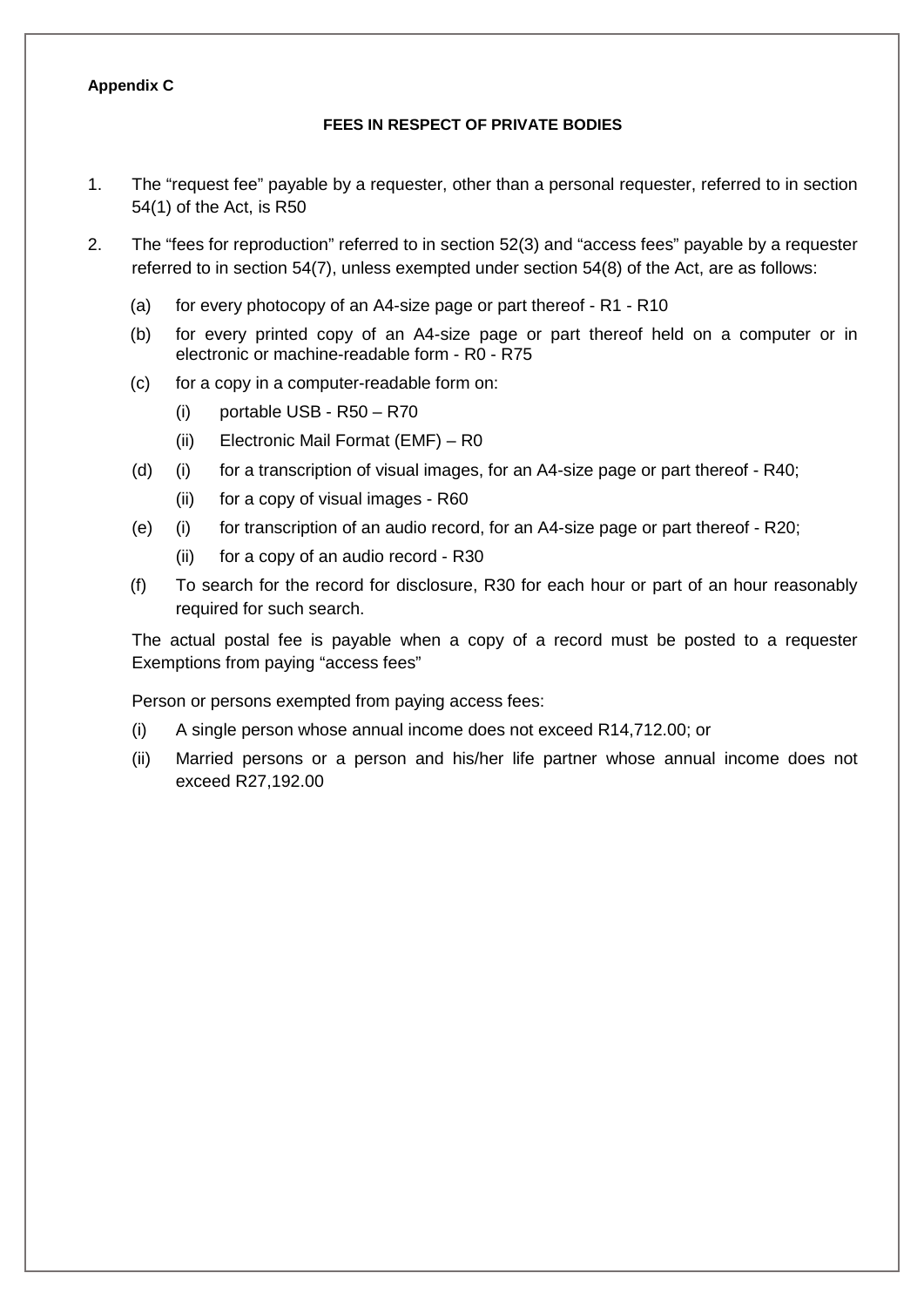#### **Appendix D**

#### **FORM 1 - OBJECTION TO THE PROCESSING OF PERSONAL INFORMATION IN TERMS OF SECTION 11(3) OF POPIA**

#### **REGULATIONS RELATING TO THE PROTECTION OF PERSONAL INFORMATION, 2018**

#### [Regulation 2]

*Note:* 

- 1. *Affidavits or other documentary evidence as applicable in support of the objection may be attached.*
- 2. *If the space provided for in this Form is inadequate, submit information as an Annexure to this Form and sign each page.*
- 3. *Complete as is applicable.*

| $\mathbf{A}$                                                      | <b>DETAILS OF DATA SUBJECT</b>      |
|-------------------------------------------------------------------|-------------------------------------|
| Name(s) and surname/<br>registered name of data<br>subject:       |                                     |
| Unique Identifier/ Identity<br>Number                             |                                     |
| Residential, postal or<br>business address:                       |                                     |
|                                                                   |                                     |
|                                                                   |                                     |
|                                                                   | Code (<br>$\rightarrow$             |
| Contact number(s):                                                |                                     |
| Fax number / E-mail address:                                      |                                     |
| $\, {\bf B}$                                                      | <b>DETAILS OF RESPONSIBLE PARTY</b> |
| Name(s) and surname /<br>Registered name of<br>responsible party: |                                     |
| Residential, postal or<br>business address:                       |                                     |
|                                                                   |                                     |
|                                                                   | Code (<br>$\mathcal{E}$             |
| Contact number(s):                                                |                                     |
| Fax number/ E-mail address:                                       |                                     |
|                                                                   |                                     |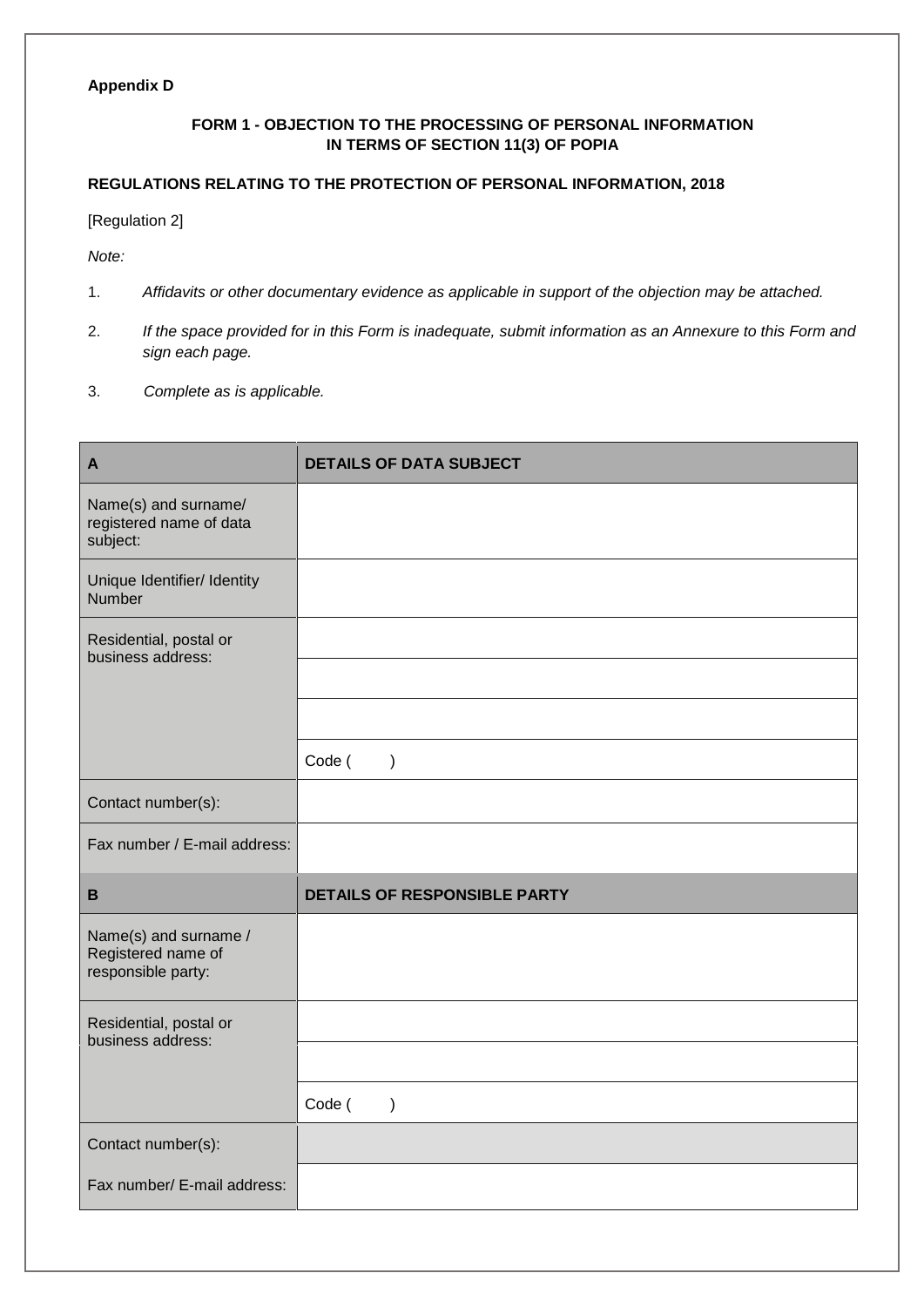| $\mathbf C$ | REASONS FOR OBJECTION IN TERMS OF SECTION 11(1)(d) to (f) (Please<br>provide detailed reasons for the objection) |
|-------------|------------------------------------------------------------------------------------------------------------------|
|             |                                                                                                                  |
|             |                                                                                                                  |
|             |                                                                                                                  |
|             |                                                                                                                  |
|             |                                                                                                                  |
|             |                                                                                                                  |
|             |                                                                                                                  |
|             | Signature of data subject/designated person                                                                      |
|             |                                                                                                                  |
|             |                                                                                                                  |
|             |                                                                                                                  |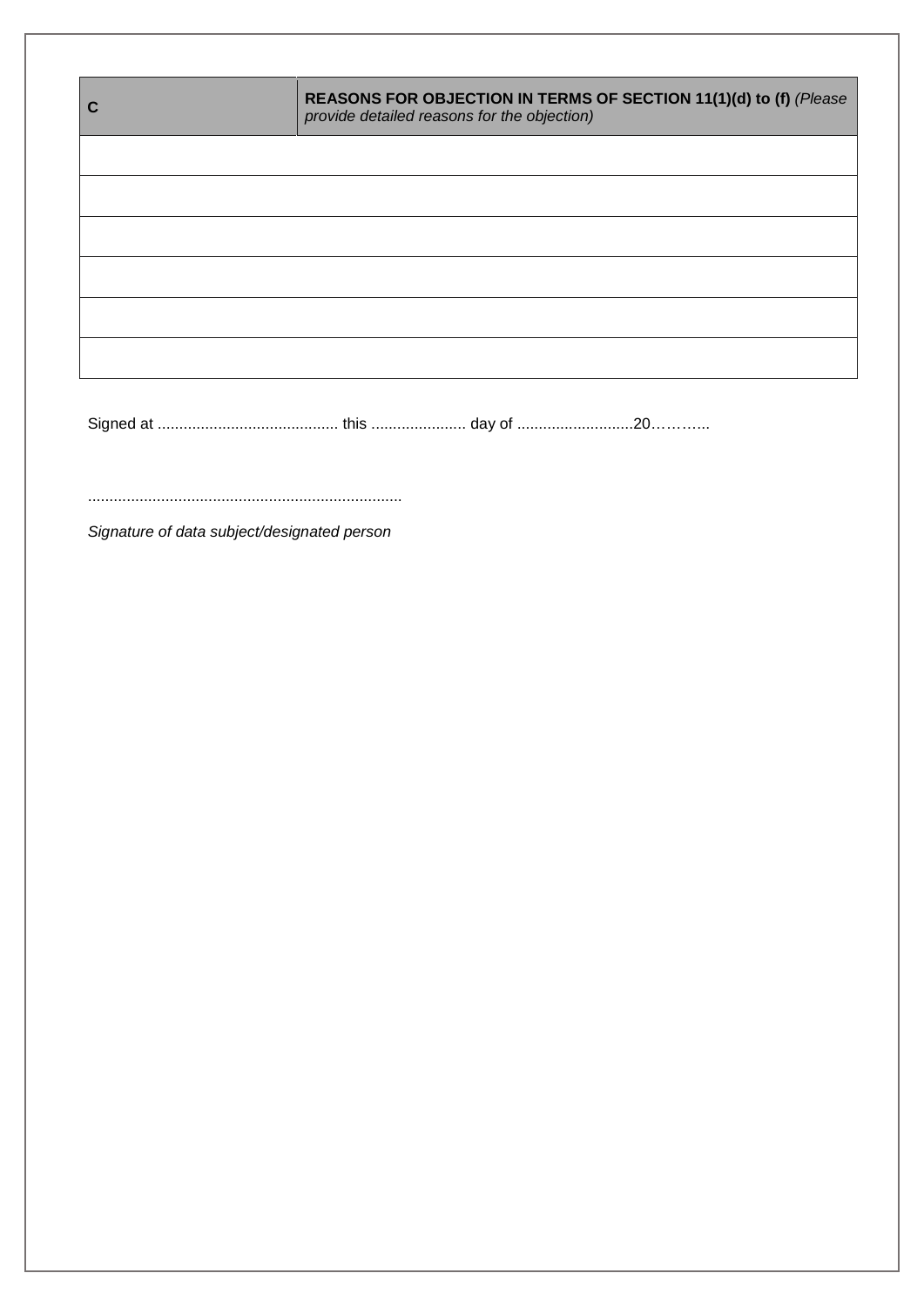#### **Appendix E**

#### **FORM 2**

**REQUEST FOR CORRECTION OR DELETION OF PERSONAL INFORMATION OR DESTROYING OR DELETION OF RECORD OF PERSONAL INFORMATION IN TERMS OF SECTION 24(1) OF THE PROTECTION OF PERSONAL INFORMATION ACT, 2013 (ACT NO. 4 OF 2013)**

#### **REGULATIONS RELATING TO THE PROTECTION OF PERSONAL INFORMATION, 2018**

[Regulation 3]

*Note:* 

- *1. Affidavits or other documentary evidence as applicable in support of the request may be attached.*
- *2. If the space provided for in this Form is inadequate, submit information as an Annexure to this Form and sign each page.*
- *3. Complete as is applicable.*

Mark the appropriate box with an "x".

#### **Request for:**



Correction or deletion of the personal information about the data subject which is in possession or **L** under the control of the responsible party.

Destroying or deletion of a record of personal information about the data subject which is in possession or under the control of the responsible party and who is no longer authorised to retain the record of information.

| $\mathbf{A}$                                                   | <b>DETAILS OF THE DATA SUBJECT</b>  |
|----------------------------------------------------------------|-------------------------------------|
| Name(s) and surname / registered<br>name of data subject:      |                                     |
| Unique identifier/ Identity Number:                            |                                     |
| Residential, postal or business<br>address:                    | Code (<br>$\mathcal{E}$             |
| Contact number(s):                                             |                                     |
| Fax number/E-mail address:                                     |                                     |
| B                                                              | <b>DETAILS OF RESPONSIBLE PARTY</b> |
| Name(s) and surname / registered<br>name of responsible party: |                                     |
| Residential, postal or business<br>address:                    |                                     |
|                                                                |                                     |
|                                                                | Code (                              |
| Contact number(s):                                             |                                     |
| Fax number/ E-mail address:                                    |                                     |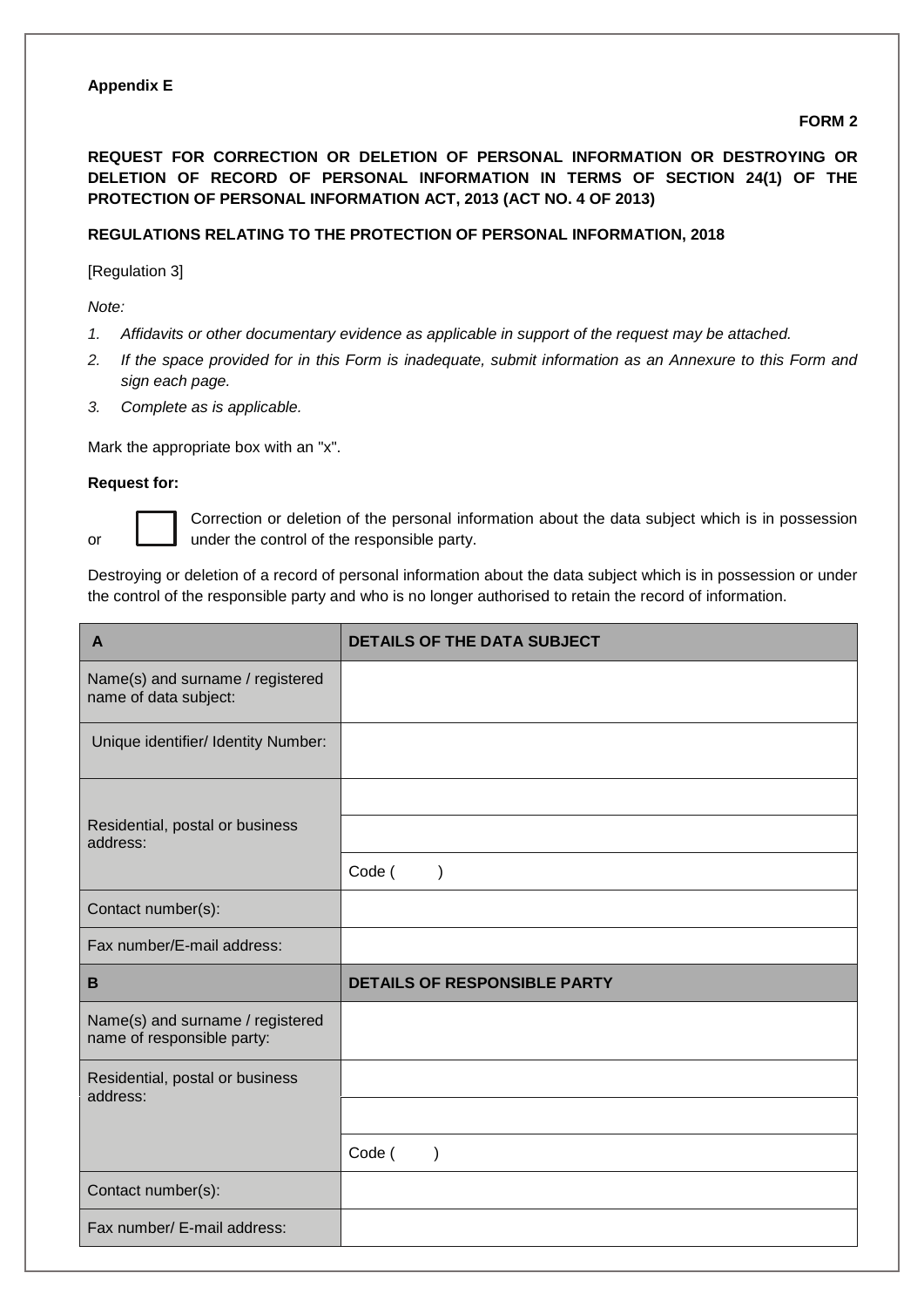| $\mathbf C$                                  | INFORMATION TO BE CORRECTED/DELETED/ DESTRUCTED/<br><b>DESTROYED</b>                                                                                                                                                           |
|----------------------------------------------|--------------------------------------------------------------------------------------------------------------------------------------------------------------------------------------------------------------------------------|
|                                              |                                                                                                                                                                                                                                |
|                                              |                                                                                                                                                                                                                                |
|                                              |                                                                                                                                                                                                                                |
|                                              |                                                                                                                                                                                                                                |
| D                                            | <b>REASONS FOR *CORRECTION OR DELETION OF THE PERSONAL</b><br><b>INFORMATION ABOUT THE DATA SUBJECT IN TERMS OF</b><br>SECTION 24(1)(a) WHICH IS IN POSSESSION OR UNDER THE<br><b>CONTROL OF THE RESPONSIBLE PARTY; and/or</b> |
|                                              | <b>REASONS FOR *DESTRUCTION OR DELETION OF A RECORD OF</b><br>PERSONAL INFORMATION ABOUT THE DATA SUBJECT IN TERMS<br>OF SECTION 24(1)(b) WHICH THE RESPONSIBLE PARTY IS NO<br><b>LONGER AUTHORISED TO RETAIN.</b>             |
|                                              | (Please provide detailed reasons for the request)                                                                                                                                                                              |
|                                              |                                                                                                                                                                                                                                |
|                                              |                                                                                                                                                                                                                                |
|                                              |                                                                                                                                                                                                                                |
|                                              |                                                                                                                                                                                                                                |
|                                              |                                                                                                                                                                                                                                |
|                                              |                                                                                                                                                                                                                                |
|                                              |                                                                                                                                                                                                                                |
|                                              |                                                                                                                                                                                                                                |
|                                              |                                                                                                                                                                                                                                |
| Signature of data subject/ designated person |                                                                                                                                                                                                                                |
|                                              |                                                                                                                                                                                                                                |
|                                              |                                                                                                                                                                                                                                |
|                                              |                                                                                                                                                                                                                                |
|                                              |                                                                                                                                                                                                                                |
|                                              |                                                                                                                                                                                                                                |
|                                              |                                                                                                                                                                                                                                |
|                                              |                                                                                                                                                                                                                                |
|                                              |                                                                                                                                                                                                                                |
|                                              |                                                                                                                                                                                                                                |
|                                              |                                                                                                                                                                                                                                |
|                                              |                                                                                                                                                                                                                                |
|                                              |                                                                                                                                                                                                                                |
|                                              |                                                                                                                                                                                                                                |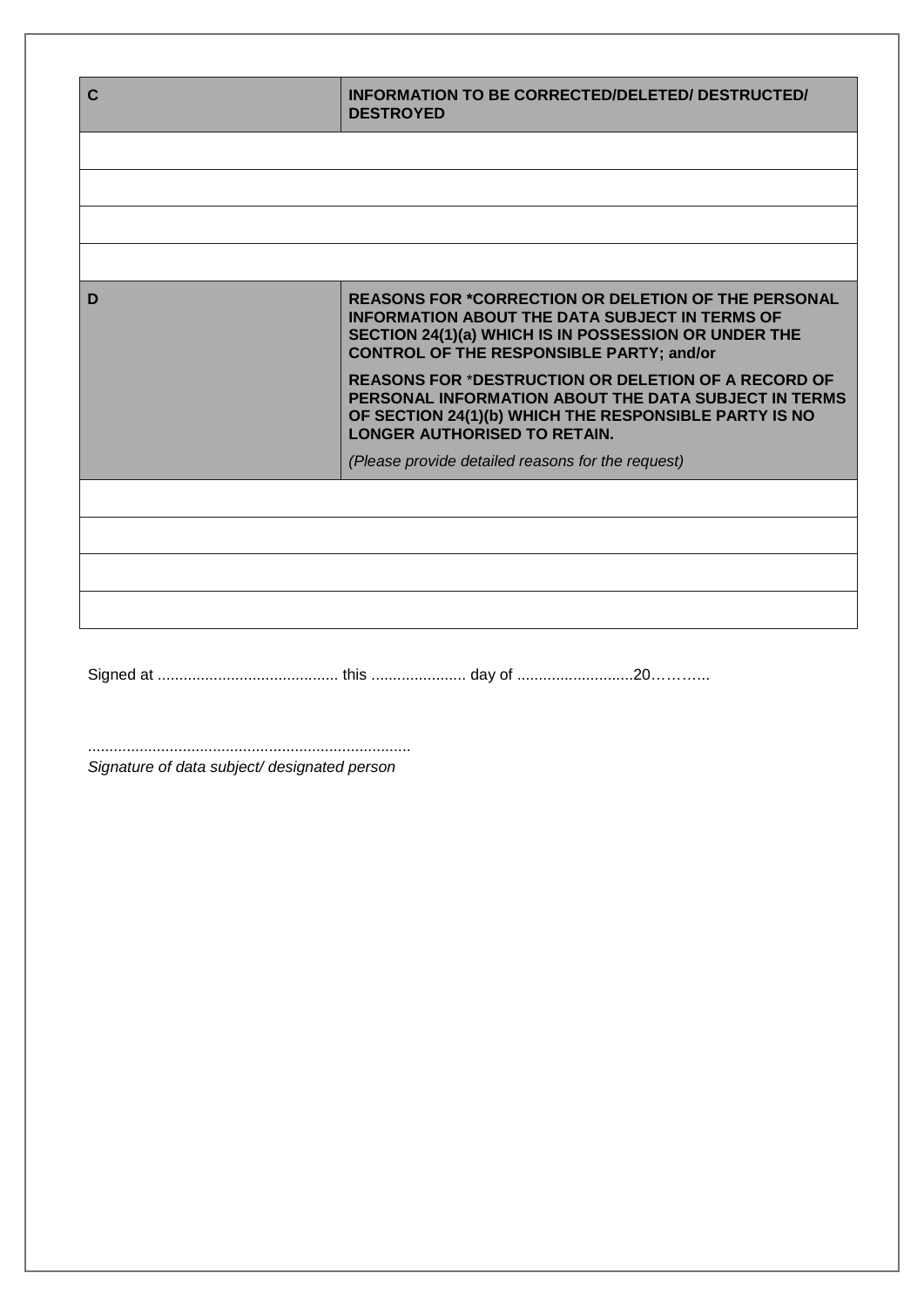#### **FURTHER INFORMATION**

#### **FEES IN RESPECT OF PRIVATE BODIES IN TERMS OF PAIA**

- 1. The fee for a copy of the Manual as contemplated in regulation 9(2)(c) of PAIA is R1,10 is for every photocopy of an A4-size page or part thereof.
- 2. The fees for reproduction referred to in regulation 11 (1) of PAIA are as follows·
	- (a) For every photocopy of an A4-size page or part thereof R 1, 10.
	- (b) For every printed copy of an A4-size page or part thereof held on a computer or in electronic or machine-readable form R0, 75.
	- (c) For a copy in a computer-readable form on
		- (i) portable USB R50 R70,00;
		- (ii) Electronic Mail Format (EMF) R0,00.
	- (d) (i) For a transcription of visual images, for an A4-s1ze page or part thereof R40,00;
		- (ii) For a copy of visual images R60,00.
	- (e) (i) For a transcription of an audio record, for an A4-size page or part thereof R20,00;
		- (ii) For a copy of an audio record R30,00.
- 3. The request fee payable by a requester, other than a personal requester, referred to in Regulation 11(2) of PAIA is R50,00.
- 4. The access fees payable by a requester referred to in Regulation 11(3) of PAIA are as follows:
	- (1) (a) For every photocopy of an A4-size page or part thereof R1, 10.
		- (b) For every printed copy of an A4-size page or part thereof held on a computer or in electronic or machine-readable form R0,75.
		- (c) For a copy in a computer-readable form on
			- (i) portable USB R50,00 R70, 00;
			- (ii) Electronic Mail Format –R0,00.
		- (d) (i) For a transcription of visual images, for an A4-size page or part thereof R40,00;
			- (ii) For a copy of visual images R60,00.
		- (e) (i) For a transcription of an audio record, for an A4-size page or part thereof R20,00;
			- (ii) For a copy of an audio record R30,00.
		- (f) To search for and prepare the record for disclosure, R30,00 for each hour or part of an hour reasonably required for such search and reparation.
- (2) For purposes of section 54(2) of PAIA, the following applies:
	- (a) six hours as the hours to be exceeded before a deposit is payable; and
	- (b) one third of the access fee is payable as a deposit by the requester.
- (3) The actual postage is payable when a copy of a record must be posted to a requester.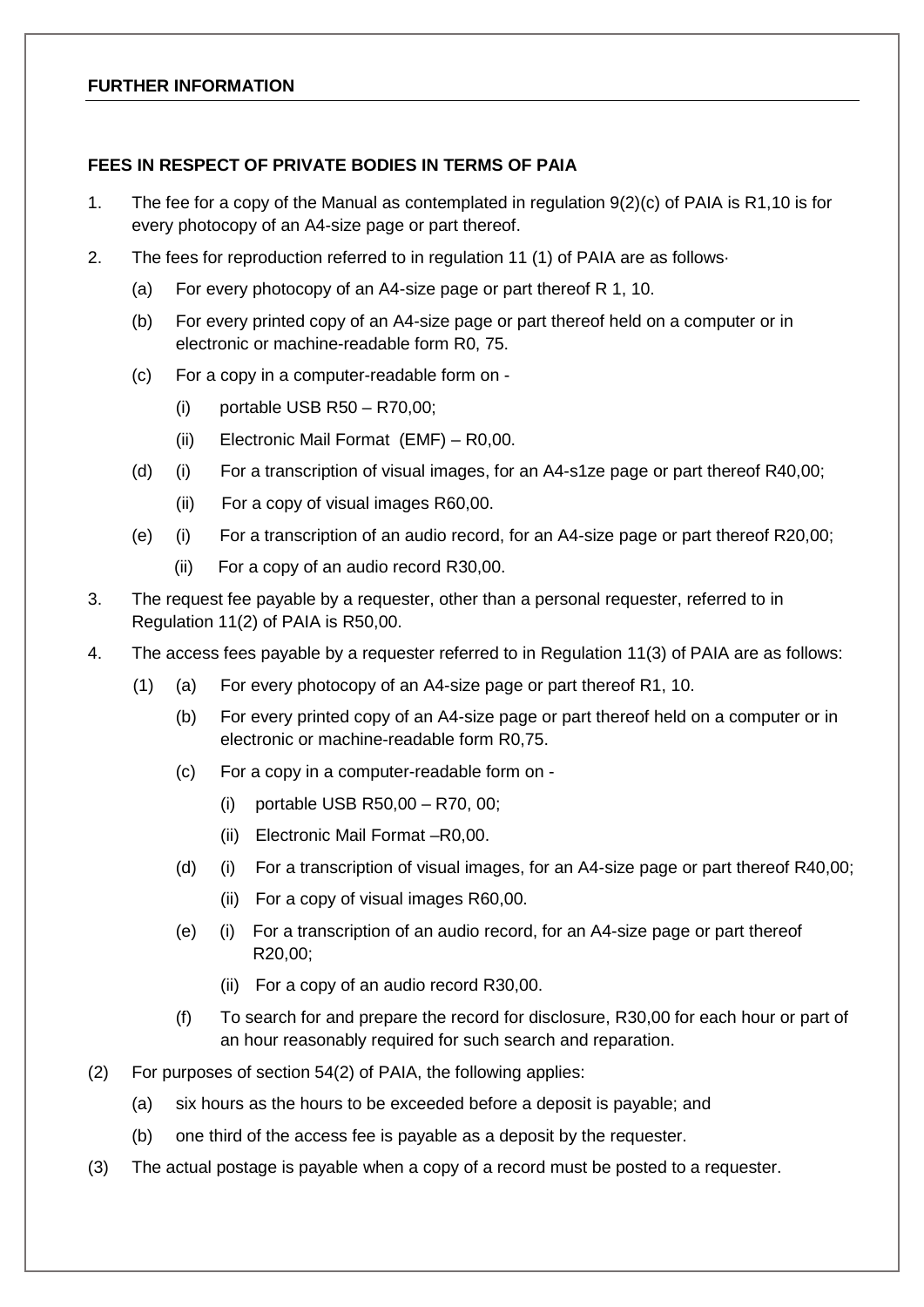## **RECORDS KEPT IN TERMS OF THE OTHER LEGISLATION**

- Accreditation for Conformity Assessment, Calibration and Good Laboratory Practice Act 19 of 2006 (Science)
- Administration of Estates Act 66 of 1965 (Estates)
- Administrative Adjudication of Road Traffic Offences Act 46 of 1998 (Transport)
- Admission of Advocates Act 74 of 1964 (Professions)
- Advertising on Roads and Ribbon Development Act 2 of 1940 (Environment and Conservation)
- Advisory Board on Social Development Act 3 Of 2001 (Welfare and Pensions)
- African Renaissance and International Co-operation Fund Act 51 of 2000 (Finance)
- Aged Persons Act 81 of 1967 (Welfare and Pensions)
- Agricultural Debt Management Act 45 of 2001 (Farming)
- Airports Company Act 44 of 1993 (Transport)
- Alienation of Land Act 68 of 1981 (Contract and Delict)
- Appeals Amendment Act 105 of 1982 (Procedural Law)
- Apportionment of Damages Act 34 of 1956 (Contract and Delict)
- Arbitration Act 42 of 1965 (Procedural Law)
- Architectural Profession Act 44 of 2000 (Professions)
- Associated Institutions Pension Fund Act 41 of 1963 (Welfare and Pensions)
- Associated Institutions Provident Fund Act 11 of 1971 (Welfare and Pensions)
- Atmospheric Pollution Prevention Act45 of 1965 (Environment and Conservation)
- Attorneys Act 53 of 1979 (Professions)
- Auditing Profession Act 26 of 2005 (Professions)
- Aviation Act 74 of 1962 (Transport)
- Banking Institutions Act 25 of 1946 (Financial Institutions and Insurance)
- Banks Act 94 of 1990 (Financial Institutions and Insurance)
- Basic Conditions of Employment Act 75 of 1997 (Labour)
- Bills of Exchange Act 34 of 1964 (Commercial Law)
- Broad-Based Black Economic Empowerment Act 53 of 2003 (Constitutional Law)
- Broadcasting Act 4 of 1999 (Communication)
- Business Names Act 27 of 1960 (Commercial Law0
- Carriage of Goods by Sea Act 1 of 1986 (Shipping)
- Central Energy Fund Act 38 of 1977 (Energy)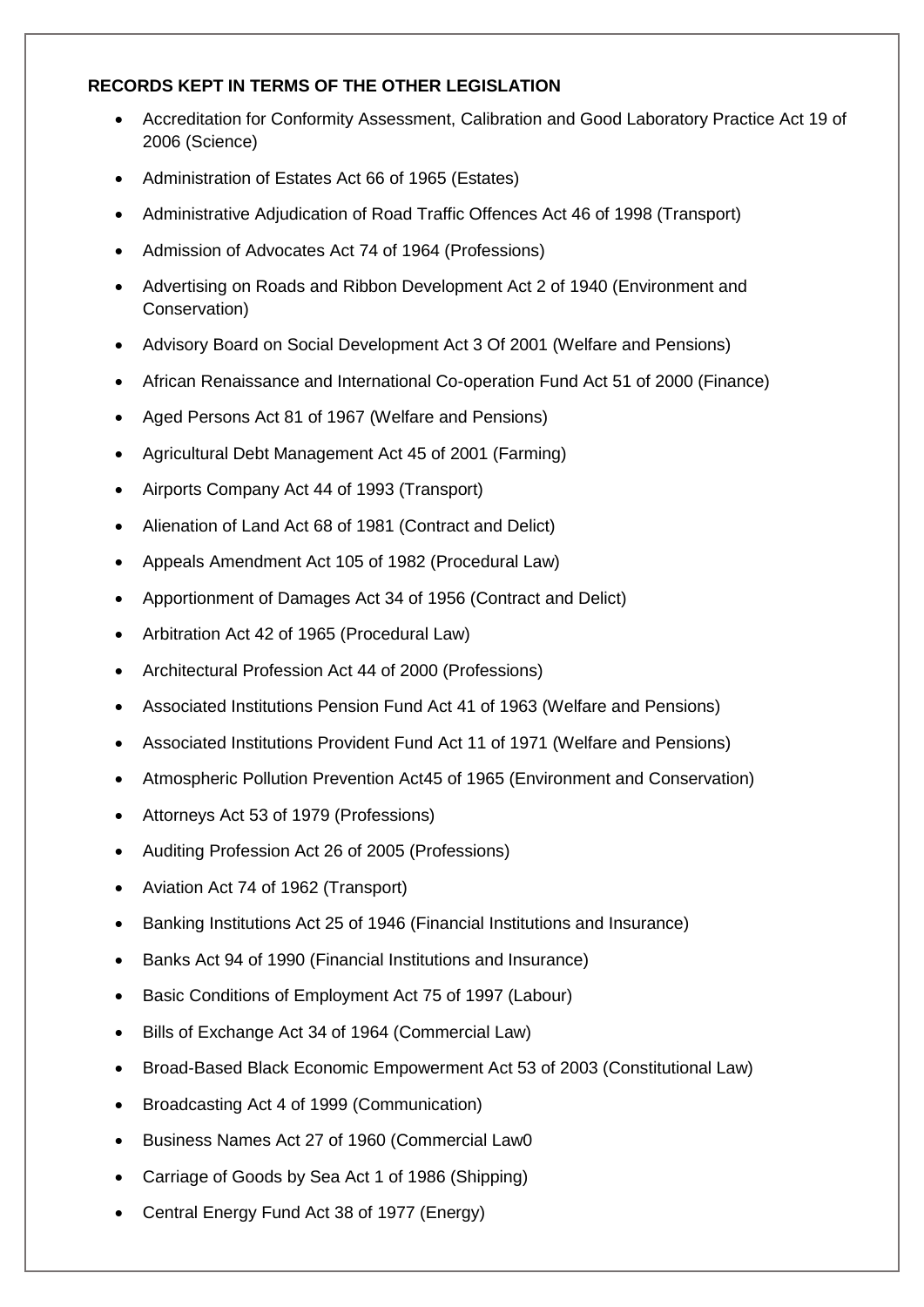- Citation of Constitutional Laws Act 5 of 2005 (Constitutional Law)
- Civil Aviation Act 13 of 2009 (Transport)
- Civil Aviation Offences Act 10 of 1972 (Transport)
- Civil Proceedings Evidence Act 25 of 1965 (Procedural Law)
- Close Corporations Act 69 of 1984 (Corporate Law)
- Co-operatives Act 91 of 1981 (Corporate Law)
- Co-operative Banks Act 40 of 2007 (Corporate Law)
- Commission on Gender Equality Act 39 of 1996 (Constitutional Law)
- Communal Land Rights Act 11 of 2004 (Land)
- Companies Act 61 of 1973 (Corporate Law)
- Companies Act 71 of 2008 (Corporate Law)
- Compensation for Occupational Injuries and Diseases Act 130 of 1993 (Labour)
- Competition Act 89 of 1998 (Commercial Law)
- Computer Evidence Act 57 of 1983 (Procedural Law)
- Constitution of the Republic of South Africa 108 of 1996 (Constitutional Law)
- Consumer Affairs (Unfair Business Practices) Act 71 of 1988 (Commercial Law)
- Consumer Protection Act 68 of 2008 (Commercial Law)
- Contingency Fees Act 66 of 1997 (Legal Administration)
- Convention on Agency in the International Sale of Goods Act 4 of 1986 (Commercial Law)
- Conventional Penalties Act 15 of 1962 (Contract and Delict)
- Copyright Act 98 of 1978 (Commercial Law)
- Convention on Agency in the International Sale of Goods Act 4 of 1986 (Commercial Law)
- Corporate Amendment Act 24 of 2006 and Directors Liability
- Corruption Act 94 of 1992 (Criminal Law)
- Council for Medical Schemes Levies Act 58 of 2000 (Health)
- Council for the Built Environment Act 43 of 2000 (Professions)
- Counterfeit Goods Act 37 of 1997 (Commercial Law)
- Credit Agreements Act 75 of 1980 (Contract and Delict)
- Criminal Procedure Act 51 of 1977 (Procedural Law)
- Cross-Border Insolvency Act 42 of 2000 (Estates)
- Cross-Border Road Transport Act 4 of 1998 (Transport)
- Customs and Excise Act 91 of 1964 (Revenue)
- Debt Collectors Act 114 of 1998 (Legal Administration)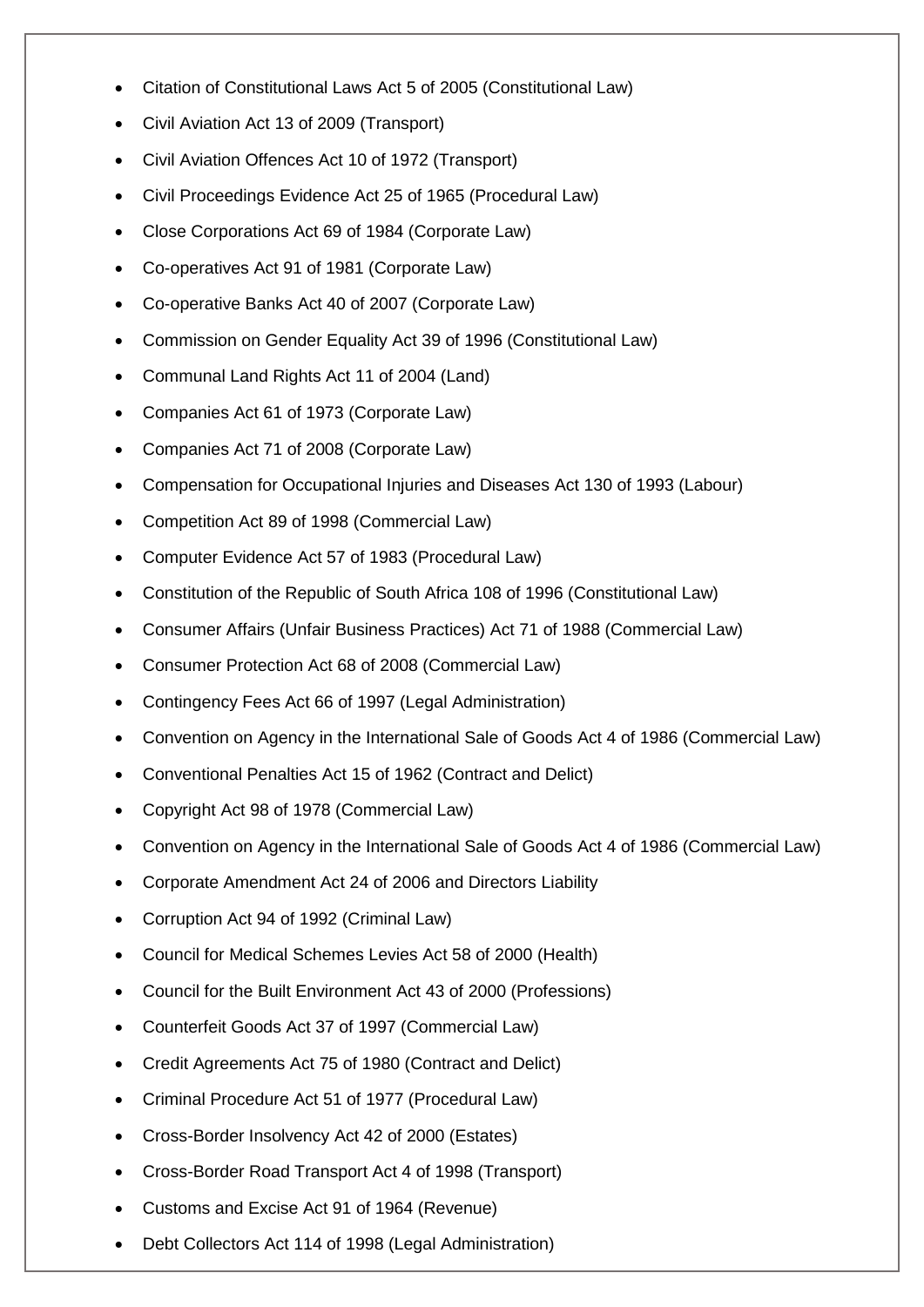- Deeds Registries Act 47 of 1937 (Legal Administration)
- Designs Act 195 of 1993 (Commercial Law)
- Divorce Act 70 of 1979 ((Family and Persons)
- Documentary Evidence from Countries in Africa Act 62 of 1993 (Procedural Law)
- Domicile Act 3 of 1992 (Citizenship)
- Dumping at Sea Control Act 73 of 1980 (Environment and Conservation)
- Electricity Act 41 of 1987 (Energy)
- Electronic Communications Act 36 of 2005 (Communication)
- Electronic Communications and Transactions Act 25 of 2002 (Communications)
- Employment Equity Act 55 of 1998 (Labour)
- Enforcement of Foreign Civil Judgments Act 32 of 1988 (Legal Administration)
- Engineering Profession Act 46 of 2000 (Professions)
- Environment Conservation Act 73 of 1989 (Environment and Conservation)
- Establishment of the Northern Cape Division of the Supreme Court of South Africa Act 15 of 1996 (Courts)
- Estate Agency Affairs Act 112 of 1976 (Professions)
- Expropriation Act 63 of 1975 Legal (Administration)
- Finance Act 42 of 2008 (Finance)
- Financial and Fiscal Commission Amendment Act 25 of 2003 (Constitutional Law)
- Financial Institutions (Protection of Funds) Act 28 of 2001 (Financial Institutions and Insurance)
- Financial Intelligence Centre Act 38 of 2001 (Criminal Law)
- Financial Services Board Act 97 of 1990 (Financial Institutions and Insurance)
- Financial Services Ombud Schemes Act 37 of 2004 (Financial Institutions and Insurance)
- Foreign Courts Evidence Act 80 of 1962 (Procedural Law)
- Formalities in respect of Leases of Land Act 18 of 1969 (Contract and Delict)
- Gas Act 48 of 2001 (Energy)
- Gas Regulator Levies Act 75 of 2002 (Energy)
- General Pensions Act 29 of 1979 (Welfare and Pensions)
- Hazardous Substances Act 15 of 1973 (Health)
- Health Act 63 of 1977 (Health)
- Identification Act 68 of 1997 (Citizenship)
- Immigration Act 13 of 2002 (Citizenship)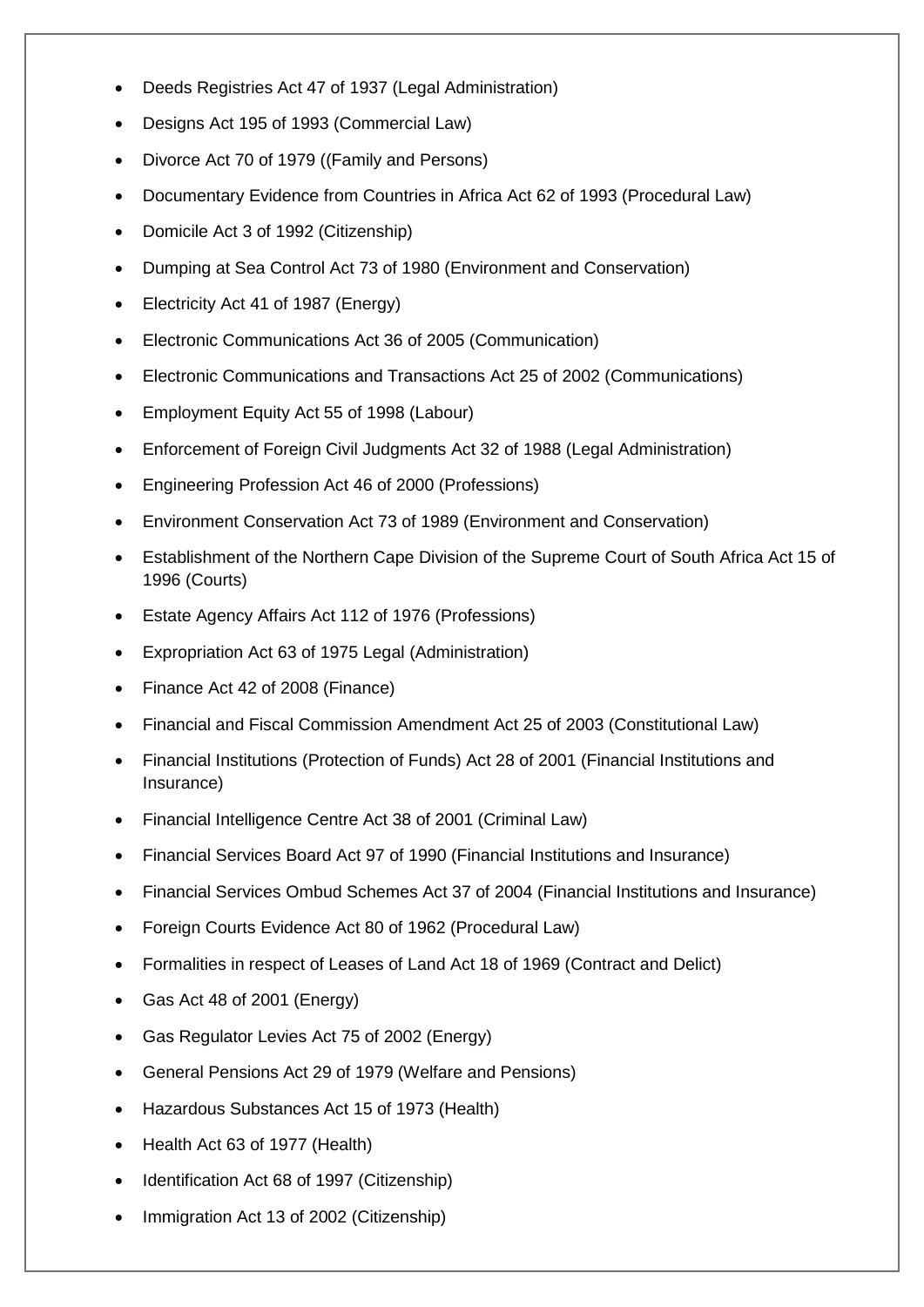- Immovable Property (Removal or Modification of Restrictions) Act 4 of 1965 (Estates)
- Import and Export Control Act 45 of 1963 (Commercial Law)
- Income Tax Act 58 of 1962 (Income Tax)
- Insolvency Act 24 of 1936 (Estates)
- Institution of Legal Proceedings against certain Organs of State Act 40 of 2002(Procedural Law)
- Insurance Amendment Act 17 of 2003 (Financial Institutions and Insurance)
- Insurance Laws Amendment Act 27 of 2008 ((Financial Institutions and Insurance)
- Interpretation Act 33 of 1957 (Procedural Law)
- Intestate Succession Act 81 of 1987 (Estates)
- Investigation of Serious Economic Offences Amendment Act 46 of 1995 (Criminal Law)
- Justices of the Peace and Commissioners of Oaths Act 16 of 1963 (Legal Administration)
- Land Affairs Act 101 of 1987 (Land)
- Labour Relations Act 66 of 1995 (Labour)
- Law of Evidence Amendment Act 45 of 1998 (Procedural Law)
- Law of Succession Amendment Act 43 of 1992 (Estates)
- Limitation of Legal Proceedings (Provincial and Local Authorities) Act 94 of 1970 (Procedural)
- Liquor Act 59 of 2003 (Liquor)
- Liquor Products Act 60 of 1989 (Liquor)
- Long-term Insurance Act 52 of 1998 (Financial Institutions and Insurance)
- Magistrates' Courts Act 32 of 1944 (Courts)
- Maintenance Act 99 of 1998 (Family and Persons)
- Maintenance of Surviving Spouses Act 27 of 1990 (Estates)
- Marine Pollution (Control and Civil Liability) Act 6 of 1981 (Environment and Conservation)
- Marine Pollution (Intervention) Act 64 of 1987 (Environment and Conservation)
- Marine Pollution (Prevention of Pollution from Ships) Act 2 of 1986 (Environment and Conservation)
- Marine Traffic Act 2 of 1981 (Shipping)
- Matrimonial Affairs Act 37 of 1953 (Family and Persons)
- Matrimonial Property Act 88 of 1984 (Family and Persons)
- Measurement Units and Measurement Standards Act 18 of 2006 (Science)
- Medical Schemes Act 131 of 1998 (Health)
- Mental Health Care Act 17 of 2002 (Health)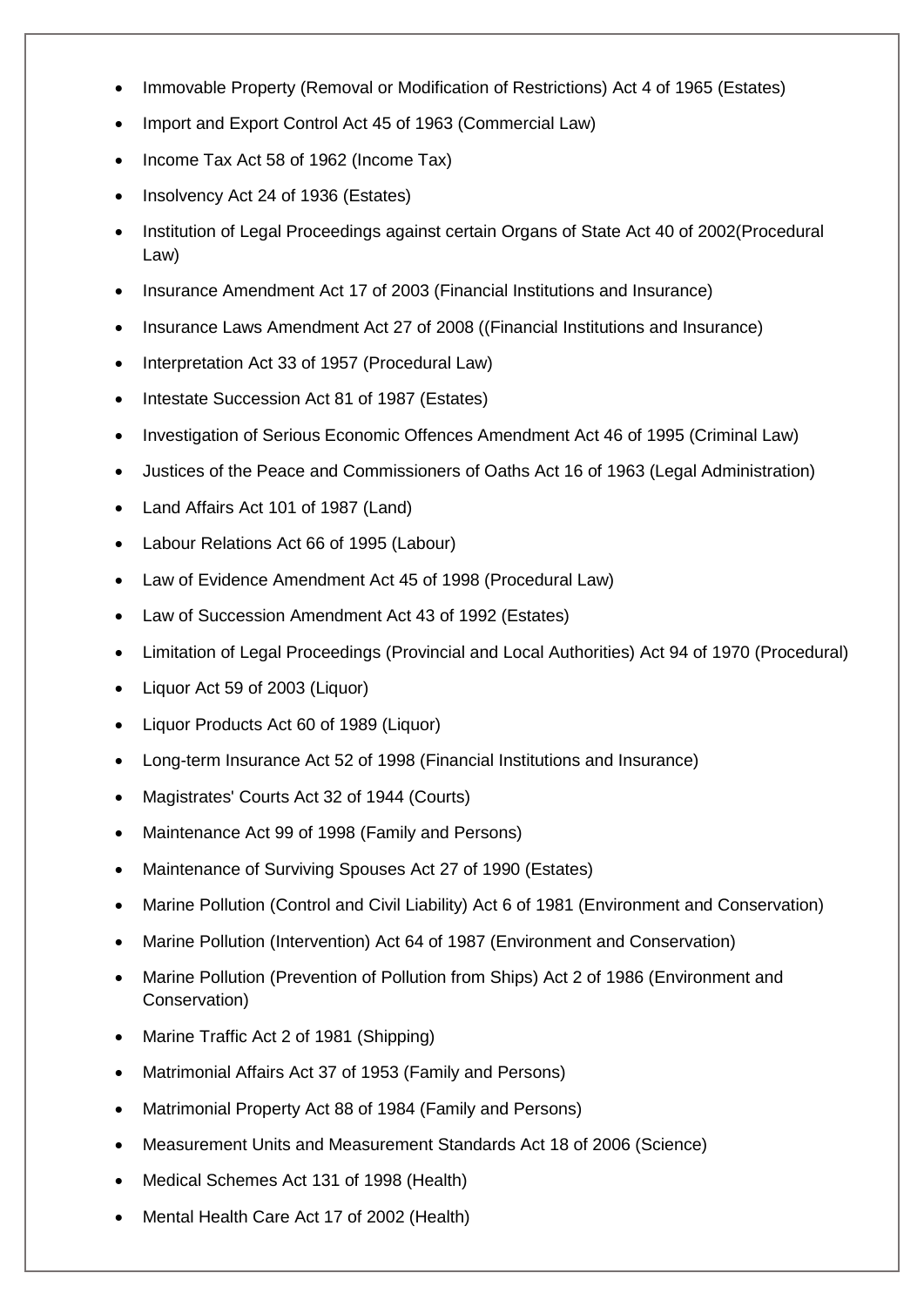- Merchandise Marks Act 17 of 1941 (Commercial Law)
- Merchant Shipping Act 57 of 1951 (Shipping)
- Mine Health and Safety Act 29 of 1996 (Health)
- Mineral and Petroleum Resources Development Act 28 of 2002 (Resources)
- Natal Advocates and Attorneys Preservation of Rights Act 27 of 1939 (Professions)
- Natal Conveyancers Act 24 of 1926 (Professions)
- National Building Regulations and Building Standards Act 49 of 1995 (Legal Administration)
- National Credit Act 34 of 2005 (Contract and Delict)
- National Energy Act 34 of 2008 (Energy)
- National Energy Regulator Act 40 of 2004 (Energy)
- National Environmental Laws Amendment Act 14 of 2009 (Environment and Conservation)
- National Environmental Management Act 107 of 1998 (Environment and Conservation)
- National Environmental Management Amendment Act 62 of 2008 (Environment and
- Conservation)
- National Environmental Management: Air Quality Act 39 of 2004 (Environment and Conservation)
- National Environmental Management: Integrated Coastal (Environment and Conservation)
- Management Act 24 of 2008 (Environment and Conservation)
- National Environmental Management: Protected Areas Act 57 o2003 (Environment and Conservation)
- National Environmental Management: Protected Areas Amendment Act 15 of 2009 (Environment and Conservation)
- National Environmental Management: Protected Areas Amendment act 31 of 2004 (Environment and Conservation)
- National Environmental Management: Waste Act 59 of 2008 (Environment and Conservation
- National Health Act 61 of 2003 (Health)
- National Key Points Act 102 of 1980 (Security and Prisons)
- National Ports Act 12 of 2005 (Transport)
- National Railway Safety Regulator Act 16 of 2002 (Transport)
- National Roads Act 54 of 1971 (Transport)
- National Road Safety Act 9 of 1972 (Transport)
- National Road Traffic Act 93 of 1996 (Transport)
- National Water Act 36 of 1998 (Resources)
- Occupational Health and Safety Act 85 of 1993 (Labour)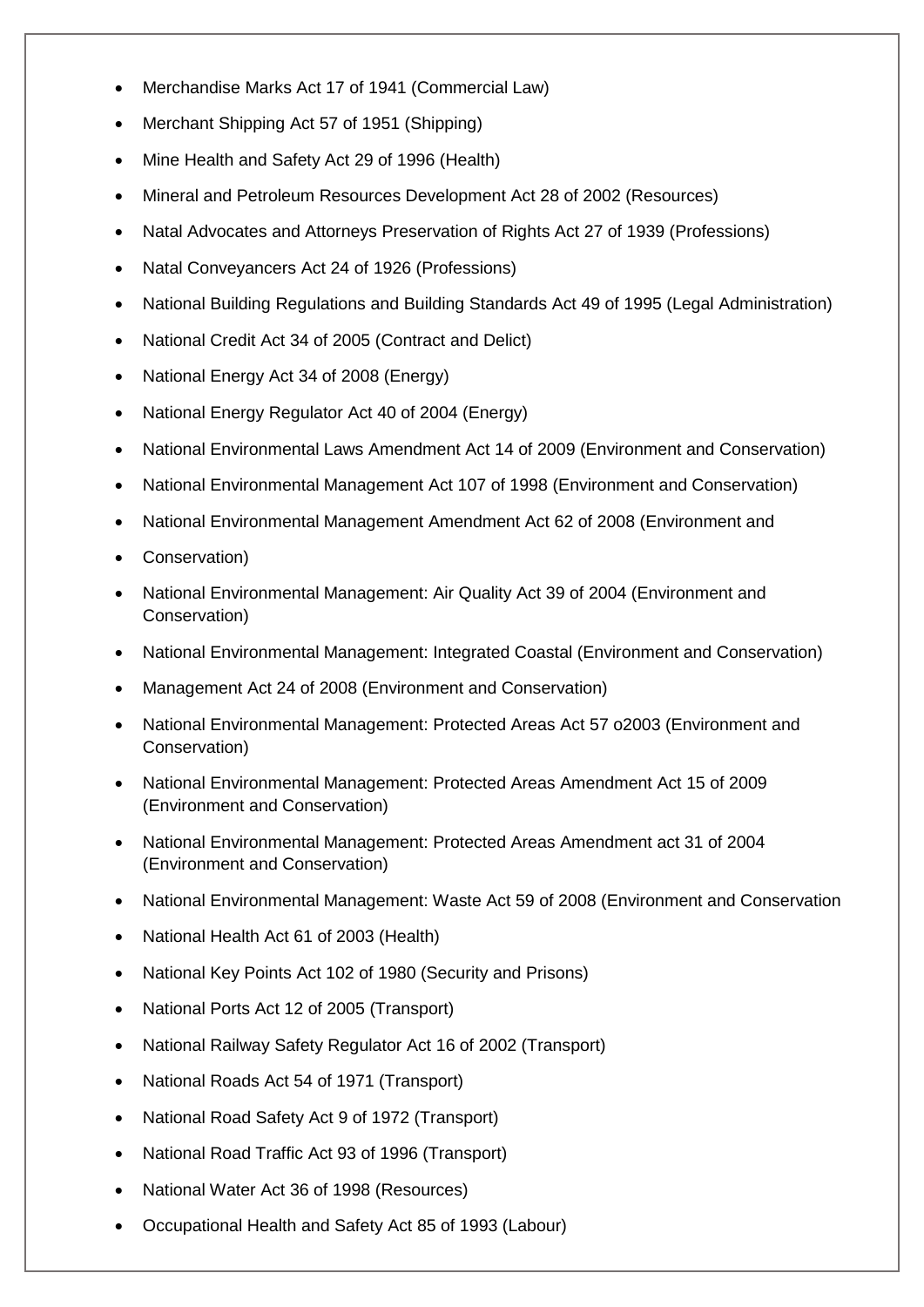- Older Persons Act 13 of 2006 (Welfare and Pensions)
- Patents Act 57 of 1978 (Commercial Law)
- Pension Funds Act 24 of 1956 (Welfare and Pensions)
- Petition Proceedings Replacement Act 35 of 1976 (Courts)
- Petroleum Pipelines Act 60 of 2003 (Energy)
- Petroleum Pipelines Levies Act 28 of 2004 (Energy)
- Petroleum Products Act 120 of 1977 (Energy)
- Physical Planning Act 88 of 1967 (Environment and Conservation)
- Prescription Act 68 of 1969 (Procedural Law)
- Prescribed Rate of Interest Act 55 of 1975 (Contract and Delict)
- Private Security Industry Regulation Act 56 of 2001 (Professions)
- Prize Jurisdiction Act 3 of 1968 (Procedural Law)
- Professional and Technical Surveyors' Act 40 of 1984 (Professions)
- Promotion of Access to Information Act 2 of 2000 (Constitutional Law)
- Promotion of Equality and Prevention of Unfair Discrimination Act 4 of 2000 (Constitutional Law)
- Property Valuers Profession Act 47 of 2000 (Professions)
- Protection of Businesses Act 99 of 1978 (Commercial Law)
- Public Accountants and Auditors Act 80 of 1991 (Professions)
- Public Audit Act 25 of 2004 (Finance)
- Qualification of Legal Practitioners Amendment Act 78 of 1997 (Professions)
- Quantity Surveying Profession Act 49 of 2000 (Professions)
- Rationalisation of Corporate Laws Act 45 of 1996 (Corporate Law)
- Recognition and Enforcement of Foreign Arbitral Awards Act 40 of 1997 (Courts)
- Recognition of Foreign Legal Qualifications and Practice Act 114 of 1993 (Professions)
- Regulation of Interception of Communication and Provision of Communications- Related Information Act 70 of 2002 (Communication)
- Removal of Restrictions Act 84 of 1967 (Land)
- Renaming of High Courts Act 30 of 2008 (Courts)
- Right of Appearance in Courts Act 62 of 1995 (Courts)
- Road Accident Fund Act 56 of 1996 (Financial Institutions and Insurance)
- Road Traffic Act 29 of 1989 (Transport)
- Sea Transport Documents Act 65 of 2000 (Shipping)